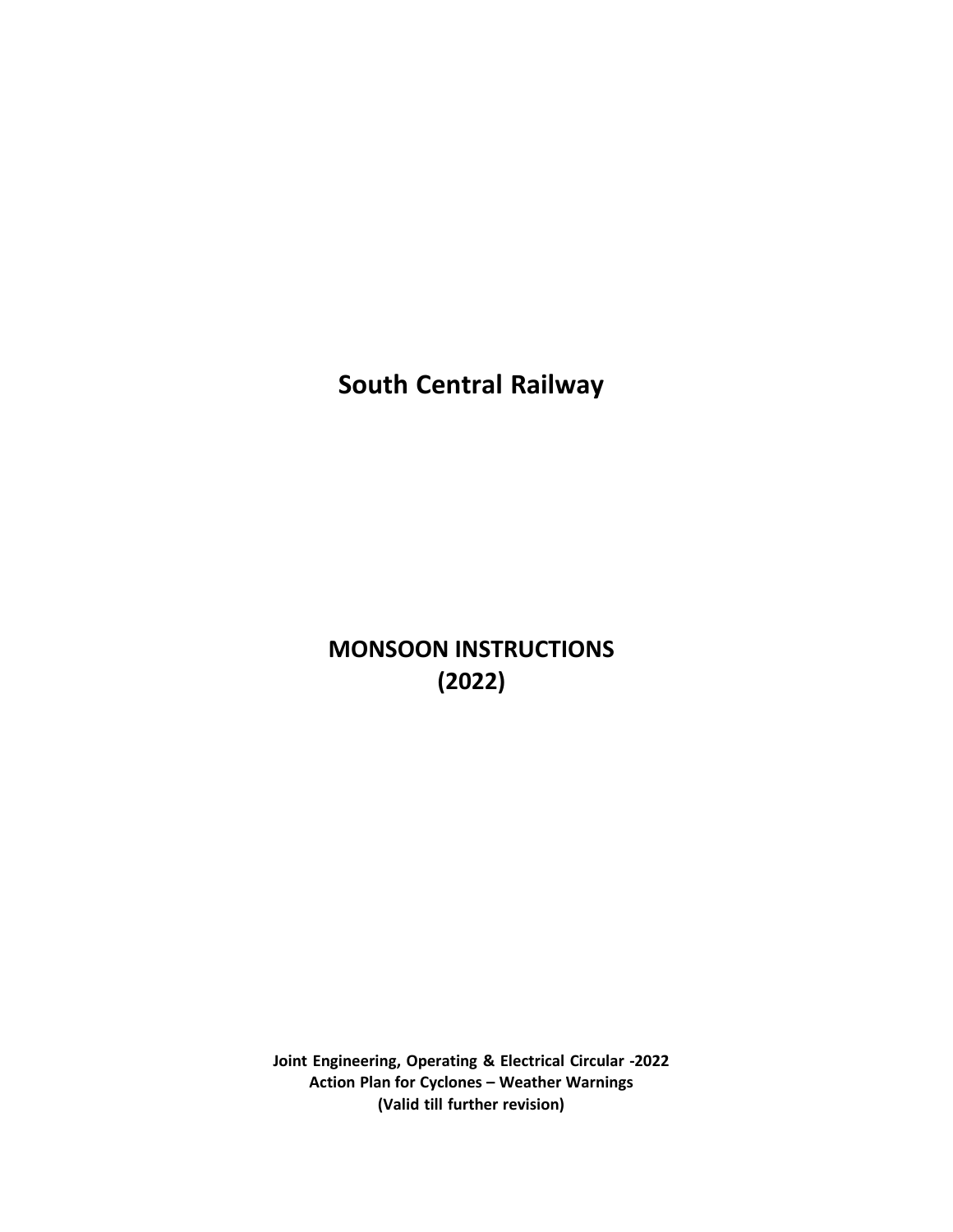| <b>INDEX</b>   |                                                                                          |  |  |
|----------------|------------------------------------------------------------------------------------------|--|--|
| S.No.          | <b>Description</b>                                                                       |  |  |
|                | Part-A                                                                                   |  |  |
|                | <b>Pre-Monsoon Precautions (index)</b>                                                   |  |  |
| $\mathbf{1}$   | Preamble                                                                                 |  |  |
| $\overline{2}$ | Action by the Sr. Section Engineers (P. Way & Works) before Onset of Monsoon             |  |  |
| 3              | Action by SSE/OHE & SSE/Works / SSE/P.Way                                                |  |  |
| 4              | Railway affecting Tanks (SSE/P.Way)                                                      |  |  |
| 5              | Action by TRD staff before Monsoon                                                       |  |  |
| 6              | <b>Weather Warning Messages</b>                                                          |  |  |
| $\overline{7}$ | Dissemination of Messages within Railway                                                 |  |  |
| 8              | Action by the Sr. Section Engineer (P.Way) during Monsoon                                |  |  |
|                | Part-B                                                                                   |  |  |
|                | <b>Floods and Cyclone</b>                                                                |  |  |
| 9              | Action to be taken in the event of the East Coast being threatened by Cyclonic storms    |  |  |
| 10             | On receipt of Second Stage Warning on Cyclone the following action should be taken       |  |  |
| 11             | TIPS FOR SAFETY (General information for all concerned)                                  |  |  |
|                | Part-C                                                                                   |  |  |
|                | <b>Annexures</b>                                                                         |  |  |
| 12             | Annexure-A: Monsoon Emergency Reserve Stock                                              |  |  |
| 13             | Annexure-B: Location of Anemometer at nearest station of nominated Bridges               |  |  |
| 14             | Annexure-C: List of Phone Numbers of State Govt. Chief Engineer/ Superintending Engineer |  |  |
|                | /Executive Engineer for Railway Affecting Tanks                                          |  |  |
| 15             | Annexure-D: Bridges connected to Reservoirs and Dams & other important Bridges           |  |  |
| 16             | Annexure-E: List of districts and corresponding railway sections on S.C Railway          |  |  |
|                | for which weather warnings are issued                                                    |  |  |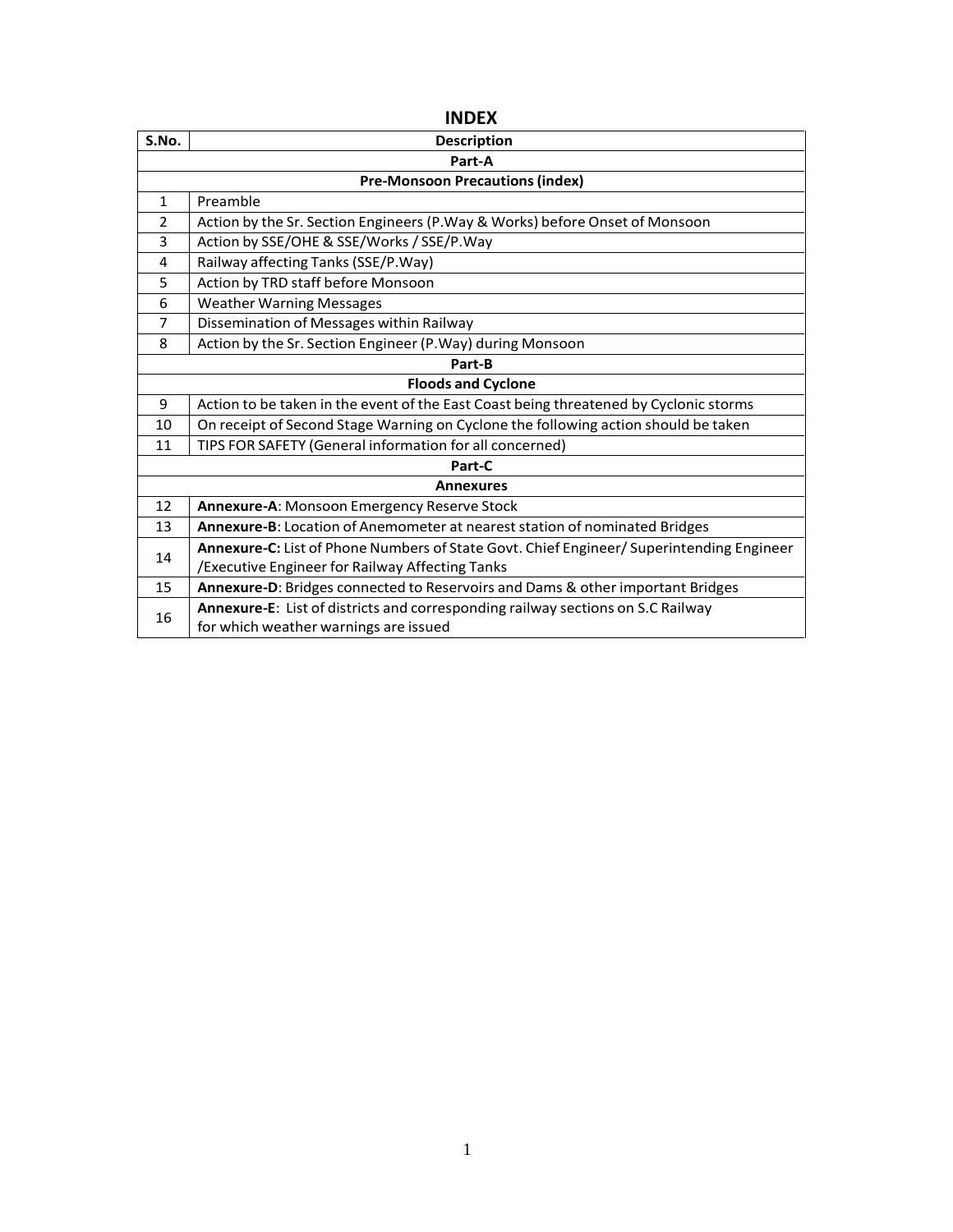# PART – A

# (Pre- Monsoon Precautions)

#### 1. Preamble

- 1.1 This Joint Circular on Monsoon Instructionssupersedes all the earlier joint circulars issued onthis subject.
	- Monsoon period in South Central Railway:

South West monsoon ----------------------- 15<sup>th</sup>June to 15<sup>th</sup> October.

North East monsoon ------------------ -------  $15<sup>th</sup>$ September to  $15<sup>th</sup>$  January.

(Note: Likely to extend by few days on either side.)

## **1.2 Affected Areas:**

#### **(i) South West Monsoon:**

- SC Division HYB DivisionNED DivisionGNT Division GTL Division (North of Kadapa)BZA Division (North of Ongole)
- (ii) **North East Monsoon**: GTL Division: South of Kadapa.BZA Divisions: South of Ongole.

## **(iii) South West & North East Monsoon:**

- a) Partially Vijayawada Division i.e. between Ongole- Ammanabrolu Stations of Gudur-Vijayawada Section.
- b) Guntur Division
	- i. Donakonda Giddaluru Section.
- c) Guntakal Division
	- i. Bhakarapeta-Kadapa Section.
	- ii. Chigicherla Dharmavaram Section.
- 1.3 Disruption to traffic can take place due to heavy rains, storms, and cyclones. This Circular gives important guidelines regarding receipt and transmission of the weather/cyclone warning messages and action to be taken immediately for the safety, security, and comfort of the passengers. It covers all the important precautions to be taken by concerned staff of respective departments during the monsoon season. The content of this circular is not exhaustive to cover every aspect of dealing with the emergency and therefore appropriate action has to be taken by all the Railway staff with prudence to face the situations that may arise during such exigencies.
- 1.4 A copy of this joint circular should be available in each control office, and also with Engineering Control, Traction Power control office, Traction Loco Control, Power Control, Security Control, Commercial Control, Electrical Control, Stations, the officers and Supervisors of Engineering, Electrical & Operating Departments.

## **2 Action by the Sr. Section Engineers (P.Way& Works) before Onset of Monsoon**

Before the onset of Monsoon, the following Monsoon precautions are to be followed by Section Engineers and staff of P.way & Works.

## **2.3 Attention to Banks(by SSE/P.way):**

- (i) At bad bank locations which are liable to slips and subsidence.
- (ii) Filling up scour and ruts.
- (iii) Making up deficiencies in slopes and cess, sub banks.
- (iv) Repairing rat holes, fissures, and pitching.
- (v) Improvements to drainage of borrow pits.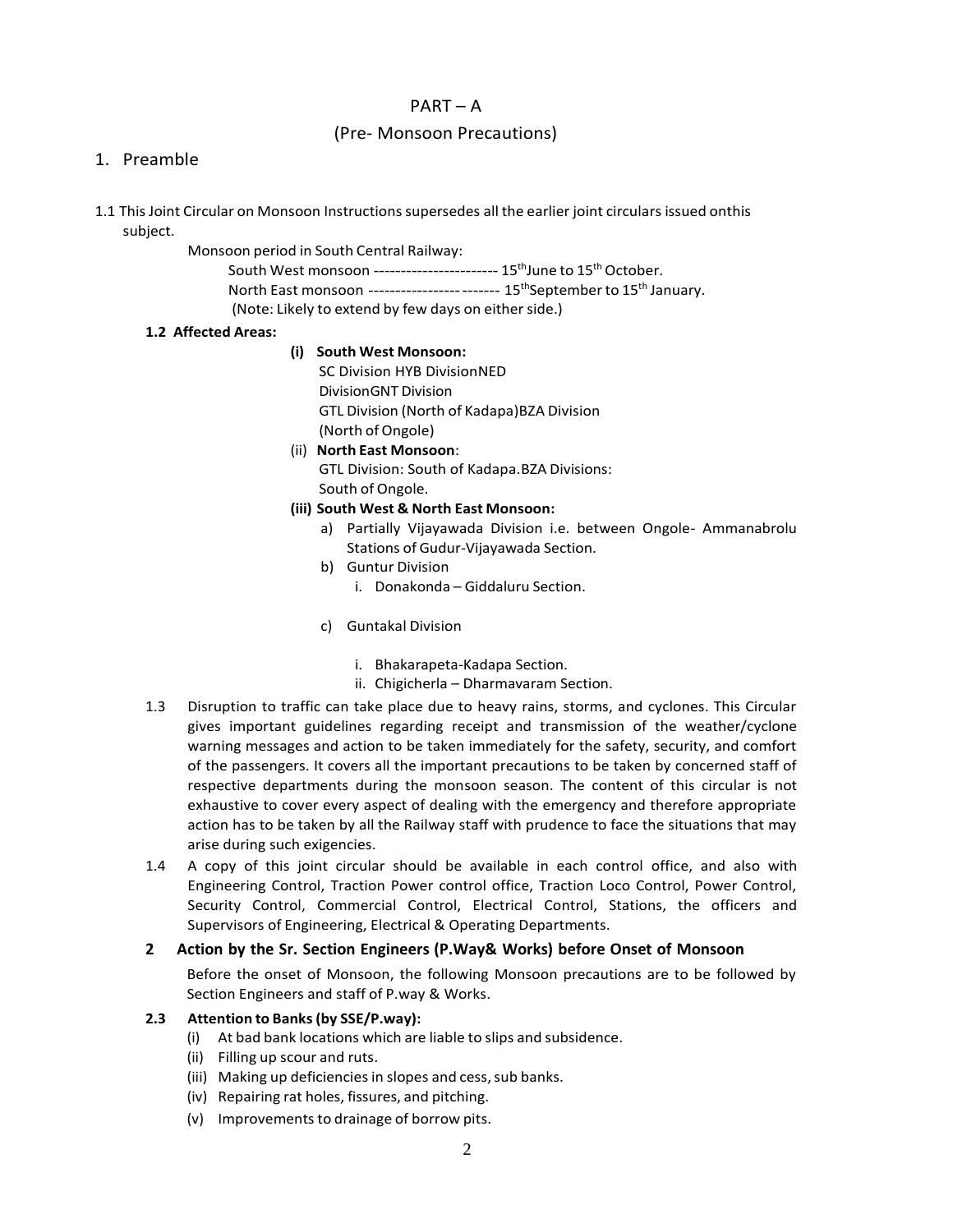(vi) Ensuring good outlets for the central drain of double line banks.

# **2.4 Attention to Cutting (by SSE/P.way):**

- (i) Trees likely to fall to be felled.
- (ii) SSE/P.Way and SSE/OHE will carry out a joint survey to identify trees likely to fall on OHE and SSE/P.Way shall ensure to cut these trees by end of May.
- (iii) Clearside and catch water drains including removal ofsilt and vegetation.
- (iv) Improve drainage in the track.
- (v) Ensure continuity of side drains across the road in LCs.
- (vi) Carryout revetment and pitching at soft spots on the side slopes.
- (vii) Remove loose boulders and disintegrated rocks on the slopes. When in doubt, post watchmen, especially during heavy rains in the regions.
- (viii) Special attention to be paid to the approaches of cutting to tunnels.
- (ix) In coastal areas, properside drains and catch water drains are to be provided along the track, where found necessary in station yards to avoid flooding.
- (x) Improve surface drains and attend to boulder drains, pitch the outfall to prevent scour.
- (xi) Prevent water logging in track circuits.
- (xii) Longitudinal and cross drain should have clear out fall.

## **2.5 Attention to Bridges(by SSE/P.way& SSE/Works):**

- (i) Pre-monsoon inspections & maintenance of bridges shall be carried out by SSE/P.way & SSE/Works as per Engineering standing order no. 82 dated 05-07-2019 and Engineering Standing Order no. 83 dated: 07-01-2020.
- (ii) Repair disturbed pitching, flooring, drop wall and protective works viz.,spurs, groynes and bell mouth.
- (iii) Fill up the scour around the piers, abutments and returns
- (iv) De-silt and clear obstruction in the vent ways and water way.
- (v) Mark HFL and Danger Level correctly.
- (vi) To ensure all structures bonds and earthling are connected to rails, bridges structures, pipeline/handrails running on bridge.
- (vii) Ensure adequate drainage in RUB / LHS locations. Arrange for pumping in problematic locations.

## **2.6 Attention to Tunnels and Tunnel approaches (by SSE/P.way).**

- (i) Clear obstruction and improve overhead drainage.
- (ii) Clear trolley and man refuges.
- (iii) Attend catch and side drains at portals.
- (iv) Clear the weep holes of lined section.
- (v) Grout and point cracks in masonry/concrete lining.
- (vi) Tap and remove loose projection or hollow sound portion.

# **3 Action by SSE/OHE & SSE/Works or SSE/P.way:**

- (i) A joint inspection of all FOBs should be conducted before the onset of monsoon to identify any leakages of rainwater falling on OHE wire and rectify the same (SSE/Works).
- (ii) Ensure safety of height gauges at all level crossings on traction territory according to para 16.11 of G&SR (SSE/P.way).

# **4 Railway Affecting Tanks (SSE/P.way)**

- (i) Liaison with local irrigation authorities regarding status of repairs and condition of RATs.
- (ii) Name and Telephone Nos of ADENs, SSEs/JE/P-way & Works (Rlys) and corresponding AEEs, Dy.EEs, EEs ( Irrigation Dept) VROs and MRO/Tahsildar, already displayed at the stations, should be authenticated and updated. Unit for Railway shall be jurisdiction of ADENs, and Irrigation unit shall be the concerned RATs, which may affect the track, bridges and colonies located on the either side of the Block section for a particular station. Refer **Annexure-C**.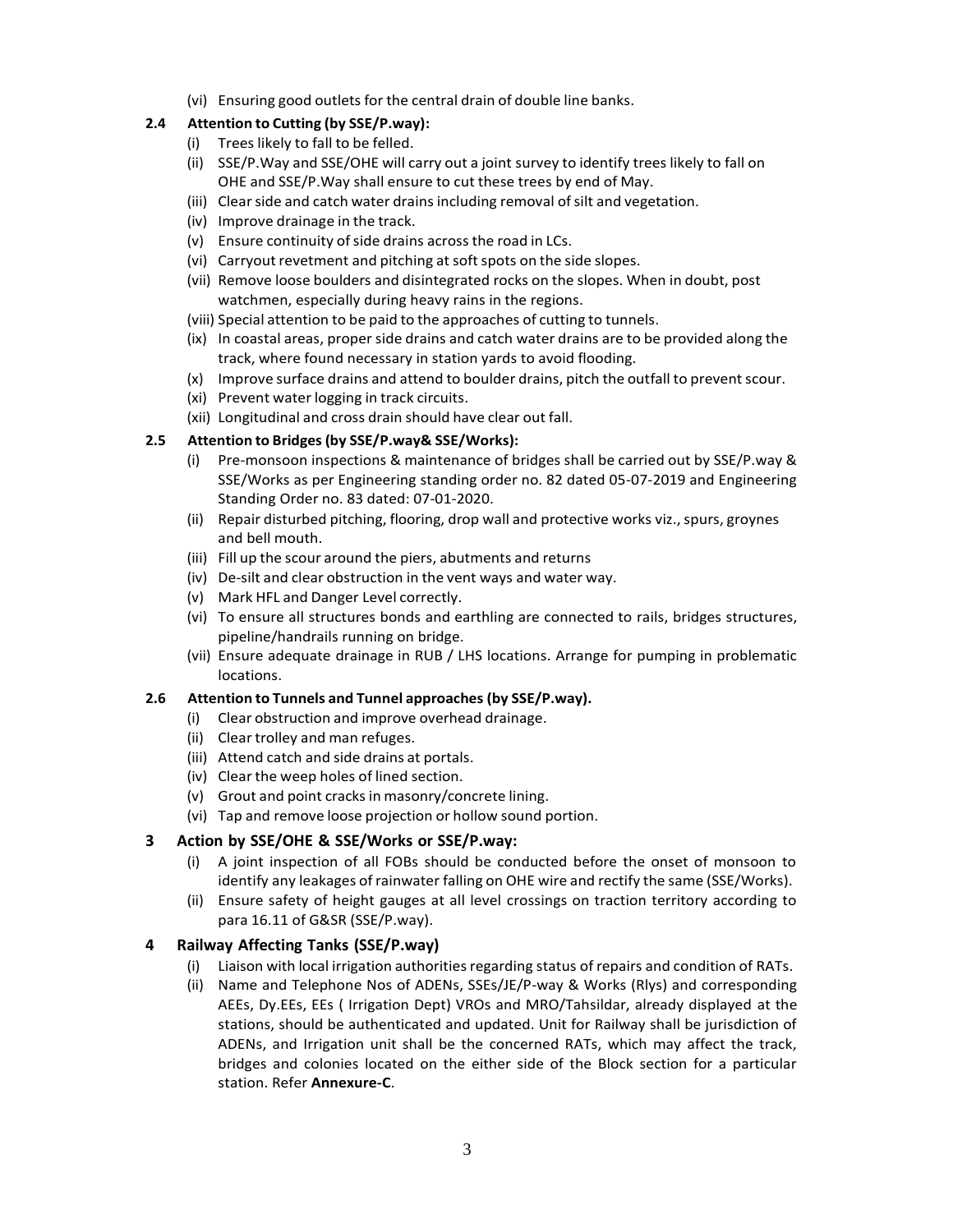## **4.1 Flood prone areas**

- (i) Identification of flood prone stretches and stretches where possibilities of tree falling exists.
- (ii) Identification of areas where there is a likelihood of boulder fallings.

## **4.2 Monsoon Emergency Reserve Stock**

- 4.2.1 The locations and the prescribed quantities of Monsoon Emergency Reserve Stock i.e., sand, boulders and empty cement bags including Tarpaulin sheets is given at **Annexure-A**. Itshould be ensured that the materials are made available accordingly before the onset of monsoon.
- 4.2.2 In addition to Monsoon reserve stock mentioned above, the following materials are to be kept ready on wheels for handling any emergency situations of breaches and washouts.
	- (i) 10 covered wagons filled with boulders and 10 wagons filled with stitched sandbags at RU, KCC, KZJ & NED.
	- (ii) RH girders one set each of 16.3m and 13.4m length on BFRs with 50 Nos of Steel Cribs (duly secured) at KZJ, KCC, RU & NED.
	- (iii) List of Agencies with addresses and contact numbers for supply of earthwork machinery like Excavators, Tippers, Tractors, Dozers etc., Ready mix plants / Ajax mixers for concrete, NP-4 Hume pipes, labour supply, material supply like Boulders, sand, quarry dust etc, for restoration is to be maintained and up-dated before every monsoon.

## **4.3 Anemometers:**

(i) As per para 717 of IRBM, Anemometers should be installed at one of the stations close to the selected Bridges, where high winds are experienced and there is danger of vehicle capsizing.

According to para 2.11.3 of G&SR, the SM shall take the following action if the anemometer is indicating wind velocity higher than the danger level as prescribed by Special Instructions-

- a. The SM shall inform the SCOR and the SM on the other side immediately about the need to control the movement of trains.
- b. The SM shall not start or allow the movement of trains through his station and also not grant Line Clear to the trains waiting at the adjacent station for his station.
- c. He shall resume normal running of trains in consultation with the SCOR and the SM at the adjacent station after the wind velocity is again below the danger level as prescribed by Special Instructions.
- (ii) Continuous power supply to the anemometers installed to be ensured before monsoon (UPS/IPS) by Electrical, Operating & Engineering supervisors of the station.

# **5 Action by TRD staff before Monsoon:**

# **5.1 Pre–MonsoonchecklistforOHE:**

- (i) Ensure removal of banners/ hoardings/ Kite threads in the vicinity of OHE.
- (ii) Identify loose trees /weaktrees/ bushes/ creepers nearer to the tracks (including in private lands) and advise Engg. Dept for immediate cutting of trunk/ removal of entire tree. Trees which are within  $h + 6m$  and leaning towards track are to be removed on priority.
- (iii) Ensure trimming of tree branches towards track such that there is clear distance of 6m from centre line of track.
- (iv) Identification and attention of any critical leaning masts.
- (v) Check the condition of embankments for any erosion of soil with respect to stability of OHE Mast. In case of soil erosion, stone pitching to be done by Engg. Dept. List of locations to be advised to Engg Dept. Ensure proper drainage of rain water surrounding the OHE foundation, by clearing by Engg. Dept.
- (vi) Condition of tracks i.e. any sinkage of track or breakage of rails etc. at entry / exit of tower wagon sheds.
- cement/clinker/saline/chemical indµstrial areas. (vii) Pollution prone areas – porcelain Insulator cleaning to be ensured, with priority at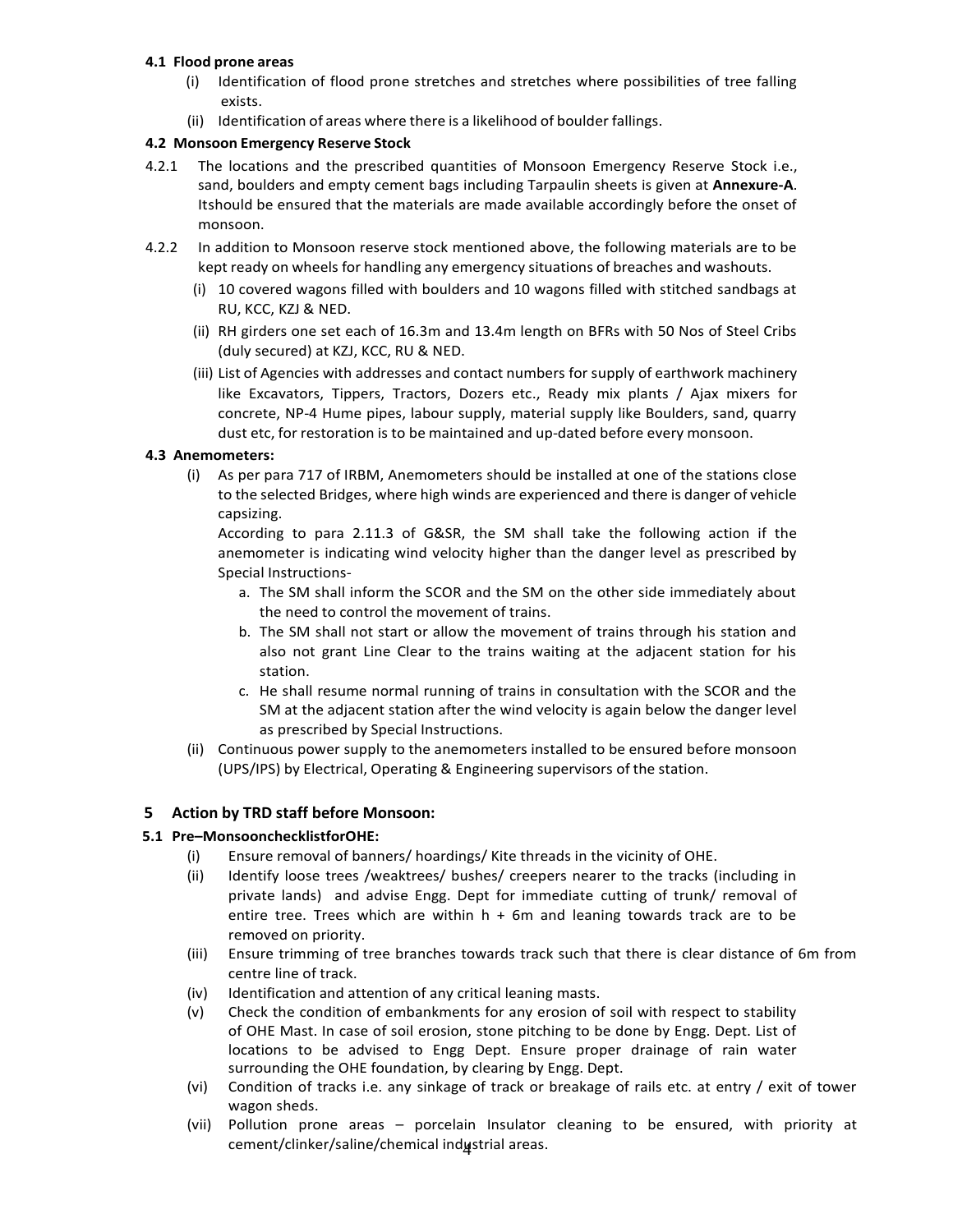- (viii) Replace broken/chipped insulators.
- (ix) Remove bird nests on all portal structures, traction masts and TTC's.
- (x) Check earth resistances of platform steel structures, platform fencings, FOBs, COP's etc, and attend if IER is more than 10Ω. Inspection of FOBs/ ROBs for availability of protective screens, for no cracks or openings in the floor as well as openings between protective screen and floor of ROBs/FOBs particularly in locations above OHE, and get them attended by Engg. Dept if required. Close any holes on ROB which are above OHE to avoid falling of water during rainy season.
- (xi) Identify cables/ wires hung loose across FOBs//ROBs and remove if not secured properly.
- (xii) Inspect and attend areas of restricted clearances below FOBs and ROBs as per approved profile drawings.
- (xiii) Activate all ATDs to check free movement.
- (xiv) Ensure condition of bonds.
- (xv) Ensure free swiveling action and plumbing of cantilever assemblies.
- (xvi) Clean section insulators particularly in pollution prone areas or where usage of diesels under wire is heavy.
- (xvii) Ensure prescribed clearance at PTFE neutral sections. Check earth connection to earth electrode at PTFE location.
- (xviii) Census of CBs having more frequent tripping- Identify causes and take required action.
- (xix) Condition of motor trolleys and tower cars to be reviewed and defects if any to be attended.
- (xx) Working of DG sets and availability of adequate diesel oil to be ensured.
- (xxi) Ensure structural soundness of height gauges at all level crossings. Advise defects if any to Engg. Dept.
- (xxii) Identify vulnerable 33 KV and above Power Line crossings including guarding likely to fall on OHE and get it rectified with the help of concerned DISCOM/TRANSCO officials.
- (xxiii) To advise SSE/P.way and SSE/Signals to ensure/and not to remove any bonds on rails, OHE mast, pipelines/hand rails etc., which are provided with bonding and earthing, as removal may lead to accidents to railway Staff.
- (xxiv) To advise SSE/P.way to not to keep released rail parallel to the track touching each other and also, if long panels of rails are removed, they should be connected with bonds till removed from site.
- (xxv) Ensure joint check with S&T at all yards for proper bonding is done and defects noticed are attended on priority.

## **5.2 Pre-Monsoon Check List–PSI**

- (i) Replace silica gel in the breathers of circuit Breakers, Interrupters, Powers Transformers & Auxiliary Transformers.
- (ii) Check the gaskets of all cubicles of switchgear in switching stations and traction substations to arrest water seepage.
- (iii) Check and clean water drain arrangements at all switching posts for free outlet of rain water.
- (iv) Check the functioning of heaters in the cubicles of all the equipment in the Traction substations and switching stations.
- (v) Check earth resistances of Auxiliary Transformers etc., and attend. Ensure joint checking of vulnerable AT locations at depot in-charge level General services & TRD/PSI for uninterrupted signal supply.
- (vi) Ensure condition of bridging interrupter's insulators.
- (vii) Check the healthiness of the lightning arresters in lightning prone area*.*

# **5.3 Joint action by SSE/Signals, SSE/OHE/PSI and SSE/Electrical Maintenance.**

- (i) To ensure joint inspection of power supply arrangement from Auxiliary Transformer (AT) to CLS panel at Station, LC gates, IBS & Auto Hut and also 230 V AC supply for connection to earth at TSS/SP/SSP.
- failure of power supply from ATs.  $\,$  5 (ii) To ensure availability of back–up power supply to the signaling system in case of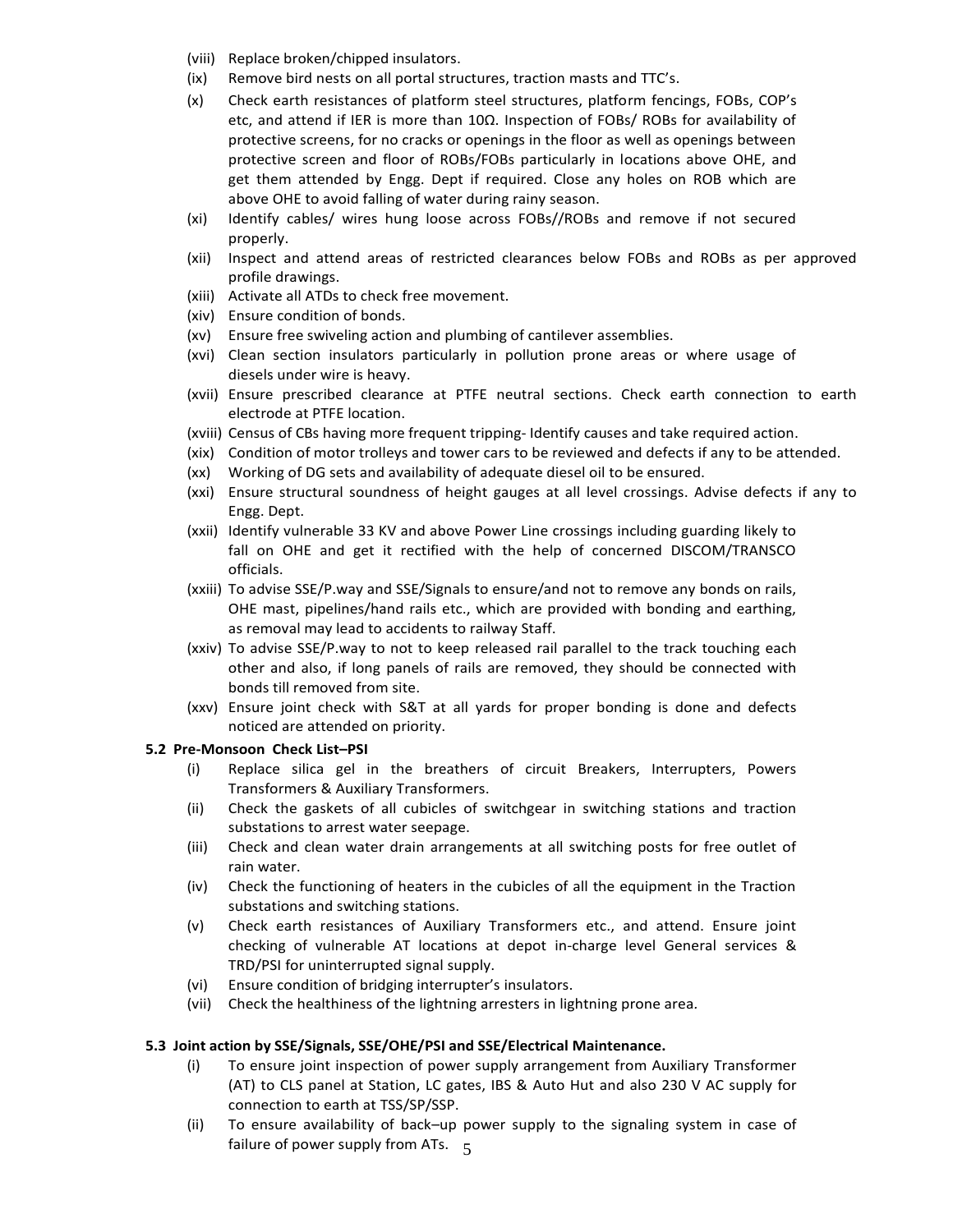- (iii) To ensure battery backup for communication equipment at TSS/SP/SSPs in the event of failure of 230Volt AC supply.
- (iv) All the Z-bonds across glued joints/insulation joints are available intact and effective. All the bonding strips passing underneath the positive (+ve) rail of track circuit are provided with insulation sleeve.

## **5.4 Action by SSE/Electrical/Maintenance:**

(i) Various electrical fittings including Air-conditioning and wiring to be jointly inspected to ensure their proper functioning.

## **6 Weather Warning Messages:**

- 6.1 Arrangements exist with the Meteorological Department, Government of India for receiving messages warnings through fax and e-mail, whenever storm/gales or heavy rainfall are expected. These messages are received in central control office located in HQ.
	- The conditions under which warnings are issued are detailed below:
		- **a)** Amount ofrainfall considered dangerous **5cm and above in 24 hours.**
		- **b)** Wind velocity considered dangerous **65 Kmph and above.**
		- c) Period when warning will be given throughout the year.

## **6.2 Terminology used in Meteorological Bulletinsregarding Cyclones:**

#### **6.2.1 Cyclones:**

| <b>Type of Disturbance</b>             | <b>Associated wind speed</b> |              |  |
|----------------------------------------|------------------------------|--------------|--|
|                                        | <b>Knots</b>                 | <b>KMPH</b>  |  |
| Low pressure Area                      | less than 17                 | less than 31 |  |
| Depression                             | $17 - 27$                    | $31 - 49$    |  |
| Deep Depression                        | 28-33                        | 50-61        |  |
| <b>Cyclonic Storm</b>                  | 34-47                        | 62-88        |  |
| Severe Cyclonic Storm                  | 48-63                        | 89-117       |  |
| Very Severe Cyclonic Strom             | 64-90                        | 118-167      |  |
| <b>Extremely severe Cyclonic Storm</b> | 91-119                       | 168-221      |  |
| Super Cyclonic Strom                   | >119                         | >221         |  |
|                                        | $(1$ Knot = 1.852 KMPH)      |              |  |

#### **6.2.2 Intensity of Rainfall:**

| <b>Descriptive Term used</b>    | Rainfall amount in mm                                                                                                                                                                                                             |
|---------------------------------|-----------------------------------------------------------------------------------------------------------------------------------------------------------------------------------------------------------------------------------|
| <b>No Rain</b>                  | 0.0                                                                                                                                                                                                                               |
| Trace                           | $0.01$ to $0.04$                                                                                                                                                                                                                  |
| <b>Very light Rain</b>          | $0.1 - 2.4$                                                                                                                                                                                                                       |
| <b>Light Rain</b>               | $2.5 - 15.5$                                                                                                                                                                                                                      |
| <b>Moderate Rain</b>            | $15.6 - 64.4$                                                                                                                                                                                                                     |
| <b>Heavy Rain</b>               | $64.5 - 115.5$                                                                                                                                                                                                                    |
| <b>Very Heavy Rain</b>          | $115.6 - 204.4$                                                                                                                                                                                                                   |
| <b>Extremely Heavy Rain</b>     | > 204.4                                                                                                                                                                                                                           |
| <b>Exceptionally Heavy Rain</b> | When the amount realized in a day is a value near aboutthe<br>highest recorded rainfall at or near the station for the<br>month or season. However, this term will be used<br>only when the actual rainfall amount exceeds 12 cm. |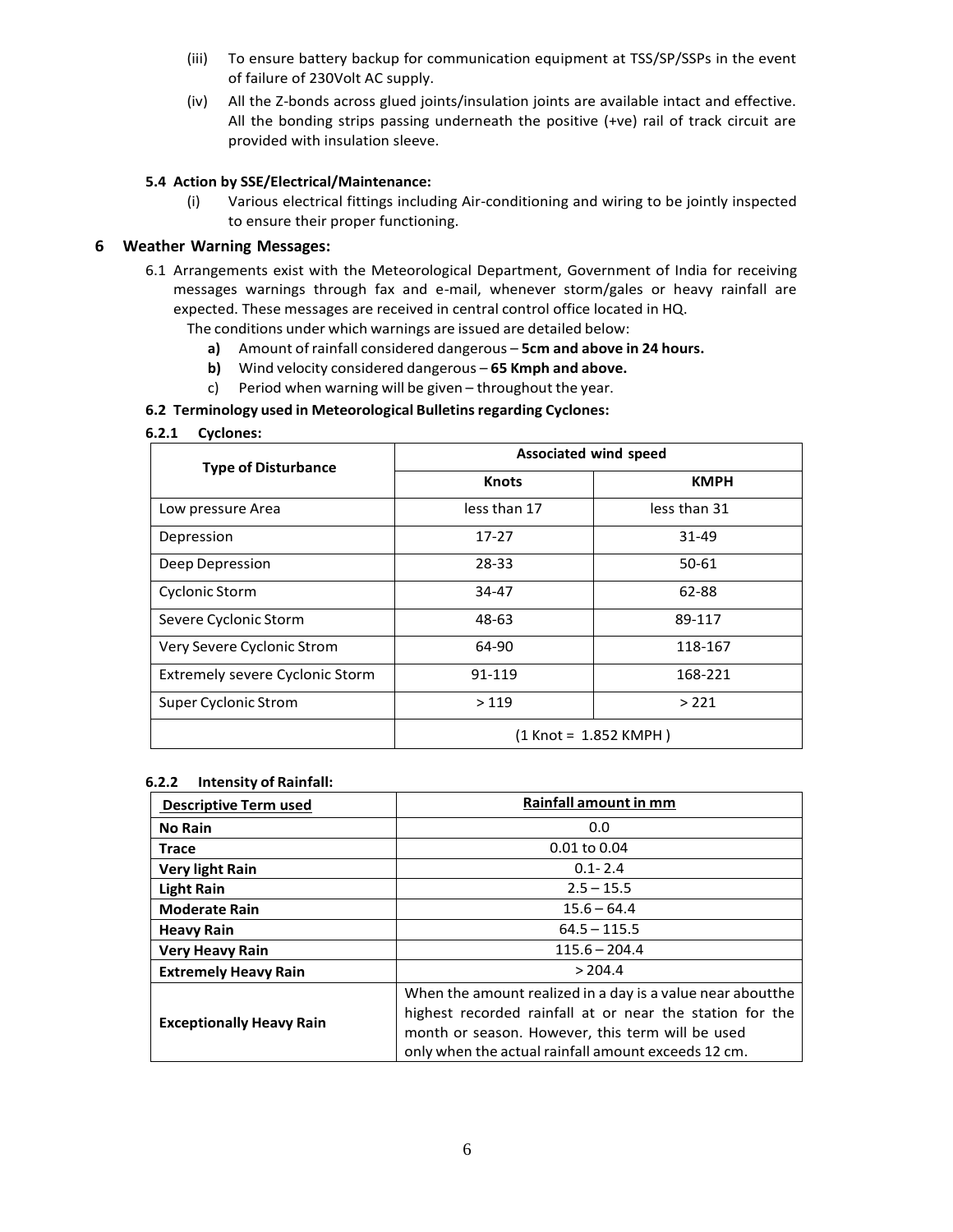#### **6.2.3 Spatial Distribution:**

| <b>Distribution</b>                             | <b>No. of Places</b>                                                                                                                                      | <b>Description</b>                                                                                                            |  |
|-------------------------------------------------|-----------------------------------------------------------------------------------------------------------------------------------------------------------|-------------------------------------------------------------------------------------------------------------------------------|--|
| <b>Isolated</b>                                 | At isolated<br><b>Places</b>                                                                                                                              | 25% or less number of stations of a region (usually a<br>meteorological sub-division) reporting at least 2.5<br>mm rainfall.  |  |
| <b>Scattered</b>                                | 26 % to 50% number of stations of a region (usually<br>At a few<br>a meteorological sub-division) reporting at least 2.5<br><b>Places</b><br>mm rainfall. |                                                                                                                               |  |
| <b>Fairly Widespread</b>                        | At many<br>Places                                                                                                                                         | 51% to 74 % number of stations of a region (usually<br>a meteorological sub-division); reporting at least 2.5<br>mm rainfall. |  |
| At most<br>Widespread<br>places<br>mm rainfall. |                                                                                                                                                           | 75 % or more number of stations of a region (usually<br>a meteorological sub-division) reporting at least 2.5                 |  |
| Dry                                             |                                                                                                                                                           | No station of a region reported rainfall                                                                                      |  |

#### **6.2.4 Normal Weather Warnings:**

#### **Conveying messages by Indian Meteorological Department:**

South Central Railway receives weather warning messages through fax and emails from the concerned Indian Meteorological Department Centers of Mumbai, Bangalore, Hyderabad and Visakhapatnam.

State Meteorological Centers function at Hyderabad for Andhra Pradesh &Telangana States; at Bangalore for Karnataka State and at Mumbai for Maharashtra State. In addition, Cyclone Warning Centre has been established at Visakhapatnam. Weather Warning messages will emanate from:

- i) Regional Meteorological Centre, Colaba, Mumbai for the districts of Maharashtra.
- ii) State Meteorological Centre, Hyderabad Airport, Hyderabad for the districts of Telangana & Andhra Pradesh.
- iii) Cyclone warning centre, Andhra University Campus, Visakhapatnam issues weather warning bulletins specifically related to cyclones for the districts of Telangana & Andhra Pradesh.
- iv) State Meteorological Centre, H.A.L. Airport, Bangalore for the districts of Karnataka.

#### **6.2.5 Web Site Address:**

| S.No. | <b>Weather Warning</b><br><b>Centre</b> | Website                                  |
|-------|-----------------------------------------|------------------------------------------|
| 1     | IMD Hyderabad                           | http://www.imdhyderabad.gov.in           |
|       |                                         | https://mausam.imd.gov.in/hyderabad      |
| 2     | <b>IMD Mumbai</b>                       | http://www.imdmumbai.gov.in              |
|       |                                         | https://mausam.imd.gov.in/mumbai/        |
| 3     | <b>IMD Bangalore</b>                    | http://www.imdbangalore.gov.in           |
|       |                                         | https://mausam.imd.gov.in/bengaluru/     |
|       | Cyclone warning center,                 | http://www.cwcvsk.gov.in                 |
| 4     | Visakhapatnam                           | https://mausam.imd.gov.in/visakhapatnam/ |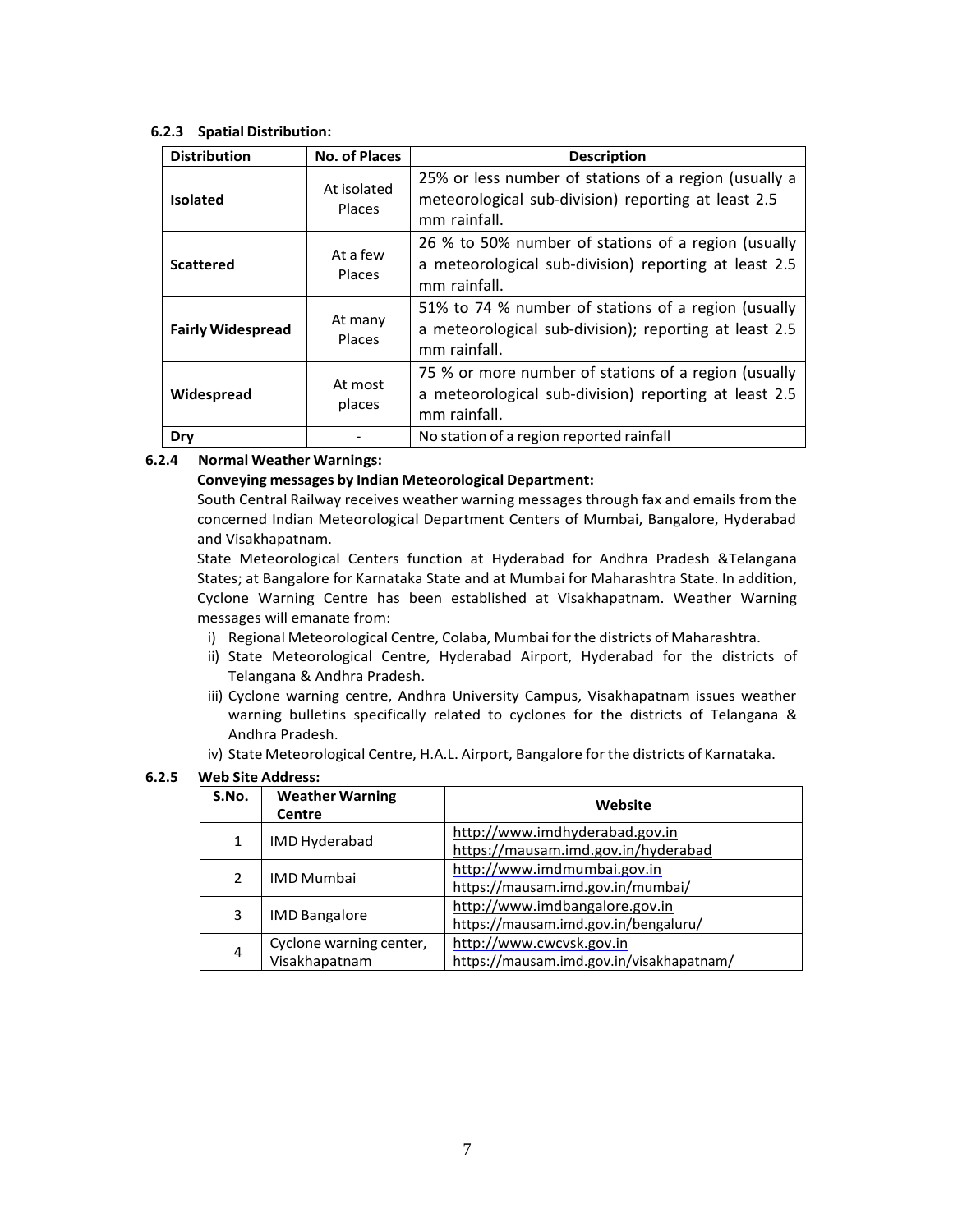### **7 Dissemination of Messages within Railway**

On receipt of Weather/Cyclone warning messages by email/Fax in the Control office, the following action should be taken.

#### **7.1 Central Control, Rail Nilayam, Secunderabad - 500 025.**

- i) The Chief Controller shall give a copy of the message to all controls i.e., Engineering Control, Traction Power Control, Traction Loco Control, Power Control, Security Control, Commercial Control, Electrical Control, Test Room and Divisional Control offices concerned. It is the responsibility of these controls in turn, to inform the officers, Supervisors and all concerned pertaining to their departments for taking necessary steps to be in readiness for meeting any eventualities. They should record the names and designation with the time and date to whom the message has been repeated and sent.
- ii) The Chief Controller of Central Control should also send a message (FOIS) to the Divisional Control.
- iii) The list of Districts and the corresponding railway sections in regard to weather warning messages, for action by all concerned is at **Annexure-E**.

#### **7.2 Action by the Divisional Control Office:**

i) The Chief Controller in the Divisional control office shall give a copy of the message to all controls i.e., Engineering control, Traction Power control, Traction Loco control, Power (Diesel) Control, Security Control, Commercial Control, Electrical Control and Test Room. It is the responsibility of these controls in turn, to inform the officers, Supervisors and all concerned pertaining to their departments for taking necessary steps to be in readiness for meeting any eventualities. They should record the names and designation with the time and date to whom the message has been repeated and sent.

The Section Controller shall repeat the message to SMs of the stations under his jurisdiction that are likely to be affected and record the names of SMs on duty to whom the message has been repeated.

**Note**: In respect of sections which are not controlled or when the control phone is interrupted, an 'XXR' (immediate) message should be issued by the Chief Controller or in his absence by the Dy. Chief Controller to the Officials referred above, by any other means of communication available such as Railway auto phone WLL/CUG phone, as the case may be.

ii) The preamble of the weather/cyclone warning message and the text as received from the Meteorological Department should be reproduced verbatim in the text of the XXR message. The text of the message should be worded as shown below:

Regional Meteorological Centre ………….(here enter the name of the Meteorological Centre) XXW/000 (insert whichever class is used by the meteorological Department) message Coded ………..(insert code time of the original message) dated .......... (date of the original message) reads.........(reproduce the text of the meteorological message verbatim).

iii) A register should be maintained in each Control of each department i.e. Engineering, Electrical etc. showing full particulars of the receipt and action taken on the weather/cyclone warning messages, showing the date and time of receipt of warning messages, the full text of the messages and the date and time of dispatch of telephonic advices to the officials concerned and the name of the S.M. on duty to whom the message has been repeated.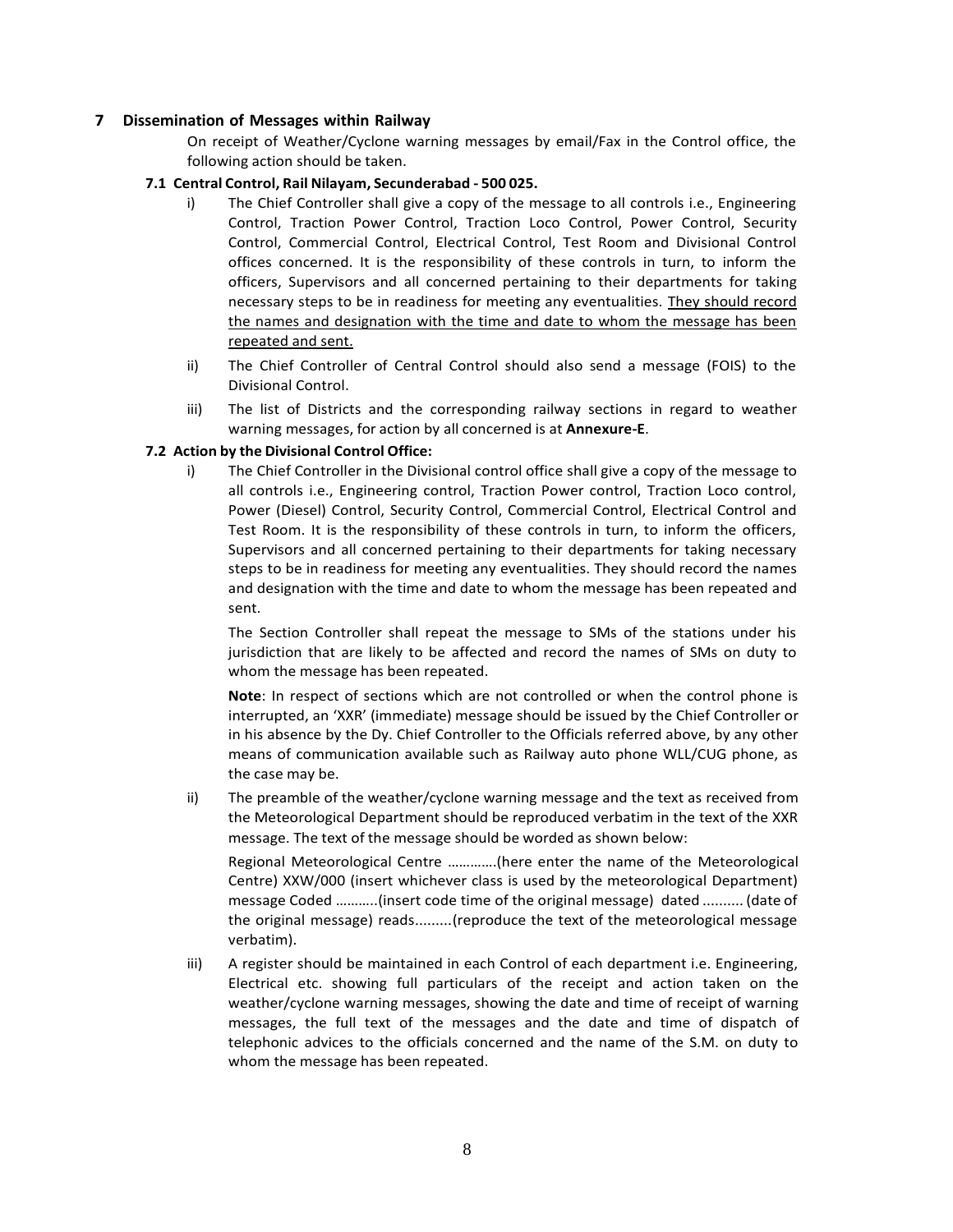#### **7.3 Action by the Station Master:**

#### **7.3.1 Intimation to staff:**

On receipt of weather/cyclone warning advices from the Section Controller, the S.M. should take the following action:

The SM on duty, at Station where ADENs/SSE (Works)/SSE (P.Way), ADEE(TRD) Sr.SE (OHE/PSI) are Headquartered, should immediately arrange to handover to the officer concerned, a copy of the verbatim message received from the Section Controller and obtain acknowledgement. If the ADENs/SSE(Works)/SSE (P.Way), ADEE(TRD/SSE/OHE/PSI) is out of Headquarters, the SM should advise the controller on duty who will then be responsible for ensuring that the contents of the message are communicated verbatim to Engineering and TRD officer at the Divisional Headquarters.

| Date &<br>Time of | Text of<br>message | Name &<br>Designation of<br>officials to | Signature<br>of the SM | Actual<br>weather |
|-------------------|--------------------|------------------------------------------|------------------------|-------------------|
| receipt           | in Full            | whom message                             |                        | condition         |
|                   |                    | was repeated                             |                        |                   |

The Office Copy of the message on which acknowledgement have been taken should be pasted in the register.

## **7.3.2 Precautionsto be taken by Station Master, Loco Pilot/Assistant Loco pilot & Guardregarding Control of trains during heavy rains and strong wind.**

- i) When the warning message forecasting cyclone, storm or strong wind has been received and/or there is a reasonable doubt that severe storm is going to break out endangering the safety of passengers, trains etc., the Station Master shall, in consultation with the Guard and the Loco Pilot/Assistant Loco pilot of the train, regulates the train and also refuse to grant line clear to a train coming to his station until the storm abates and he considers it safe for the movement of trains.
- ii) Should a train be caught on the run in a cyclone, storm or strong wind of an intensity which in the opinion of the Loco Pilot/Assistant Loco pilot, is likely to endanger the safety of the train he shall immediately control the speed of his train and bring it to a stop at the first convenient place taking care as far as possible to avoid stoppage of the train at places like sharp curves, high embankments and bridges (including approaches thereof). In controlling the speed and bringing the train to a halt, the Loco Pilot shall stop his train carefully and without a jerk. He shall restart the train in consultation with the Guard only after the cyclone, storm or strong wind abates and it is considered safe to proceed.
- iii) The Guard and Loco Pilot/Assistant Loco pilot of the train in cooperation with the Railway staff traveling in the train shall try to see that doors and windows of the coaches are kept open by the passengers to allow free passage of the wind through the coaches.
- iv) Loco pilot & Guard has to protect the train as per SR 6.03
- v) In electrified territory, in cyclone/hurricane/strong wind condition, the loco pilot/Motorman shall keep a special watch on the pantograph of his own as well as passing electric trains and report any abnormality as soon as possible to TPC/TLC. If he notices any serious defect in the pantographs which are likely to cause damage to OHE, he shall stop the train forthwith and convey details to the TPC/TLC on duty and Panto to be lowered.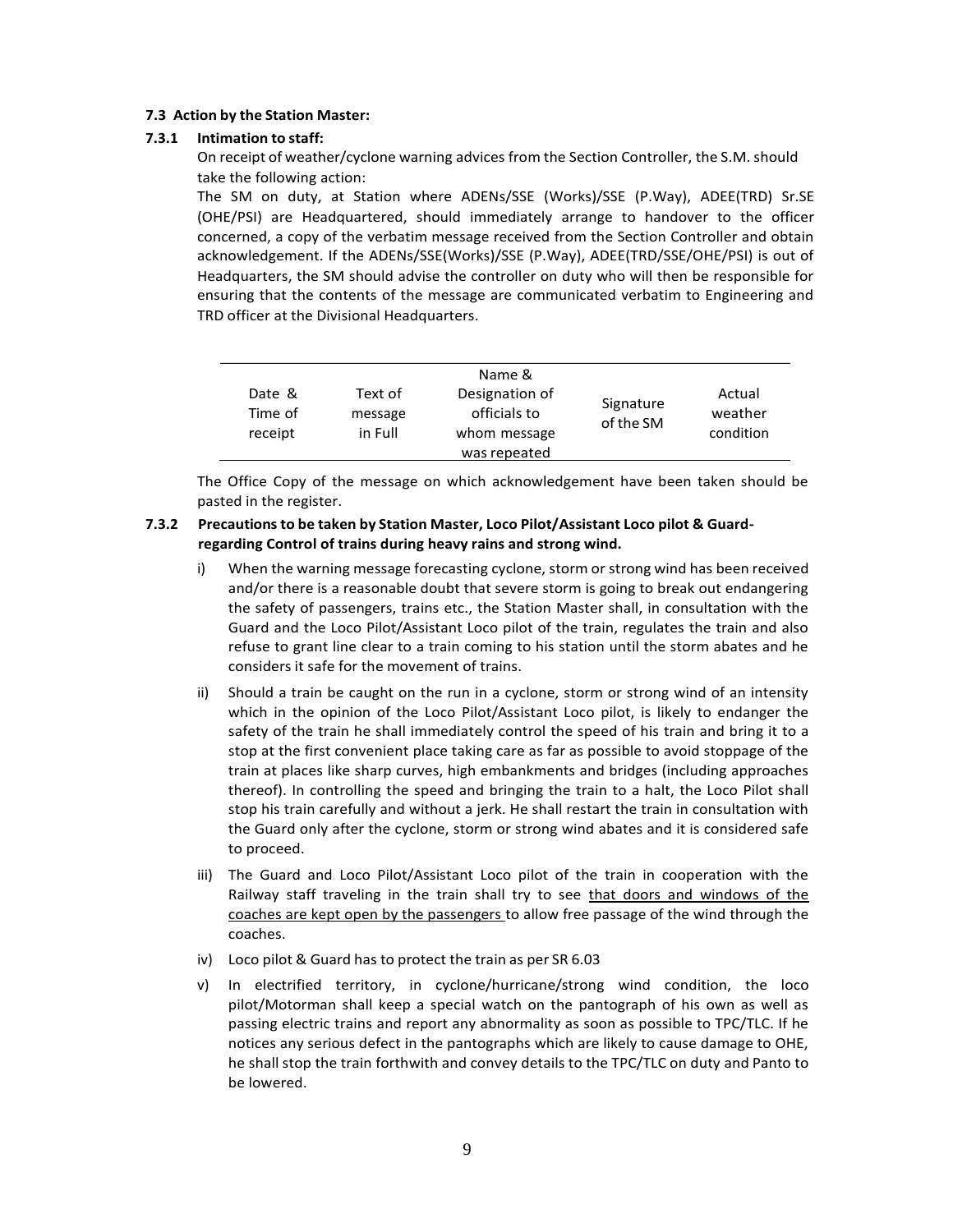vi) During heavy rain/storm/wind and water flowing on track, caution order to be issued to LP clearly stating the speed restriction to be observed by LP and name and designation of the official accompanying or piloting the train.

# **8 Action by the Sr. Section Engineer (P.Way) during Monsoon**

## **8.1 Action after receipt of warning message: Para 1129(3) (a&b) of IRPWM 2020**

- i) The Sr. Section Engineer (P.Way) on receipt of weather/cyclone warning should arrange to advise monsoon Patrolmen/watchmen and Gang mates to be extra vigilant. During thefair season, he should introduce monsoon patrolling as soon as possible and also post watchmen as required at all vulnerable locations and bridges by day as well as by night for a period extending up to 48 hrs beyond the period specified in the weather/cyclone warning telegram.
- ii) The Sr. Section Engineer (P.Way) should be out in his section as far as possible by trolley during the period of warning and 48 hrs beyond.
- iii) To ensure no bonds are removed from rails, bridges, parallel structures like handrails/pipes etc.

## **8.2 Monsoon patrolling:**

Commencement and Termination: If the local condition warrants, the SSE/P.Way of the section concerned may introduce or continue night patrolling outside the stipulated dates; duly advising all concerned (Para:1004(1) of IRPWM 2020).

In other words, he cannot discontinue or terminate the monsoon patrolling within the stipulated period. The Operating controllers of all the divisions shall send a control message to all concerned as soon as they receive the weather/cyclone warnings message, and the monsoon patrolling staff name and commencement of patrolling details should be available inthe concerned station master's room for the information of inspecting officials.

#### **8.3 Vulnerable locations (Points):**

Stationary watchmen should be posted round the clock at every nominated location during themonsoon period (Para:1006(3) of IRPWM 2020).

## **8.4 Sign Boards:**

"C" sign boards will be fixed during monsoon period only on both sides on single line and direction-wise on double line, of vulnerable points at a distance of 1200m on BG in the rear of the location and "T" sign boards at the length of longest goods train beyond vulnerable location / bridge (as per para 9.8, Appendix-IV of G&SR 2020).

## **8.5 Monitoring of Bridges having Reservoirs and Dams:**

During monsoon, most of the Reservoirs and Dams receive constant inflow due to heavy rains. Whenever the water level exceeds permissible limit, the Dam and reservoirs authorities release excess water. During this period, concerned official should keep extra vigil at the bridges connected to the Dams and Reservoirs on the Up-stream side and take timely action. A liaison should also be established with these authorities to receive messages before the release of water. The details of the bridges connected to Reservoirs and Dams & other important Bridges is at Annexure-D.

## **8.6 Action by the Gang Mate:Para 1129(4) (a&b) of IRPWM 2020**

On receipt of advice, the Gangmate should take the following action:

- i) During fair season, the Gang mate should on his own accord depute two reliable Trackmen with equipment for patrolling the block section on either side and for alerting the intermediate Gangmates.
- ii) During the monsoon period, the Gang mate of the station/yard gang should send two Trackmen in opposite directions to alert intermediate Gangmates, Patrolmen and Watchmen.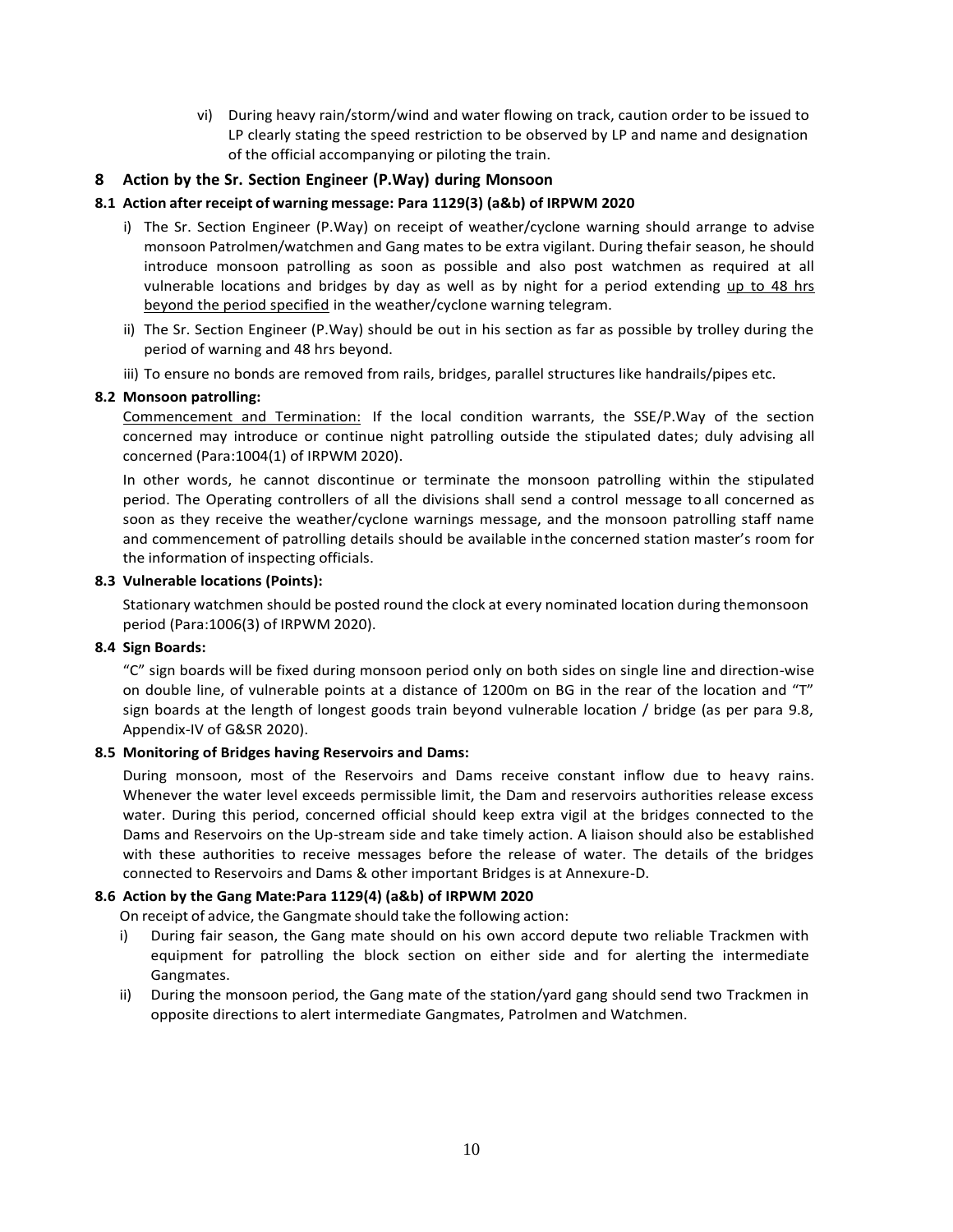iii) If there is a very heavy rain or severe storm during the period, whether during the monsoon or fair season, the Gang mate and Trackman shall carry out the gang patrol asper instructions contained in para 1003, 1006 and para 1004 (8) of the IRPWM 2020.

#### **8.7 Action by Traction Power Controller:**

The TractionPowerControllerofthedivisionshouldimmediatelyrepeattheweather/cyclonewarning message verbatim through "All concerned message" "AC register "on Control telephone to all concerned ADEE, OHE/ PSI Depot in charge of the section likely to be affected, for taking adequate steps as to be in readiness for meeting any eventualities, and then circulate the contents of the telegram to the Officers concerned in the Divisional Headquarters office by Whatsapp means also. The TPC shall always be in a state of readiness to take quick and prompt action to tackle the situation. He will keep a continuous liaison with the field officials, HQrs officers, apart from the neighboring divisions, for seeking help as the circumstances warrant.

- (i) The ADEEs will be in their respective Headquarters. Their further movements dependingupon the damages caused to OHE/PSI installations due to cyclone will be guided bySr.DEE/Tr.D.
- (ii) All Senior Supervisors and Officers of the Tr.D branch should also keep the TPC informed of their movements. These instructions also apply to other key personnel of OHE and PSI depots.

#### **8.8 Action by OHE/PSI Depot in-charge:**

- (i) The OHE/PSI depot in-charge on receipt of Weather/cyclone warning shall be in a state of readiness to meet any emergency for arranging emergency staff to be vigilant and be available in Headquarters. They shall be in readiness to move at a short notice.
- (ii) He shall
	- (a) arrange for foot patrolling of the section being affected by the floods for erosion of soil on embankments, exposing of mast foundation etc.,
	- (b) Ensure sufficient stock of boulders, sand, empty cement bags etc. by SSE/P.way, for use on exposed mast foundation and to avoid erosion of soil.
- (iii) Keep all the breakdown vehicles such as tower cars, trucks, jeeps, motor trolleys, wiring train etc., in good fettle, and keep stock of good amount of diesel. Head lights of all breakdown vehicles to be kept in good working condition including spare lamps.
- (iv) Ladder trolleys, Breakdown T&P, tree cutting machines with full fuel, axes, saws, ladders and emergency tools with full components to be kept ready.
- (v) Temporary masts to be identified and checked for availability of complete assembly and ready to use. All the OHE breakdown material like temporary masts, conductors, insulators, fittings shall be loaded into breakdown vehicles and kept ready.
- (vi) In case of any RC communication/SCADA failures, switching stations to be identified and manning to be arranged on need basis.
- (vii) Generator sets, portable flood lights, lighting arrangements for tower cars, trucks to be kept in good fettle.
- (viii) Walkie talkie sets, Hand torch etc., to be kept in good charging condition, emergency telephones & CUG mobile phones to be kept ready.
- (ix) During restoration of the breached spot, tower cars to be deployed at both ends of the breached spot.
- (x) Have footplate and arrange foot patrolling to see bonding, earthing or likelihood ofany tree coming near OHE / Fall on OHE. SSE should get them rectified any such situation which effects safety of staff and train operations.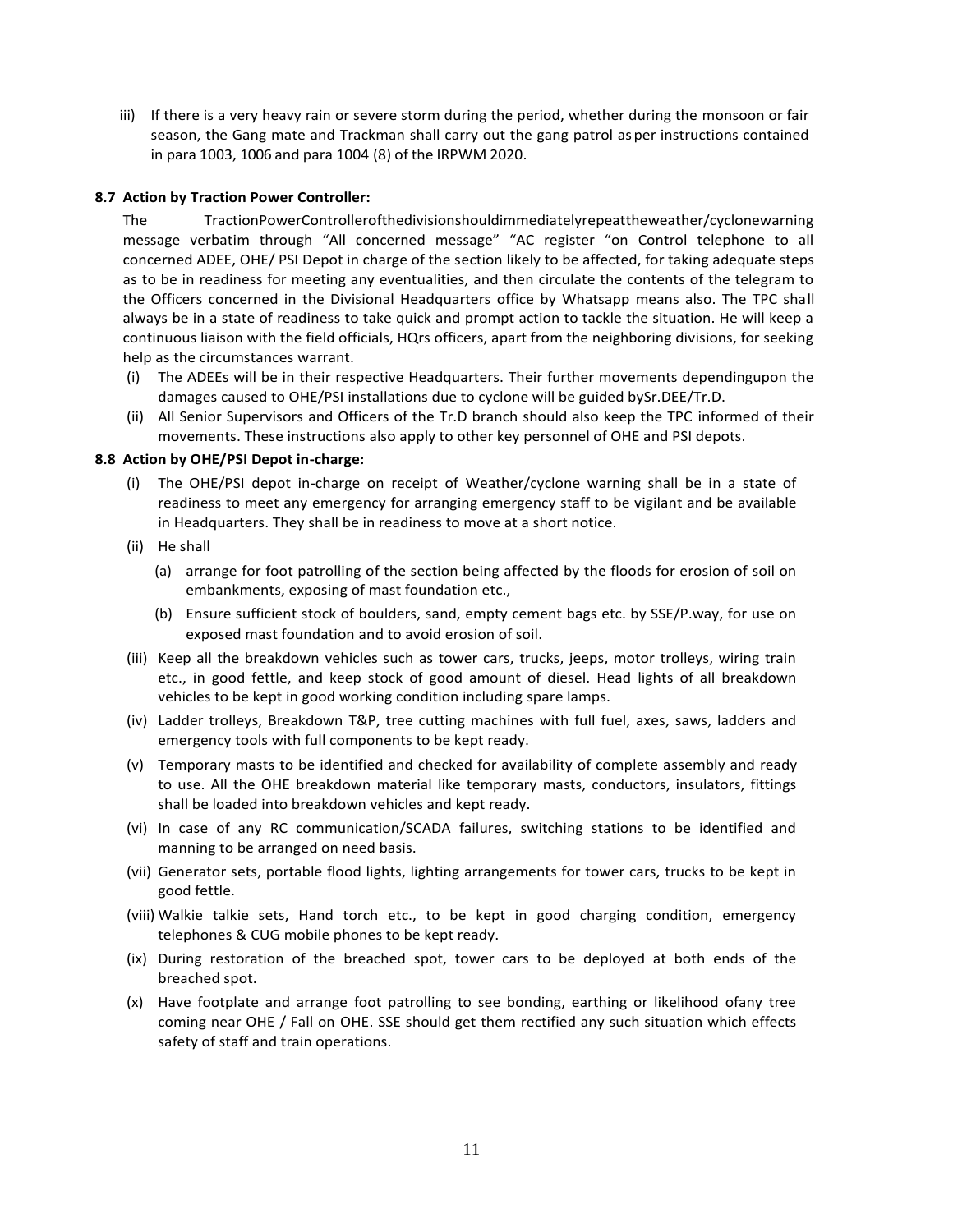# **8.9 Electrical (general services) wing of the division shall ensure the following to be in readiness**

- (i) Sufficient stock of fuel available to run available DG set for 24hrs.
- (ii) Atleast2 portable DG sets at each depot in good condition.
- (iii) 4Nos of portable weatherproof tents including requirement of Electrical and S&T staff.
- (iv) List of Contractors capable of providing DG sets with operators at site and their telephone Numbers and arrangements for deployment at short notice.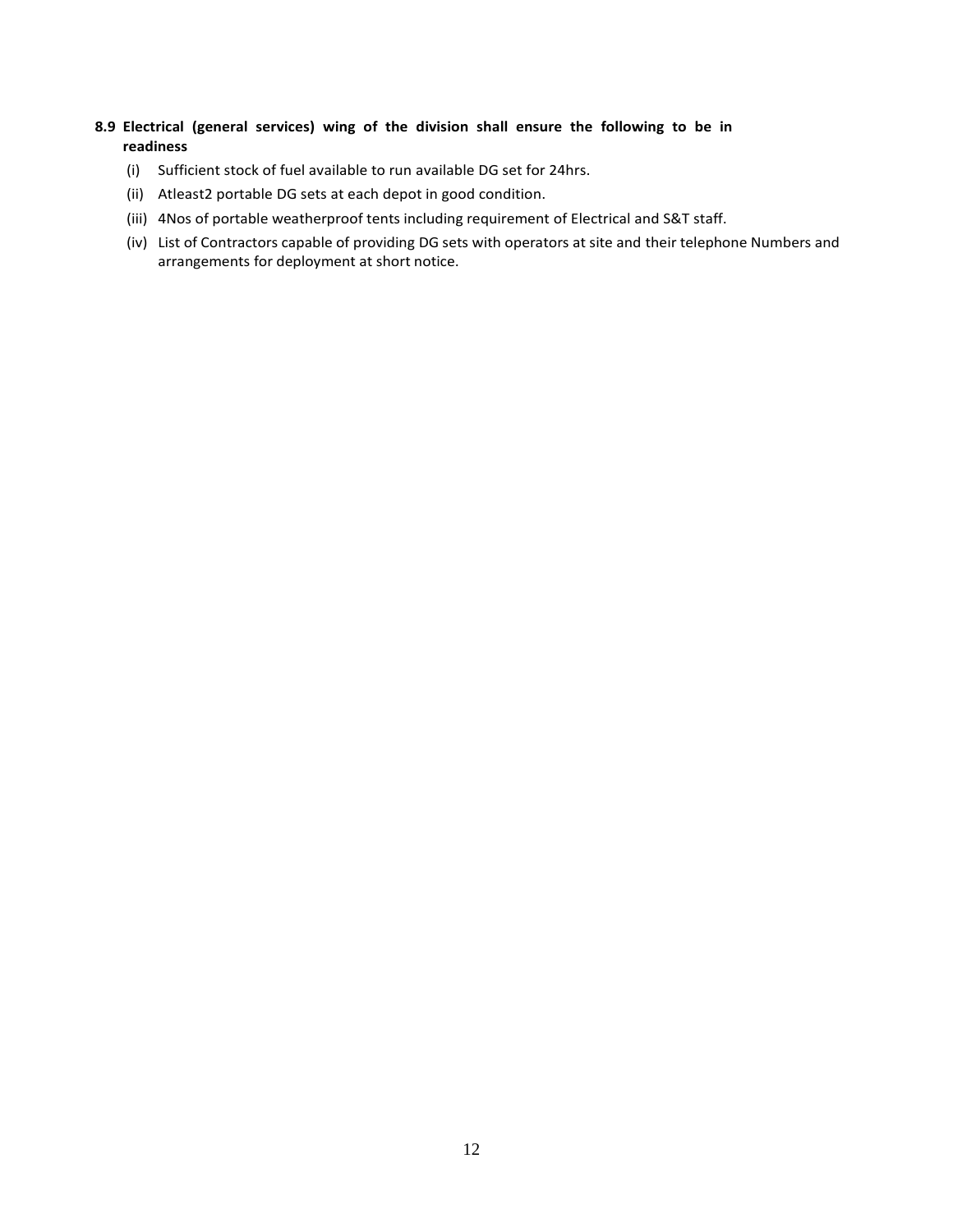# **PART-B**

# **FLOODS AND CYCLONE**

**9 Action to be taken in the event of the East Coast being threatened by Cyclonic storms: First stage warning message:**

#### **9.1 Receipt and Transmission of Messages:**

- 9.1.1 The Cyclone Warning Centre, Visakhapatnam will give weather warning messages on depressions, cyclonic storms coming from Bay of Bengal when the storms are still atsea for the coastal area of Andhra Pradesh.
- 9.1.2 The Cyclone Warnings will be issued in two stages. The first warning (cyclone alert) is issued as soon as the cyclonic storm is located at such a distance from the coast that it is expected to cause bad weather over the coast during the next 48 hrs. This is followed by second stage warning (cyclone warning) message when there is an actual threat of cyclone over the area. Subsequently also messages giving the latest cyclonic situation are issued by the Cyclone Warning Centre till the danger to the area is over. Weather bulletins issued bythe Cyclone Warning Centre are broadcast daily as a routine from the Doordarshan and AllIndia Radio (AIR) Stations. Bulletins are also provided to other electronic and print media and concerned state Governments. In storm situation, special weather bulletins are broadcast repeatedly at non-scheduled time also.
- 9.1.3 The Chief Controller, Vijayawada Division S.C.Railway, Vijayawada and Chief Controller, Central Control, Rail Nilayam, Secunderabad-500025 are the two nominated officials to whom the above warnings are issued by the Cyclone Warning Centre, Visakhapatnam.
- **9.2 Action to be taken by concerned officers/staff:**
- **9.2.1 On Receipt of First Stage Warning Message regarding Depressions / Cyclone Storms:** The Chief Controller, Central Control, Rail Nilayam, Secunderabad should be alert and take Immediate action as laid down in para 7.1 above. He should also intimate the cyclone warning and alert the Chief Controllers of SC, GNT and GTL Divisions, in case the cyclone is expected to affect their divisions.
- 9.2.2 The Chief Controller, Vijayawada should be alert and take immediate action as laid down in para 7.2.
- **9.2.3 The following Engineering Dept Officers of Hqrs, BZA, SC, GTL & GNT divisions shall proceed and be available at stations indicated below:**

(The THOD of BZA division shall proceed to BZA depending on the severity of the situation at his discretion)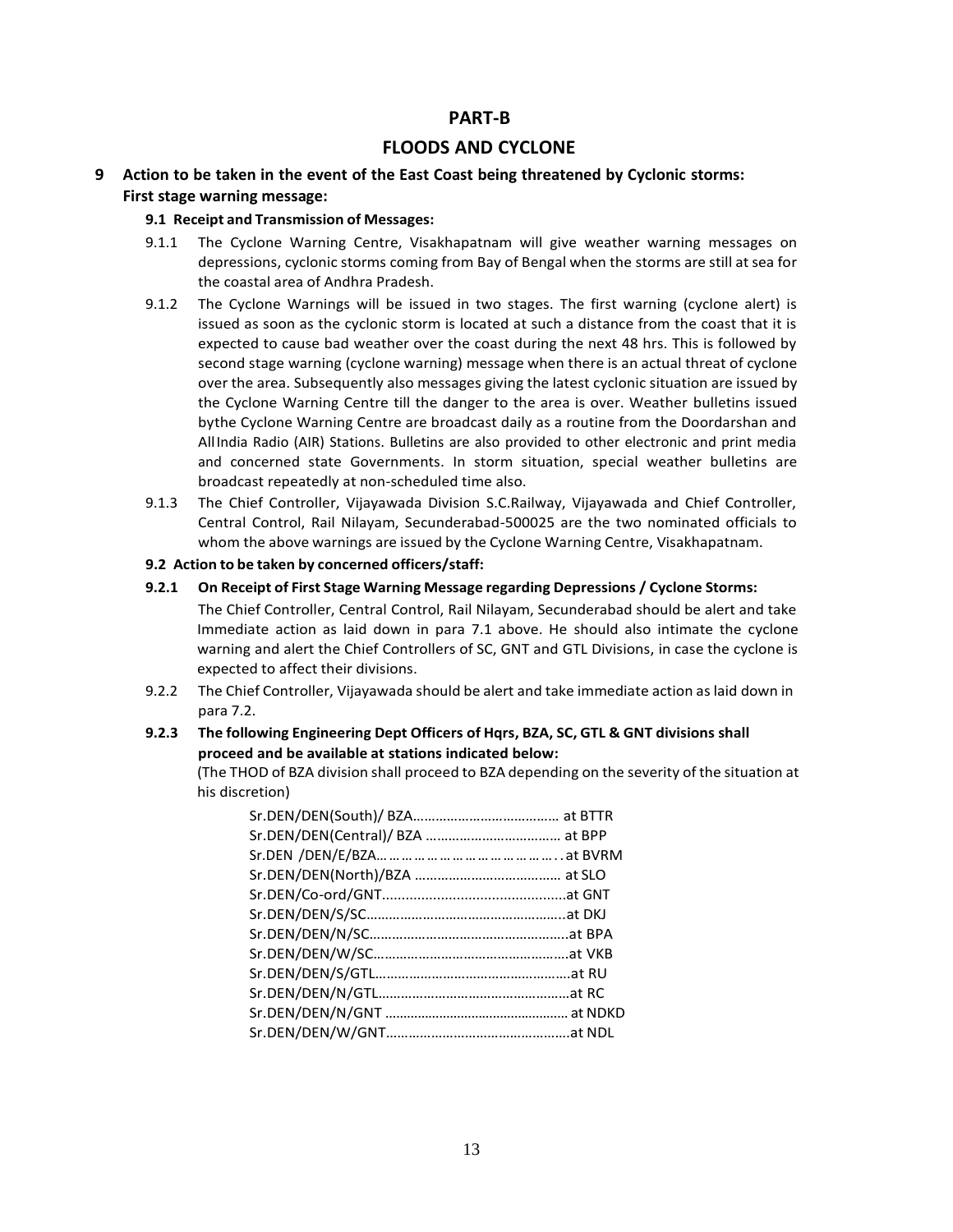- 9.2.4 The ADENs will be in their respective headquarters. Their further movement when the effect tof cyclone is felt will be left to their discretion, depending upon the needs of the situation and they will be guided in this respect by THOD who will be directing the operations from Vijayawada or from Secunderabad through Sr.DEN/Co-ord/BZA.
- 9.2.5 When land line communications fail, the facility available on VHF sets at station/CUG mobile phones including satellite phones as the case may be shall be made use of to disseminate the warning to all concerned. High priority should be given for disposal of cyclone messages.

#### **10 On receipt of Second Stage Warning on Cyclone the following action should be taken:**

- 10.1.1 The Chief Controller, Vijayawada will keep liaison with All India Radio, Vijayawada and Meteorological Department, Visakhapatnam in receiving further bulletins and disseminate the same to all concerned. Arrangements are made by the Meteorological Department to broadcast the weather bulletins from the All India Radio (hourly intervals) and sudden / unexpected developments as soon as it is notified to the Radio station. For this purpose, the Chief Controller/BZA should hear the bulletins on the Radio & TV (Doordarshan) available in the Control office and disseminate the cyclone warnings to all concerned.
- 10.1.2 DRM/Vijayawada will depute a Senior Traffic Officer and Senior Engineering officer to coordinate with all other branches and local civil authorities. The said Officers will be responsible for regulation / diversion / cancellation of train services in the areas likely to be affected by Cyclone depending on the local situation.
- 10.1.3 In case of imminent cyclone threat, it is advisable to cancel through running of trains and regulate the trains in the section at suitable places where catering arrangements are available. Under no circumstances, the passenger trains should be allowed to be marooned. For this purpose, DRM shall depute a senior Commercial Officer for monitoring.
- 10.1.4 In case of districts not affected by the cyclone, a de-warning message will be sent.
- 10.1.5 ADEE(TRD) of Division's Headquarters has to station himself in the Traction Power control room to keep close liaison with all other branches. The said officer will be responsible for taking prompt action depending on the situation. In case ADEE(TRD) is also required to move to site or not available at Hqrs, other officers available at divisional Hqrs namely Sr. DEE/M, Dy.CEE/con, DEE/Con, ADEE/Con in that order shall man the TPC.
- 10.1.6 Control of trains when communications fail, the Stations Master will take similar action as indicated in para 7.3.2.

## **10.2 Anemometers:**

- 10.2.1 At specially selected bridges, anemometers are installed at one of the stations adjacent to the bridges. The SM shall take the following action if the anemometer activates the Audio- visual buzzer, which is located in SM's office, when wind velocity goes beyond the threshold danger limit set for that bridge.
	- a) The Station Master shall acknowledge the buzzer by pressing the acknowledgement button upon which the buzzer will stop.
	- b) The SM shall inform the SCOR and the SM on the other side immediately about the need to control the movement of trains.
	- c) The SM shall not start or allow the movement of trains from his station and also not grant line clear to the trains waiting at the adjacent station towards his station.
	- d) He shall resume normal running of trains in consultation with the SCOR and the SM of the adjacent station when the wind velocity is again below the danger limit.
	- e) Details of anemometers installed in each division: 30 Bridges are selected on this Railway for installation of anemometers: BZA: 10 Bridges; SC: 5 Bridges; GTL: 7 Bridges; GNT: 3 Bridges; HYD:3 Bridges & NED: 2 Bridges. List of Bridges where anemometers are installed is at Annexure-B.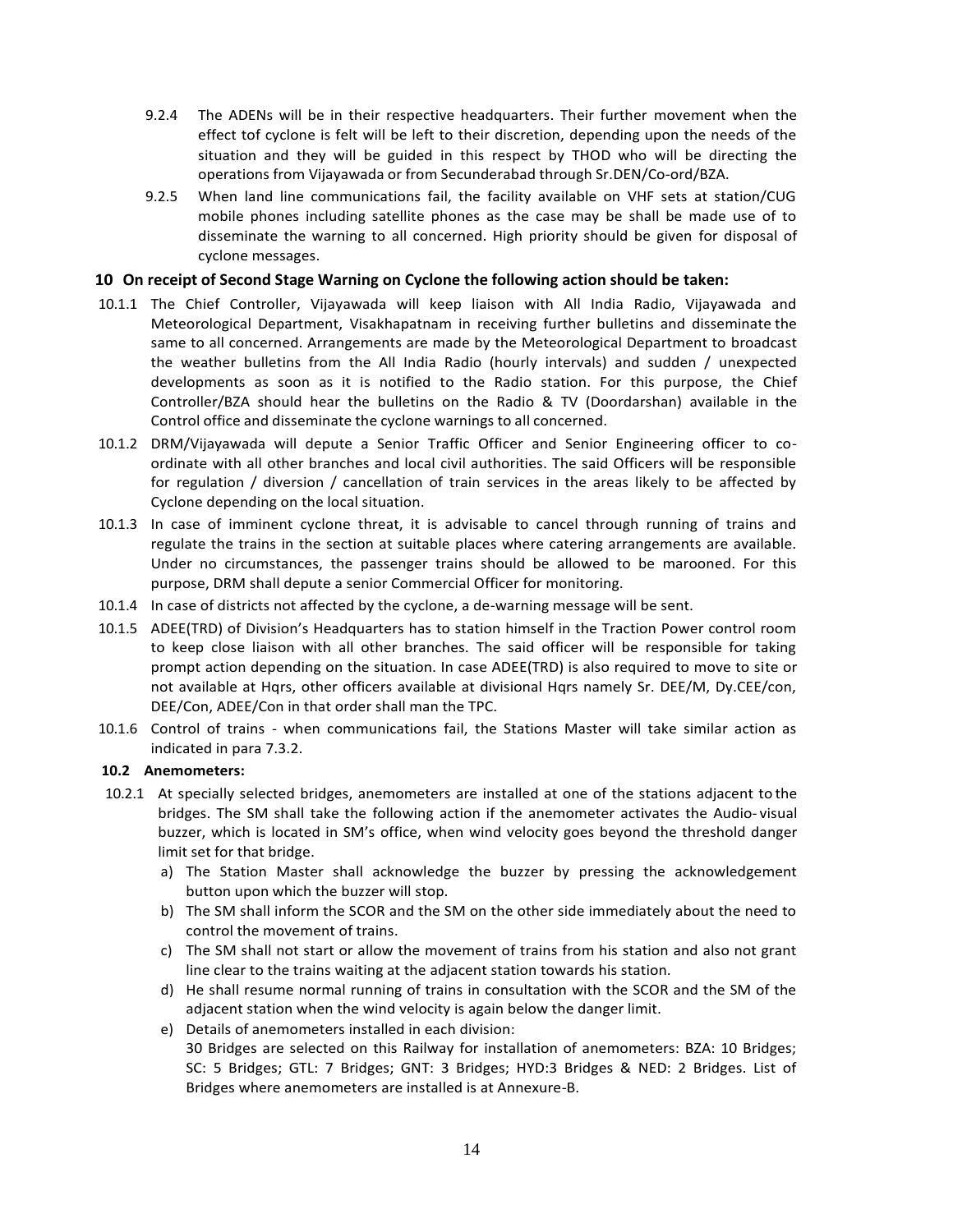## **10.3 Action to be taken in case of Hold up of Trains due to Cyclone-General.**

- 10.3.1 By the Senior Traffic official nominated by DRM.
	- (i) An enquiry office with a public address system is to be opened immediately at Vijayawada railway station to relay the information regarding the stranded trains, relief operations and transshipments, supply of food packets etc. DRM shall deputea Commercial Officer for this purpose.
	- (ii) He shall make arrangements to post Medical Officer/Personnel at Railway stations where trains are stranded and where facilities exist. In out station or other places, he shall approach the District Collector or the local Special Police Officer who will make necessary arrangements.
	- (iii) He shall plan for the quick transshipment of stranded passengers in consultation with the Road Transport Corporation, where repair to track is likely to take longer time. DRM shall depute a Commercial Officer for this purpose.
- 10.3.2 By the Station Master.
	- (i) The S.M. on duty shall immediately inform Tahsildar/MRO, Revenue Divisional Officer, or Sub Collectors and the collector of the area regarding the hold up of trains in his station.
	- (ii) The S.M on duty shall seek the assistance of the local revenue authorities in arranging adequate supply of food packets along with drinking water to the stranded passengers and milk and biscuits to children. Commercial staff should make arrangements for supply of food.
	- (iii) Advice to the staff for the precautions to be taken by them during pre-cyclone and post  $-$ Cyclone periods are listed in "**Tips for Safety**"at para 11.

## **10.4 Telephone Nos of NDRF to be contacted during Emergency**

10.4.1 Address and Telephone No of National Disaster Relief Force (NDRF)

| Address and Telephone No of National Disaster Relief Force NDRF |                                                                                                                                           |                                                                                                      |                    |                                                                                                                                       |  |
|-----------------------------------------------------------------|-------------------------------------------------------------------------------------------------------------------------------------------|------------------------------------------------------------------------------------------------------|--------------------|---------------------------------------------------------------------------------------------------------------------------------------|--|
| SI.NO                                                           | <b>Division</b>                                                                                                                           | <b>Postal Address</b>                                                                                | <b>Designation</b> | <b>Contact Details</b>                                                                                                                |  |
| $\mathbf{1}$                                                    | Guntakal,<br>Secunderbad,<br>Hyderabad,<br>Vijayawada,<br>Guntur.<br>for the territories under<br>Andhra Pradesh, Telangana<br>&Karnataka | 10th Bn NDRF, ANU<br>Campus, Nagarjuna<br>Nagar, Guntur (AP)<br>Pin - 522510                         | Commandant         | Ph: 0863-2293178<br>Fax: 0863-2293050<br>Unit Control Room Ph:<br>0863-2293050<br>Mobile: 08333068559<br>Email: ap10-<br>ndrf@nic.in  |  |
| $\overline{\phantom{a}}$                                        | Nanded,<br>Secunderabad,<br>for the territories under<br>Maharashtra& Telangana                                                           | 5th Bn NDRF,<br>Sudumbare Taluka,<br>Distt - Maval Pune<br>(Maharashtra)<br>Pin - 412109             | Commandant         | Ph: 02114-247010<br>Fax: 02114-247008<br>Unit Control Room Ph:<br>02114-247000<br>Mobile: 09422315628<br>Email: mah05-<br>ndrf@nic.in |  |
| 3                                                               | Guntakal,<br>for the territories under<br>Tamilnadu.(Parts of KPD -<br><b>PKL Section)</b>                                                | 4th Batallion NDRF,<br>PO-Suraksha<br>campus,<br>Arakkonam, Vellore<br>District Tamilnadu-<br>631152 | Commandant         | Ph: 04177-246269<br>Fax-04177-246594<br>Unit Control Room Ph:<br>04177-246594 &<br>Mobile: 09442140269<br>Email:tn04-nrf@nic.in       |  |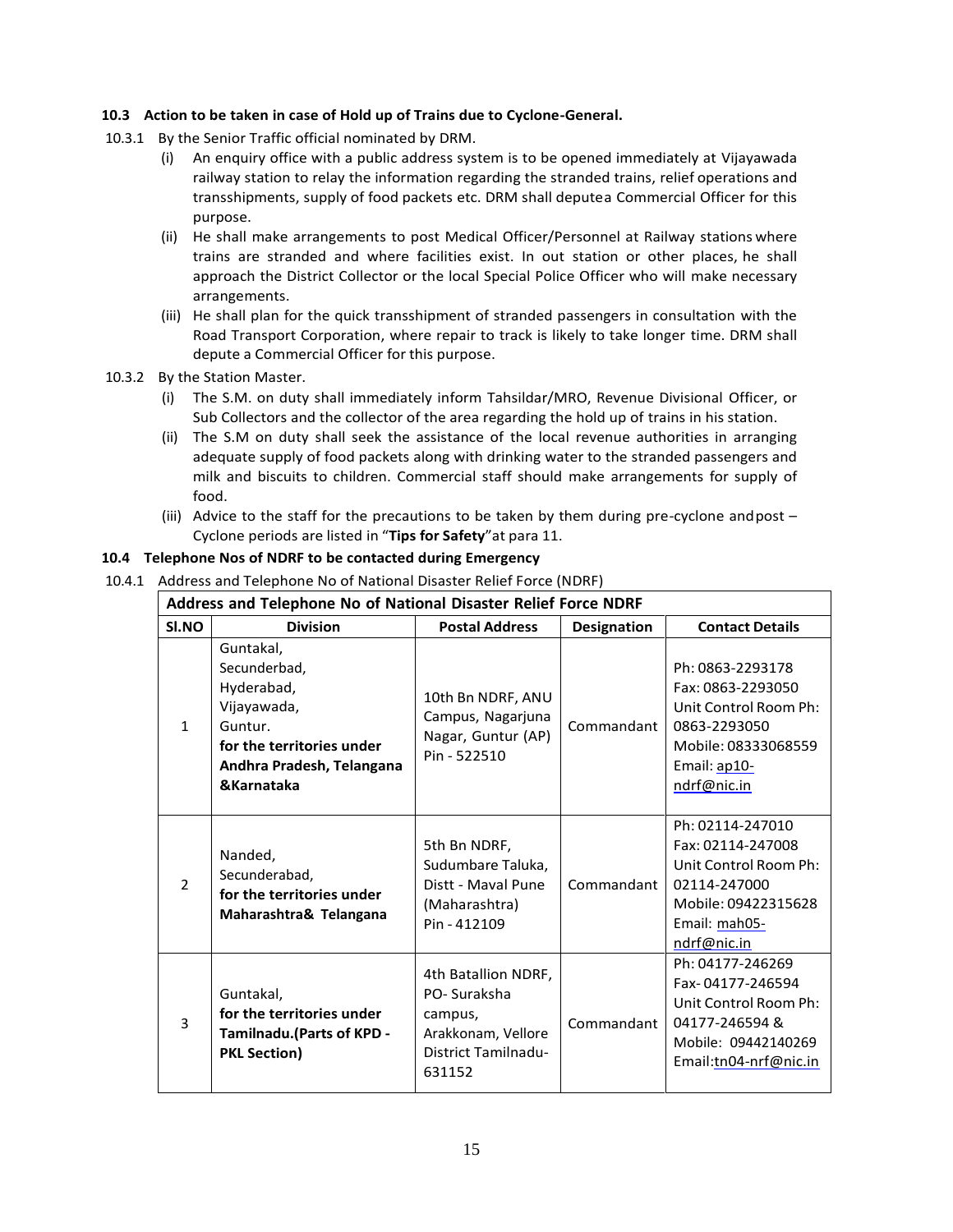| $\overline{4}$           | Part of Nanded (Akola -<br>Khandwa section)<br>covering under Madhya<br><b>Pradesh State</b> | $11th$ Bn NDRF,<br>SanskritikSankul,<br>Magbool Alam<br>Road, Varanasi, UP<br>$-221002$ | Commandant            | Ph: 0542-2501201<br>Fax: $0542 - 2501101$<br>Unit Control Room Ph:<br>0542-2501101<br>Mobile: 08004931410<br>Email: up-ndrf@nic.in |  |
|--------------------------|----------------------------------------------------------------------------------------------|-----------------------------------------------------------------------------------------|-----------------------|------------------------------------------------------------------------------------------------------------------------------------|--|
|                          | <b>NDRF RRCs</b>                                                                             |                                                                                         |                       |                                                                                                                                    |  |
| SI.NO                    | Name of RRC                                                                                  |                                                                                         | <b>Contact Number</b> |                                                                                                                                    |  |
| $\overline{1}$           | NDRF RRC, Vizag Steel                                                                        |                                                                                         | 08333068565           |                                                                                                                                    |  |
|                          | Plant, Vishakhapatnam, Andhra Pradesh                                                        |                                                                                         | 08333068560           |                                                                                                                                    |  |
|                          | NDRF RRC, Fire Station Mahadevapura,                                                         |                                                                                         | 09482978719           |                                                                                                                                    |  |
| $\overline{\phantom{a}}$ | Bengluru, Karnatka                                                                           |                                                                                         | 09482978715           |                                                                                                                                    |  |
| 3                        | NDRF RRC, Shaikpet Sport Complex,                                                            |                                                                                         | 08333068536           |                                                                                                                                    |  |
|                          | Hyderabad, Telangana                                                                         |                                                                                         | 08333068547           |                                                                                                                                    |  |

#### 10.4.2 Important Contact Nos of Govt of AP:

| SI.NO         | <b>Official and Address</b>                                                                                                                                                                              | <b>Contact Nos, and email IDs</b>                                        |
|---------------|----------------------------------------------------------------------------------------------------------------------------------------------------------------------------------------------------------|--------------------------------------------------------------------------|
| 1             | Spl. Commissioner (Disaster Management<br>Authority) & Ex-Officio Addl. Secretary to<br>Government,                                                                                                      | 0863-2377099<br>commr_relief_rev@ap.gov.in,<br>md-apsdma@ap.gov.in       |
| $\mathcal{P}$ | Executive Director<br>Genious JR Towers, D. No:21/2B, Pathuru Cross<br>Road Centre, Kunchanpalli(PO), Tadepalli<br>Mandal, Guntur District, Andhra Pradesh. PIN-<br>522501.                              | 0863-2377105<br>+91-9676957788,<br>+91 8645246600<br>ed-apsdma@ap.gov.in |
| 3             | Administrative officer                                                                                                                                                                                   | +91-8333905039                                                           |
| 4             | SEOC (State Emergency Operation Center)<br>Incharge, Genious JR Towers, D. No:21/2B,<br>Pathuru Cross Road Centre, Kunchanpalli(PO),<br>TadepalliMandal, Guntur District, Andhra<br>Pradesh. PIN-522501. | +91-8333905033<br>+91 8645246600<br>seoc-apsdma@ap.gov.in                |

## 10.4.3 Important Contact Numbers during Emergency:

| SI.No | <b>Department</b>                     | <b>Contact No.</b>      |
|-------|---------------------------------------|-------------------------|
| 1     | <b>Commander HQrs Army</b>            | 040-27862278 &27862086  |
|       | Wing Commander/Air Force              | 040-27862282 - Ext. 407 |
| 3     | Group Captain Air Force               | 040-27753905 & 27753500 |
| 4     | Disaster Management (Rail Nilayam)    | 040-27821488 & 27821430 |
| 5     | Flood Control Room (Reservoir & Dams) | 040-23390794 & 23390797 |

# **11 TIPS FOR SAFETY (General information for all concerned)**

# **11.1 Steps to be taken before the commencement of cyclone season:**

(i) Check the houses; secure loose tiles by cementing wherever necessary, repair doors and windows.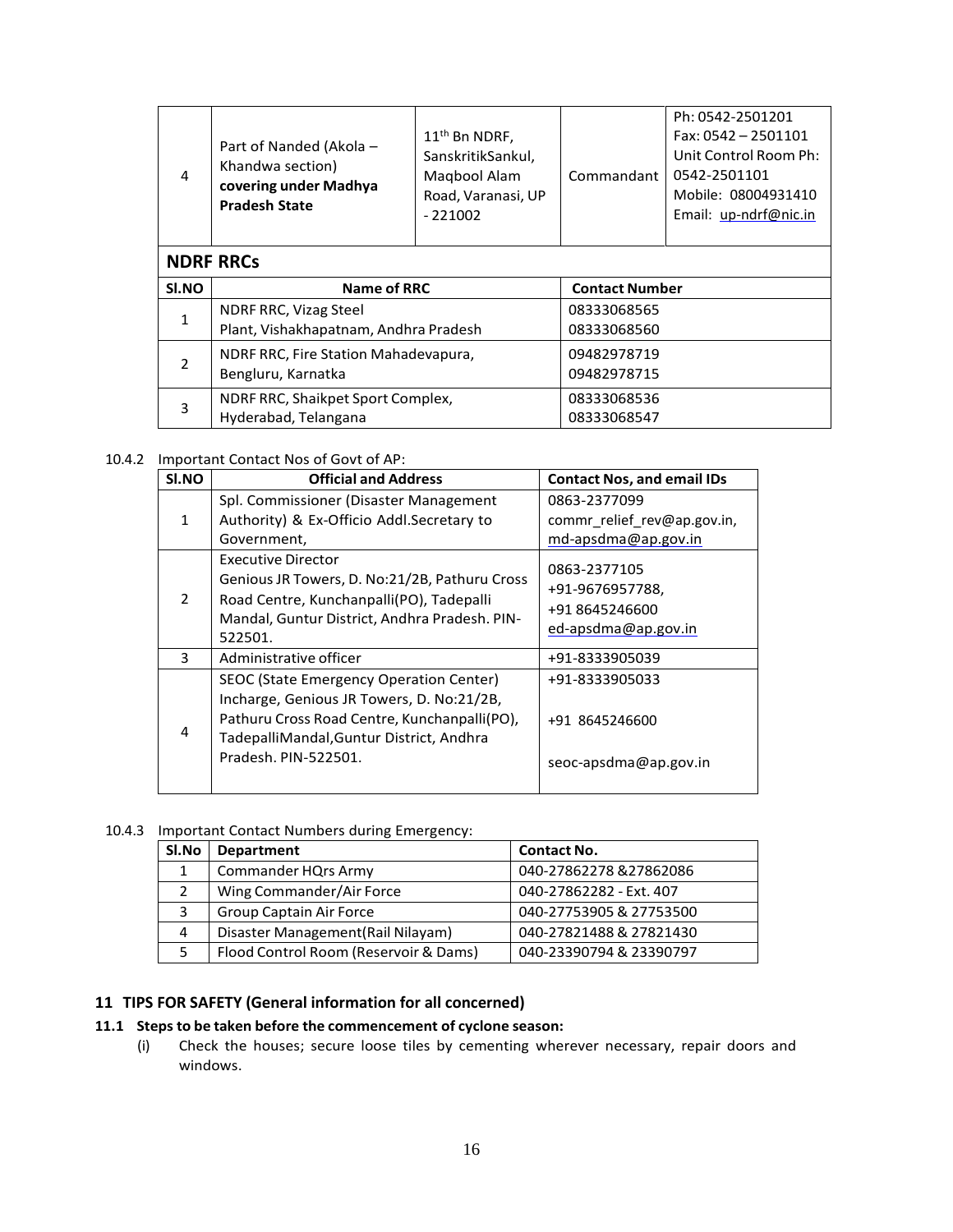- (ii) Check the area around the house, remove dead or dying trees, anchor removable objects like lumber piles, loose zinc sheets, loose bricks, garbage cans, sign boards etc.
- (iii) Keep some wooden boards ready so that the glass window can be boarded.
- (iv) Keep a hurricane lanterns filled with kerosene, flashlights with enough dry cells.
- (v) Promptly demolish condemned buildings.
- (vi) Those who have radio/television sets should ensure that the radio is fully serviceable. In the case of transistors, an extra set of batteries should be kept handy.

#### **11.1.2 Steps to be taken when a warning for a cyclone threatening the area is received:**

- (i) Keep your radio/television on and listen to the latest weather warnings and advices from the nearest All India Radio Station, Pass the information to others.
- (ii) Avoid being misled by rumors, pass on only the official information you have received from the radio to others.
- (iii) Get away from low lying reaches or other locations which may be swept by high tidesor storm waves. Leave sufficiently early, before your way to high ground getsflooded. Do not delay and run the risk of being marooned.
- (iv) If your house is out of danger from high tides and flooding from the rivers, and is wellbuilt, it is then probably the best place to weather the storm. However, please act promptly if asked to evacuate.
- (v) Be alert for high water, in areas where streams or rivers may flood due to heavy rain.
- (vi) Board up glass windows or put storm shutters in place. Use good wooden planks securely fastened. Improper boarding may do more damage than good. Provide strong suitable support for outside doors.
- (vii) If you do not have wooden boards handy, paste strips on glasses to prevent splintersflying into the house.
- (viii) Get extra food, especially things which can be eaten without cooking or with very little preparation. Store extra drinking water in suitable covered vessels.
- (ix) If the flood waters inundate your lower floors, then move your valuable articles to upper floors to minimize flood damage.
- (x) Have Hurricane Lanterns, flashlights and other emergency lights in working conditionand keep them handy.
- (xi) Check on everything that might blow away or be torn loose. Kerosene tins, cans, agricultural implements, garden tools, road signs and other objects become weapons of destruction in storm winds. Remove them and store them in a covered room.
- (xii) Be sure that a window or door can be opened on the lee side of the house i.e, the side opposite the one facing the wind.
- (xiii) Make provisions for children and adults requiring special diets.
- (xiv) If the centre of the 'eye' of the storm passes directly over your place there will be a full pressure in the wind and rain lasting for half an hour or more. During this period stay in a safe place. Make emergency repairs during the full period if necessary but remember that strong wind will return suddenly from the opposite direction, frequently with even greater violence.
- (xv) Be calm, your ability to meet emergencies will inspire and help others.

#### **11.1.3When the Authorities advise evacuation to comply the following instructions promptly.**

- (i) Head forthe propershelter or evacuation points indicated for your area.
- (ii) Do not worry about your leftover property as evacuated areas will be policed to prevent looting.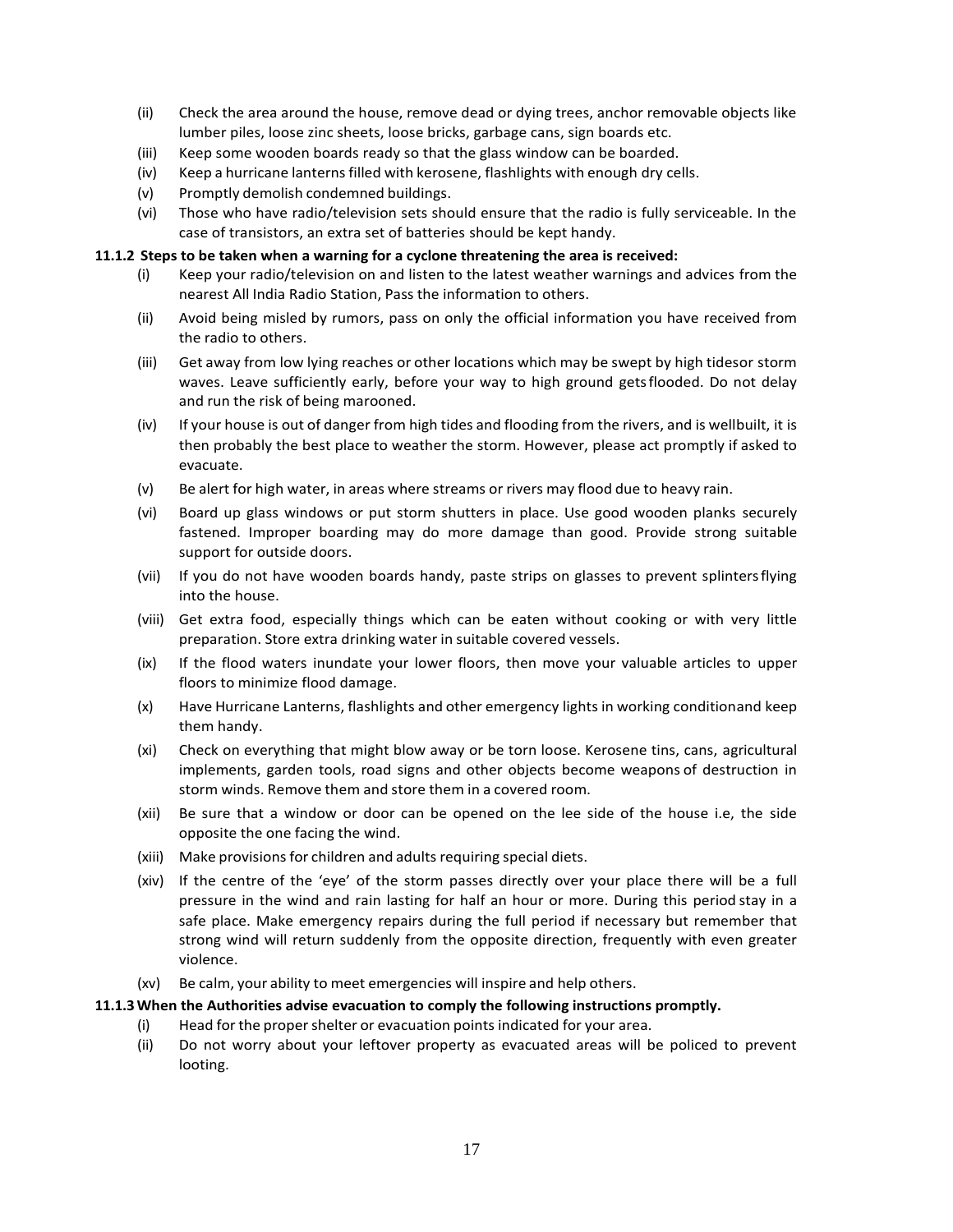- (iii) At shelter, follow instructions of personnel in-charge.
- (iv) Remain in shelter until informed that you may leave.
- (v) Keep calm at all times, if instructions are observed promptly, there is little personal danger involved.

## **11.1.4 Post-cyclone measures:**

## **After a cyclone passes, the staff are advised to take the following measures:**

- (i) They should remain in shelters until informed by those in-charge that they may return home.
- (ii) They should get inoculated against diseases immediately in the nearest hospital and seek medical care for those injured or those fallen ill.
- (iii) Any loose and dangling wire from the electric post, should be strictly avoided. (A person must be kept to watch so that nobody goes near the wire and the nearest authorities are informed immediately).
- (iv) People should keep away from disaster areas unlessthey are required to assist.
- (v) Anti-social elements should be prevented from doing mischief and reported to thepolice.
- (vi) Cars, buses, Lorries and carts should be driven carefully.
- (vii) The houses and dwelling should be cleared of debris.
- (viii) The losses should be reported to the appropriate authorities. It should beremembered that exaggeration of losses is antisocial.
- (ix) Relatives should be promptly informed about the safety of persons in the disaster area.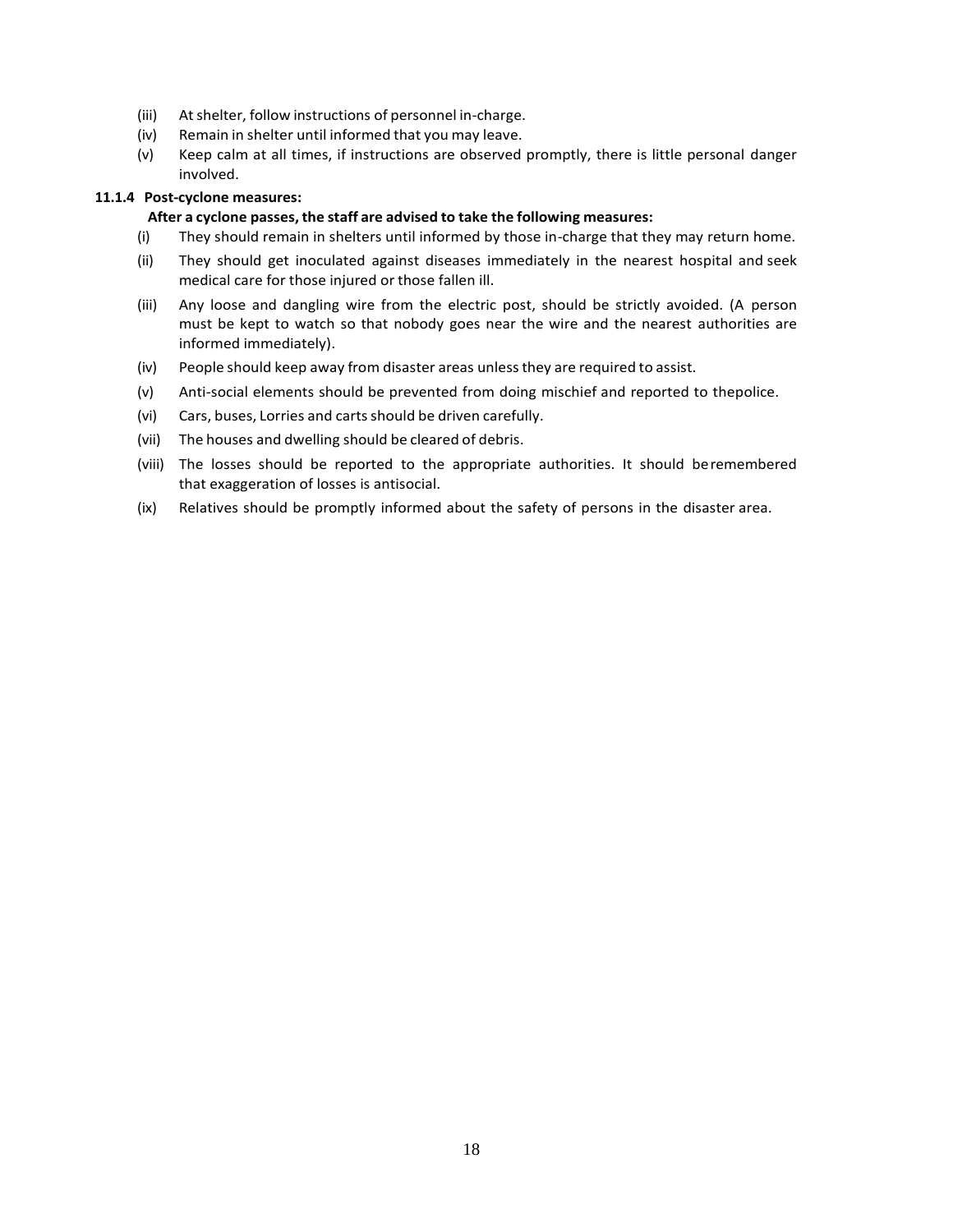# **PART-C (Annexures)**

**Annexure-A**

|  | <b>Monsoon Emergency Reserve Stock</b> |  |  |
|--|----------------------------------------|--|--|
|--|----------------------------------------|--|--|

| S.No                         | SSE/P.Way<br>section | Sand (cum)               | <b>Boulders (cum)</b>      | <b>Empty cement</b><br>bags (nos) | <b>Tarpaulin * Sheets</b><br>(nos) |  |  |  |
|------------------------------|----------------------|--------------------------|----------------------------|-----------------------------------|------------------------------------|--|--|--|
| <b>SECUNDERABAD DIVISION</b> |                      |                          |                            |                                   |                                    |  |  |  |
| $\mathbf{1}$                 | SC                   | 3000                     | 700                        | 3000                              | 10                                 |  |  |  |
| $\overline{2}$               | KZJ                  | 2000                     | 200                        | 2000                              | 10                                 |  |  |  |
| 3                            | DKJ                  | 3000                     | 350                        | 3000                              | 10                                 |  |  |  |
| 4                            | <b>MDR</b>           | $\blacksquare$           | 700                        | $\blacksquare$                    | 05                                 |  |  |  |
| 5                            | <b>BDCR</b>          |                          | 200                        |                                   | 10                                 |  |  |  |
| 6                            | <b>HSP</b>           | 2000                     | 300                        | 2000                              | 05                                 |  |  |  |
| $\overline{7}$               | PRLI                 | 2000                     | 250                        | 2000                              | 10                                 |  |  |  |
| 8                            | <b>VKB</b>           | 2000                     | 250                        | 2000                              | 10                                 |  |  |  |
| 9                            | <b>SKZR</b>          | 2000                     | 300                        | 2000                              | 10                                 |  |  |  |
|                              | <b>Total</b>         | 16000                    | 3250                       | 16000                             | 80                                 |  |  |  |
|                              |                      |                          | <b>HYDERABAD DIVISION</b>  |                                   |                                    |  |  |  |
| $\mathbf{1}$                 | MED                  | 350                      | $\overline{\phantom{a}}$   | 300                               | 05                                 |  |  |  |
| $\overline{2}$               | <b>MBNR</b>          | 2400                     | 150                        | 2000                              | 05                                 |  |  |  |
|                              | <b>Total</b>         | 2750                     | 150                        | 2300                              | 10                                 |  |  |  |
|                              |                      |                          | <b>VIJAYAWADA DIVISION</b> |                                   |                                    |  |  |  |
| $\mathbf{1}$                 | <b>NLR</b>           | 350                      | 300                        | 500                               |                                    |  |  |  |
| $\overline{2}$               | <b>BTTR</b>          | 350                      | 200                        | 1000                              | 10                                 |  |  |  |
|                              |                      |                          |                            |                                   | 05                                 |  |  |  |
| 3                            | OGL                  | 350                      | 300                        | 1500                              | 10                                 |  |  |  |
| 4                            | <b>TEL</b>           | $\overline{\phantom{a}}$ | 300                        | $\overline{\phantom{a}}$          | 10                                 |  |  |  |
| 5                            | <b>NZD</b>           | $\overline{\phantom{0}}$ | 200                        | $\blacksquare$                    | 05                                 |  |  |  |
| 6                            | EE                   | 500                      | 300                        | 500                               | 10                                 |  |  |  |
| $\overline{7}$               | <b>TDD</b>           | 500                      | $\overline{\phantom{a}}$   | 500                               | 10                                 |  |  |  |
| 8                            | <b>RJY</b>           | 500                      | 300                        | 1000                              | 10                                 |  |  |  |
| 9                            | <b>SLO</b>           | 350                      | 300                        | 600                               | 10                                 |  |  |  |
| 10                           | PAP                  |                          | 450                        | $\overline{a}$                    | 05                                 |  |  |  |
| $11\,$                       | TUNI                 | 500                      | 200                        | 500                               | $10\,$                             |  |  |  |
| 12                           | <b>BVRM</b>          | $\blacksquare$           | 60                         | $\overline{\phantom{a}}$          | 10                                 |  |  |  |
| 13                           | <b>KKLR</b>          | 250                      | 275                        | 500                               | 05                                 |  |  |  |
| 14                           | GDV                  | 500                      | 250                        | 500                               | 10                                 |  |  |  |
| 15                           | BZA/S                | 1000                     | 250                        | 5500                              | 10                                 |  |  |  |
|                              | <b>Total</b>         | 5150                     | 3685                       | 12600                             | 130                                |  |  |  |
|                              |                      |                          | <b>GUNTUR DIVISION</b>     |                                   |                                    |  |  |  |
| $\mathbf{1}$                 | <b>DKD</b>           | 500                      | 500                        | 500                               | 10                                 |  |  |  |
| $\overline{2}$               | SAP                  | 500                      | 500                        | 500                               | 10                                 |  |  |  |
| $\overline{\mathbf{3}}$      | <b>NDKD</b>          | 1000                     | 500                        | 1000                              | 10                                 |  |  |  |
| $\overline{\mathbf{4}}$      | <b>NLPD</b>          | 500                      | 250                        | 500                               | 10                                 |  |  |  |
| 5                            | GID                  | 250                      | 900                        | 500                               | 10                                 |  |  |  |
| 6                            | <b>CTYL</b>          | 1000                     | 500                        | 1000                              | Nil                                |  |  |  |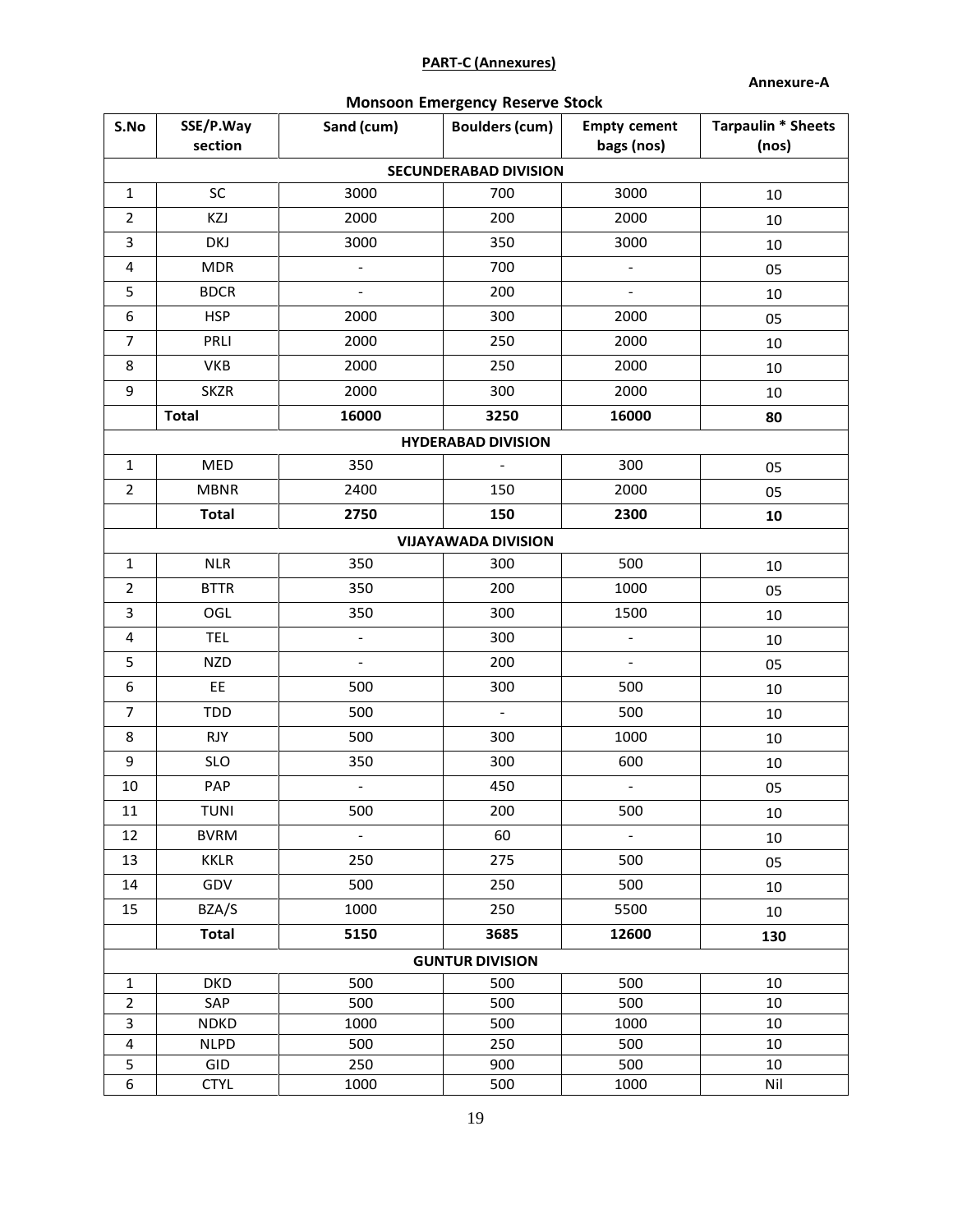| S.No           | SSE/P.Way    | Sand (cum)               | <b>Boulders (cum)</b>    | <b>Empty cement</b>      | <b>Tarpaulin * Sheets</b> |
|----------------|--------------|--------------------------|--------------------------|--------------------------|---------------------------|
|                | section      |                          |                          | bags (nos)               | (nos)                     |
| $\overline{7}$ | <b>NGNT</b>  | 1000                     | 500                      | 1000                     | Nil                       |
| 8              | NDL/G        | 500                      | 400                      | 1500                     | 10                        |
|                | <b>Total</b> | 4750                     | 4050                     | 6500                     | 60                        |
|                |              |                          | <b>GUNTAKAL DIVISION</b> |                          |                           |
| $\mathbf 1$    | BAY          | 350                      | 500                      | 1000                     | Nil                       |
| $\overline{2}$ | GY           |                          | 1350                     |                          | 05                        |
| 3              | <b>KDP</b>   | $\qquad \qquad -$        | 1350                     | $\overline{\phantom{a}}$ | 05                        |
| 4              | HX           | $\overline{\phantom{a}}$ | 500                      | $\blacksquare$           | Nil                       |
| 5              | <b>NRE</b>   | $\frac{1}{2}$            | 400                      | $\frac{1}{2}$            | 05                        |
| 6              | <b>RU</b>    | 2000                     | 500                      | 3500                     | 10                        |
| $\overline{7}$ | KHT          |                          | 1000                     |                          | 05                        |
| 8              | <b>GTL</b>   | 2000                     | 1300                     | 3000                     | 05                        |
| 9              | ATP          | 100                      | 100                      | $\blacksquare$           | Nil                       |
| 10             | RC           | $\blacksquare$           | 1000                     | $\blacksquare$           | 05                        |
| 11             | <b>KRY</b>   | $\qquad \qquad -$        | 1200                     | $\blacksquare$           | 05                        |
| 12             | <b>MPL</b>   | $\overline{\phantom{0}}$ | $\frac{1}{2}$            | 500                      | 05                        |
| 13             | KCI          | $\frac{1}{2}$            | 1587                     | $\blacksquare$           | Nil                       |
| 14             | PAK          | 1000                     | 450                      | 1000                     | 05                        |
| 15             | <b>CTO</b>   | $\overline{a}$           | 1000                     | $\omega$                 | 05                        |
| 16             | <b>DHNE</b>  | 350                      | 250                      | 500                      | 05                        |
| 17             | NDL/P        | 350                      | 400                      | 1000                     | 05                        |
|                | <b>Total</b> | 6150                     | 12887                    | 10500                    | 70                        |
|                |              |                          | <b>NANDED DIVISION</b>   |                          |                           |
| $\mathbf{1}$   | <b>MUE</b>   | 500                      | 100                      | 1000                     | Nil                       |
| $\overline{2}$ | PAU          | 3200                     | 100                      | 4000                     | 05                        |
| 3              | <b>WHM</b>   | 400                      | 100                      | $\overline{\phantom{a}}$ | Nil                       |
| 4              | AK           | 350                      | 25                       | 1500                     | 05                        |
| 5              | <b>KNW</b>   | 350                      | 100                      | $\bar{\mathcal{L}}$      | Nil                       |
| 6              | <b>AOT</b>   | 500                      | 100                      | 1500                     | 05                        |
|                | <b>Total</b> | 5300                     | 525                      | 8000                     | 15                        |

\* Tarpaulins Approximate size: 7.62 m x 5.08 m along with Lashing Rope-18 nos and Eyelets-18 nos with sufficient Bamboos for erecting as tent at restoration site

#### **STOCK ON WHEELS**

| <b>DIVISION</b> | <b>BOULDERS</b> | <b>SAND</b> | <b>LOCATION</b> |
|-----------------|-----------------|-------------|-----------------|
| GTL             | 10 wagons       | 10 wagons   | RU              |
| SC              | 10 wagons       | 10 wagons   | KZJ             |
| <b>BZA</b>      | 10 wagons       | 10 wagons   | KCC             |
| <b>NED</b>      | 5 wagons        | 7 wagons    | PAU             |

# **POSITION OF RH GIRDERS (BFR) AND STEEL CRIBS**

| S.No | <b>Division</b>  | <b>Sanctioned</b>                                                                                 |
|------|------------------|---------------------------------------------------------------------------------------------------|
|      | SC Divn. at KZJ  | 1) 16.30m RH Girder - 1 Set.<br>2) 13.40m RH Girder - 1 set.<br>3) Minimum 50 Nos. of Steel Cribs |
|      | BZA Divn. at KCC | 1) 16.30m RH Girder - 1 Set.<br>2) 13.40m RH Girder - 1 set.                                      |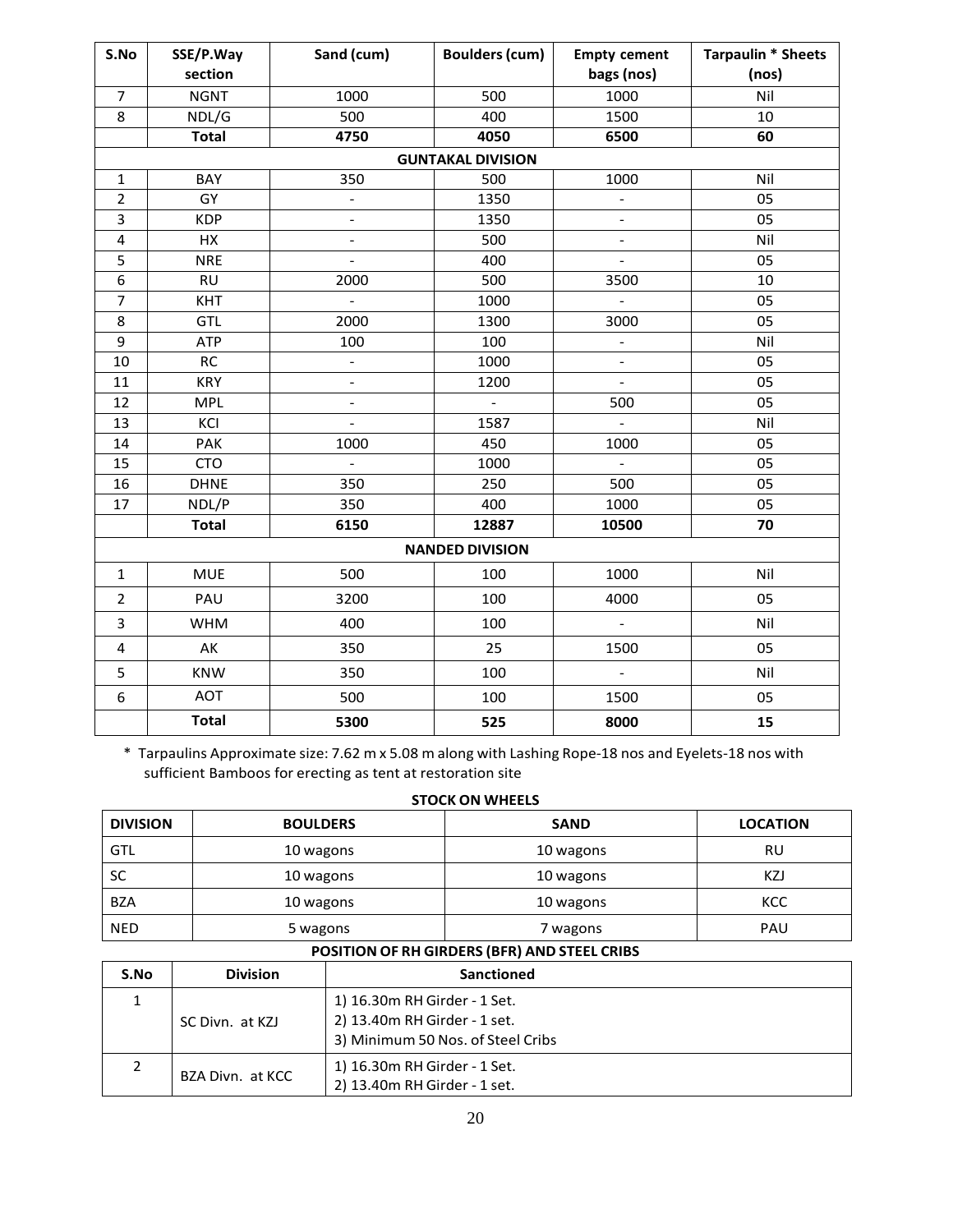| S.No | <b>Division</b>  | <b>Sanctioned</b>                                                                                 |  |
|------|------------------|---------------------------------------------------------------------------------------------------|--|
|      |                  | 3) Minimum 50 Nos. of Steel Cribs                                                                 |  |
| 3    | GTL Divn. at RU  | 1) 16.30m RH Girder - 1 Set.<br>2) 13.40m RH Girder - 1 set.<br>3) Minimum 50 Nos. of Steel Cribs |  |
| 4    | NED Divn. at PAU | 1) 16.30m RH Girder - 1 Set.<br>2) 13.40m RH Girder - 1 set.<br>3) Minimum 50 Nos. of Steel Cribs |  |

#### **NP-4 PIPES**

| <b>Division</b> | NP-4 Pipe of dia. 1.20m and 2.50m<br>Long | Location      |  |  |  |
|-----------------|-------------------------------------------|---------------|--|--|--|
| Secunderabad    | 20                                        | Kazipet       |  |  |  |
| Vijayawada      | 20                                        | Krishna Canal |  |  |  |
| Guntakal        | 20                                        | Renigunta     |  |  |  |
| Nanded          | 20                                        | Purna         |  |  |  |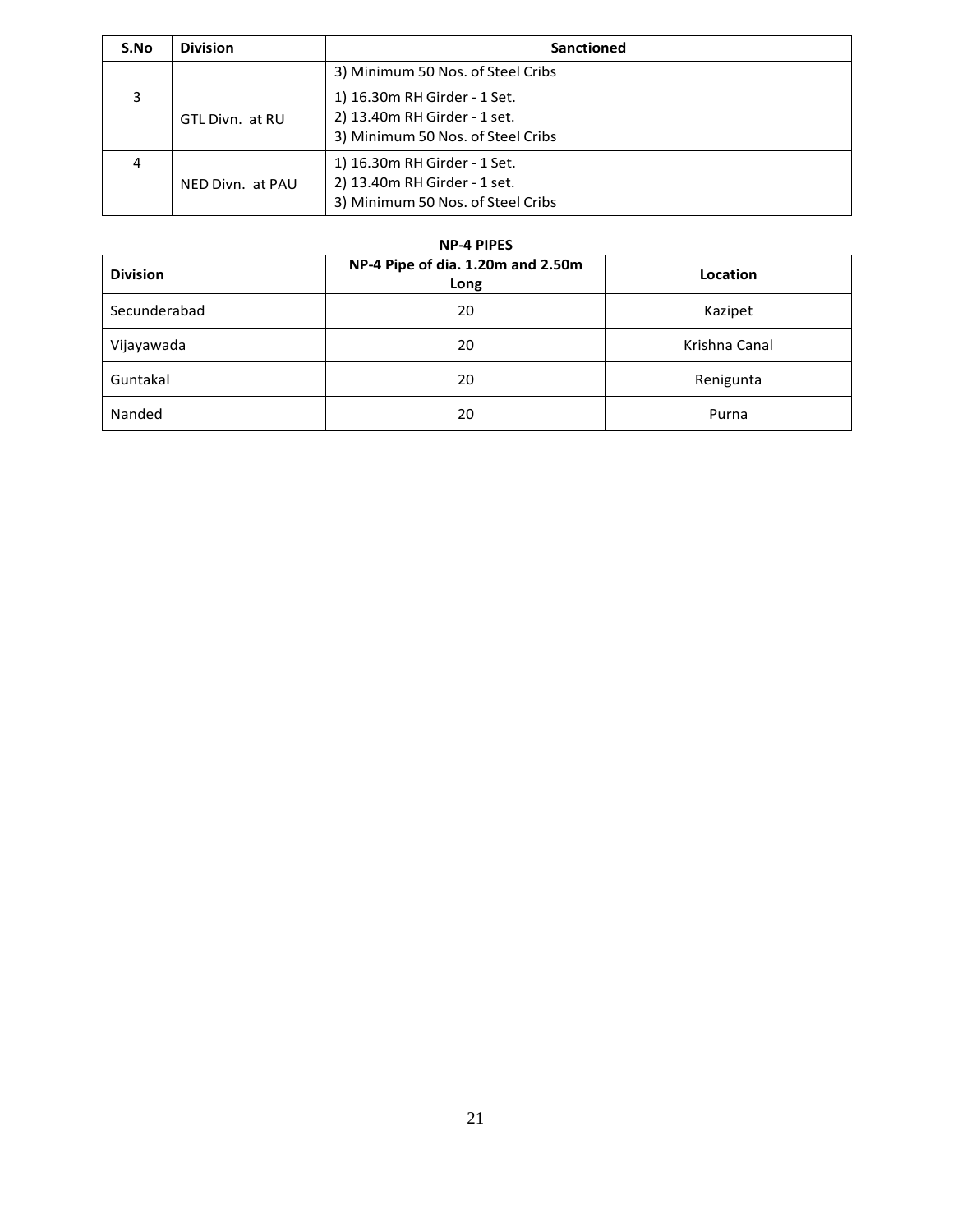| S.No           | <b>Section</b>  | Br. No | Km            | Span                       | <b>Type</b> | <b>Nearest Station and</b><br>approximate Distance<br>from Br.site / Station<br><b>Telephone Nos</b> |
|----------------|-----------------|--------|---------------|----------------------------|-------------|------------------------------------------------------------------------------------------------------|
|                |                 |        |               | <b>VIJAYAWADA DIVISION</b> |             |                                                                                                      |
| $\mathbf{1}$   | GDR-BZA         | 277    | 138/10-12     | 19x12.19m                  | PG          | Gudur (1.5 Km)<br>08624-251827                                                                       |
| 2              | GDR-BZA         | 282    | 141/24-142/2  | 17x12.19m                  | PG          | Gudur(5.0 Km)<br>08624-251827                                                                        |
| 3              | GDR-BZA         | 357    | 175/6-176/2   | 23x21.34+10<br>x18.28m     | PG          | Nellore(1.0 Km)<br>0861-2331445                                                                      |
| 4              | GDR-BZA         | 518    | 257/26-34     | 9X18.29m                   | <b>PSC</b>  | Singarayakonda<br>(4.0 Km)<br>08598-236255                                                           |
| 5              | GDR-BZA         | 533    | 269/22-270/6  | 33x12.19m                  | PG          | Tanguturu<br>(3.0 Km)<br>08592-2426439                                                               |
| 6              | GDR-BZA         | 589    | 295/22-30     | 13x12.19m                  | PG          | Karavadi<br>(3.5 Km)<br>08592-274587                                                                 |
| $\overline{7}$ | GDR-BZA         | 3 KB   | 425/42-427/6  | 12x89.06m                  | <b>TOWG</b> | Vijayawada<br>(0.5 Km)<br>0866-2577657                                                               |
| 8              | <b>BZA-VSKP</b> | 248    | 571/36-574/48 | $27x91.44 +$<br>7x45.72m   | <b>TOWG</b> | Kovvur<br>(0.5 Km)<br>08813-235330                                                                   |
| 9              | <b>BZA-VSKP</b> | 703    | 744/28-30     | 6x30.48m                   | <b>TOWG</b> | Anakapally (0.6 Km)<br>08924-221698                                                                  |
| 10             | GDV-BVRM        | 149    | $86/0-1$      | 10x18.30m                  | PG          | Akividu (1.8 Km)<br>08816-252838                                                                     |
|                |                 |        |               | <b>GUNTUR DIVISION</b>     |             |                                                                                                      |
| $\mathbf{1}$   | <b>BN-NDKD</b>  | 58     | $30/8 - 14$   | 16x18.30m                  | PG          | Valigonda (0.9 Km)<br>08694-210666<br>36910 (Rly)                                                    |
| 2              | <b>BN-NDKD</b>  | 151    | 88/13-16      | 12x12.20m                  | PG          | Thipparthi (5.6 Km)<br>08682-288053<br>36906 (Rly)                                                   |
| 3              | <b>BN-NDKD</b>  | 314    | 138/13-139/3  | 10x40.41m                  | <b>TOWG</b> | Vishnupuram<br>(4.0 Km)<br>08689-228131                                                              |

# **Location of Anemometer at neareststation of nominated Bridges.**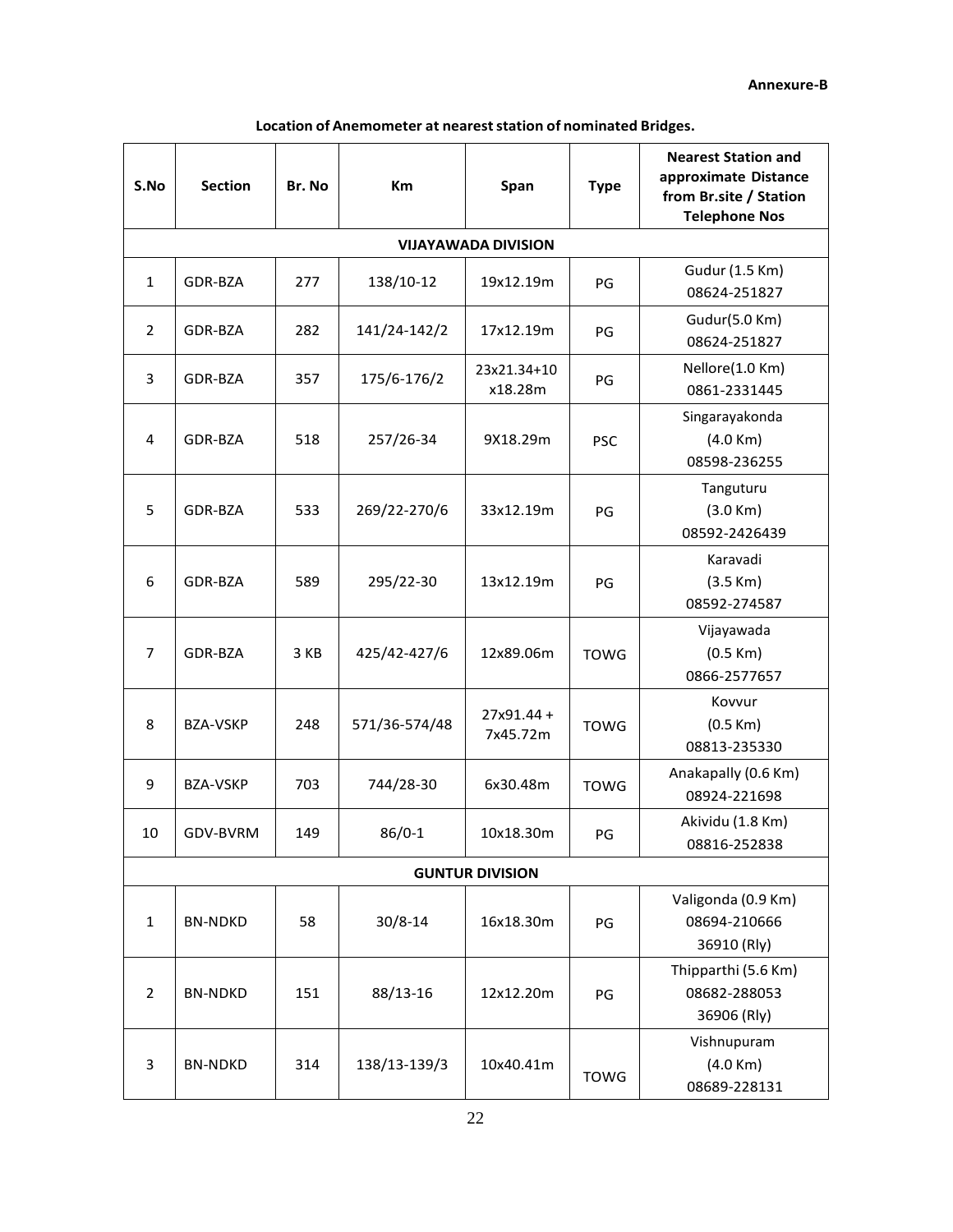| S.No           | <b>Section</b> | Br. No | Km           | Span                      | <b>Type</b> | <b>Nearest Station and</b><br>approximate Distance<br>from Br.site / Station<br><b>Telephone Nos</b> |
|----------------|----------------|--------|--------------|---------------------------|-------------|------------------------------------------------------------------------------------------------------|
|                |                |        |              |                           |             | 35923 (Rly)                                                                                          |
|                |                |        |              | <b>GUNTAKAL DIVISION</b>  |             |                                                                                                      |
| $\mathbf{1}$   | <b>RU-GTL</b>  | 579    | 281/7-282/3  | 15x39.90m                 | <b>PSC</b>  | Kamalapuram<br>(1.0 Km)<br>08563-274223<br>22283 (Rly)                                               |
| 2              | <b>RU-GTL</b>  | 688    | 340/15-341/9 | 13x39.90m                 | <b>PSC</b>  | Kondapuram<br>(1.5 Km)<br>08560-274234<br>23112 (Rly)                                                |
| 3              | <b>RU-GTL</b>  | 750    | 375/10-376/2 | 13x40.20m                 | <b>PSC</b>  | Juturu (2.0 Km)<br>08558-200269<br>23689 (Rly)                                                       |
| 4              | DMM-GTL        | 45     | 240/8-241/3  | 11x45.70m                 | <b>PSC</b>  | Kalluru<br>(1.5 Km)<br>08551-200675<br>29912 (Rly)                                                   |
| 5              | GTL-WD         | 1017   | 536/2-537/5  | 36x19.3m                  | PG/PSC      | Mantralayam<br>(1.0 Km)<br>08512-259949<br>21512 (Rly)                                               |
| 6              | GTL-WD         | 1123   | 587/3-588/7  | 36x30.50m                 | <b>PSC</b>  | Krishna (0.7 Km)<br>08503-285725<br>21840 (Rly)                                                      |
| $\overline{7}$ | <b>BAY-GTL</b> | 292    | 220/9-221/7  | 34x19.50m                 | PG/PSC      | Hagari<br>(0.9 Km)<br>08392-200387<br>27805 (Rly)                                                    |
|                |                |        |              | <b>HYDERABAD DIVISION</b> |             |                                                                                                      |
| $\mathbf{1}$   | <b>SC-DHNE</b> | 442    | 240/11-242/1 | 45x18.29 m                | PG          | Kurnool (1.0 Km)<br>08518-220110                                                                     |
| $\overline{2}$ | MUE-SC         | 434    | 432/11-433/2 | 21x18.29 m                | PG          | Basar (0.3 Km)<br>08752-243504<br>83658 (Rly)                                                        |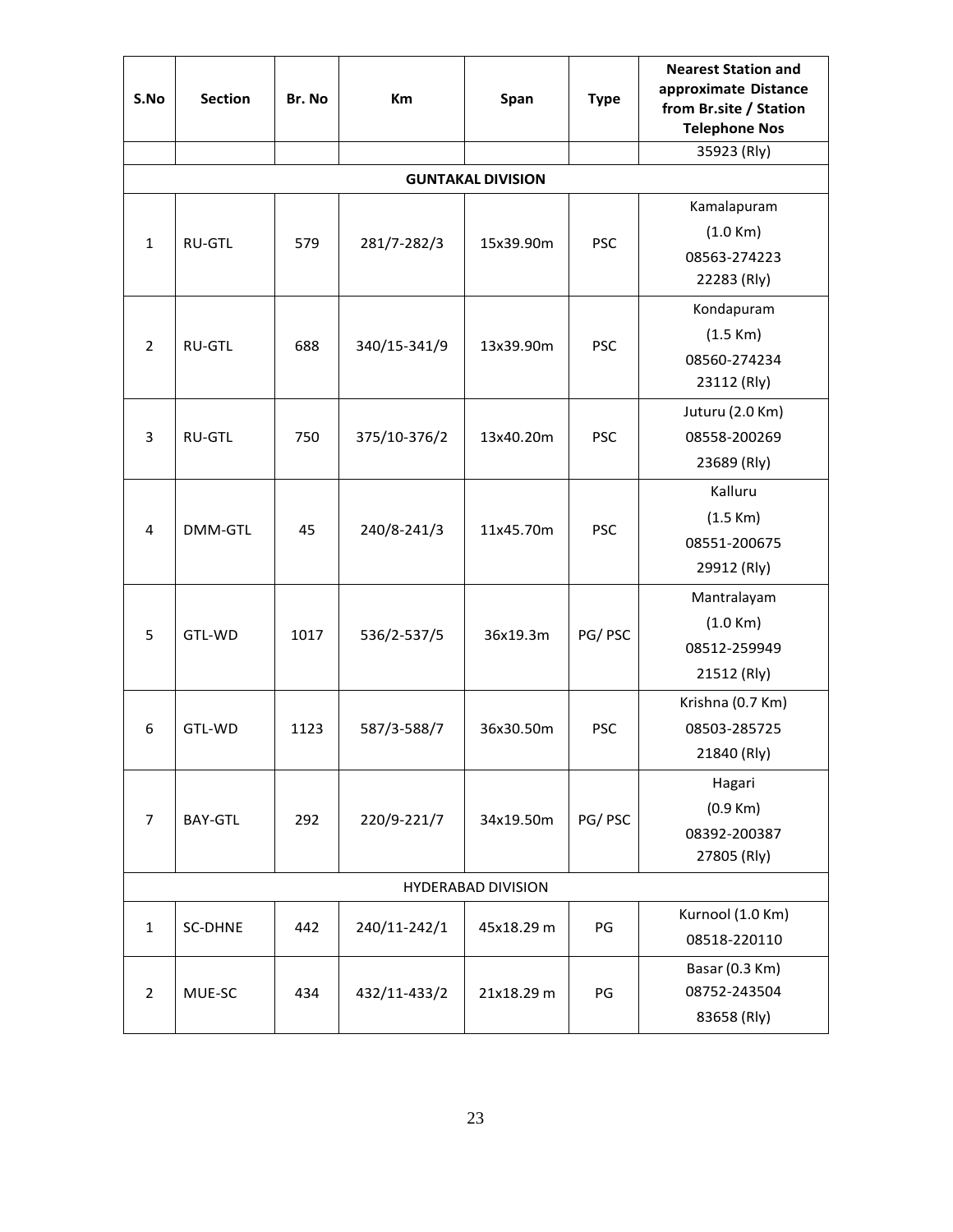| S.No           | <b>Section</b> | Br. No | <b>Km</b>     | Span                         | <b>Type</b> | <b>Nearest Station and</b><br>approximate Distance<br>from Br.site / Station<br><b>Telephone Nos</b> |
|----------------|----------------|--------|---------------|------------------------------|-------------|------------------------------------------------------------------------------------------------------|
| 3              | <b>SC-DHNE</b> | 398    | 181/7-182/7   | 34x24.38m                    | PG          | Gadwal<br>(3.0 Km)<br>08546-272777<br>83103 (Rly)                                                    |
|                |                |        |               | <b>NANDED DIVISION</b>       |             |                                                                                                      |
| $\mathbf{1}$   | MUE-PIMP       | 228    | 178/6-8       | 23x20.00                     | PG          | <b>PMKT (4.0)</b>                                                                                    |
| 2              | PAU-AK         | 725/1  | 725/0-5       | 7x45.72                      | PG          | <b>Ugwe (5.5Km)</b>                                                                                  |
|                |                |        |               | <b>SECUNDERABAD DIVISION</b> |             |                                                                                                      |
| $\mathbf{1}$   | KZJ-BPQ        | 66     | 319/33-9      | 25x18.28 m                   | PG          | Bisugirsharif<br>$(4.5$ Km $)$<br>08727-215550<br>82916 (Rly)                                        |
| $\overline{2}$ | KZJ-BPQ        | 122    | 265/15-264/15 | 44x24.38 m                   | PG          | Manchiryal<br>$(4.0 \text{ km})$<br>08736-250081<br>80550 (Rly)                                      |
| 3              | KZJ-BPQ        | 298    | $137/13-1$    | 14x24.38+1x<br>12.20m        | PG          | Manikgarh<br>$(4.5$ Km $)$<br>07173-222086<br>80037                                                  |
| 4              | WD-SC          | 53     | 64/12-65/1    | 15x17.22 m                   | PG          | Mantatti<br>(3.0 Km)<br>08411-202022<br>81020 (Rly)                                                  |
| 5              | MTMI-JPTM      | 135    | $28/6 - 11$   | 15x20.00 m                   | PG          | Jaggayapeta<br>(2.5 Km)<br>08654-222316                                                              |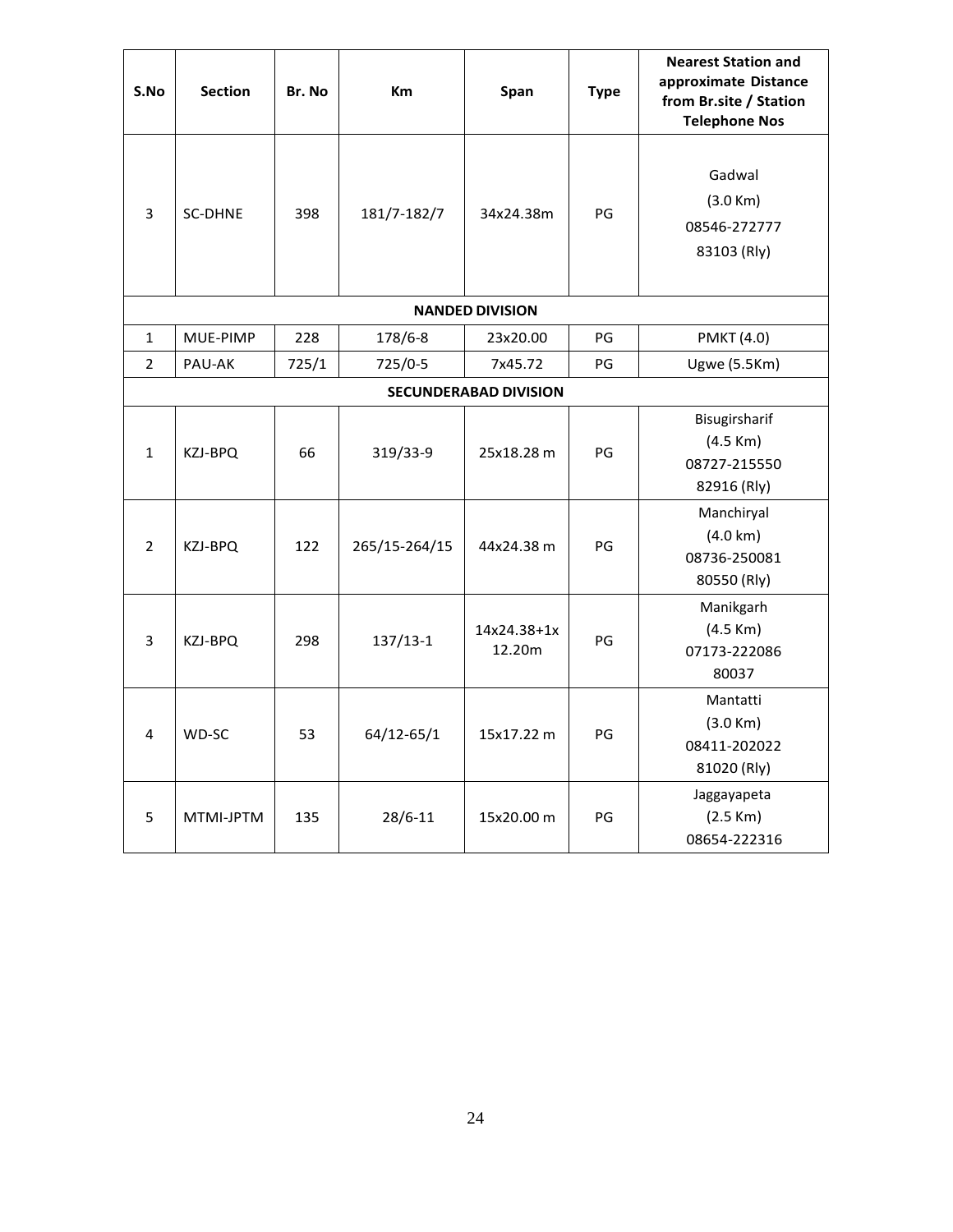**List of Phone Numbers of State Govt. Chief Engineer/ Superintending Engineer /Executive Engineer for Railway Affecting Tanks.**

| Desig/Office                                  | <b>Cell No</b> | <b>BSNL(O)</b> |  |  |  |  |  |
|-----------------------------------------------|----------------|----------------|--|--|--|--|--|
| <b>Telangana State</b>                        |                |                |  |  |  |  |  |
| <b>Adilabad District</b>                      |                |                |  |  |  |  |  |
| Chief Engineer, Irigation Adilabad            | 9704466300     |                |  |  |  |  |  |
| Chief Engineer, Irrigation, Mancherial        | 9949011733     |                |  |  |  |  |  |
| SE, Irrigation Circle, Adilabad               | 9394111551     |                |  |  |  |  |  |
| S.E Irrigation Circle, Pochampad              | 9912678899     |                |  |  |  |  |  |
| E.E.Adilabad                                  | 7075238444     |                |  |  |  |  |  |
| E.E.Irrigation Division No.1, Adilabad        | 9949210369     |                |  |  |  |  |  |
| E.E.Irrigation Division No.2, Adilabad        | 9949092263     |                |  |  |  |  |  |
| E.E.Irrigation Pochampad                      | 6309923252     |                |  |  |  |  |  |
| <b>Asifabad District</b>                      |                |                |  |  |  |  |  |
| E.E.Kagaznagar                                | 8088999000     |                |  |  |  |  |  |
| E.E.Irrigation Division No.3 Kagaznagar       | 9573400836     |                |  |  |  |  |  |
| E.E.rrigation Division No.4 Asifabad          | 6301597617     |                |  |  |  |  |  |
| Bhadradi Kothagudem District                  |                |                |  |  |  |  |  |
| Chief Engineer, Irrigation, Kothagudem        | 8008275345     |                |  |  |  |  |  |
| S.E.Irrigation Circle, Kothagudem             | 8008275345     |                |  |  |  |  |  |
| S.E.Irrigation Circle, Bhadrachalam           | 8978391289     |                |  |  |  |  |  |
| DCE, Kothagudem                               | 8331894820     |                |  |  |  |  |  |
| DYSE, Kothagudem                              | 9381909379     |                |  |  |  |  |  |
| E.E.Irrigation Division No.1, Kothagudem      | 9490099797     |                |  |  |  |  |  |
| E.E.Irrigation Division No.2, Aswaraopeta     | 9848928777     |                |  |  |  |  |  |
| HQ @ Mandalapally                             |                |                |  |  |  |  |  |
| E.E.Irrigation Division No.3, Yellandu        | 7013007922     |                |  |  |  |  |  |
| DYSE, Bhadrachalam                            | 9951951982     |                |  |  |  |  |  |
| E.E.Irrigation Division No.4,                 | 7893982995     |                |  |  |  |  |  |
| Pinapaka @ Manuguru                           |                |                |  |  |  |  |  |
| E.E.Irrigation Division-5, Bhadrachalam       | 8985712102     |                |  |  |  |  |  |
| E.E.Irrigation Division No.6, Aswapuram       | 7013690622     |                |  |  |  |  |  |
| <b>Hanmakonda District</b>                    |                |                |  |  |  |  |  |
| <b>Hyderabad District</b>                     |                |                |  |  |  |  |  |
| Engineer-in-Chief (General), Hyderabad        | 9440907000     |                |  |  |  |  |  |
| Engineer-in-Chief (Administration), Hyderabad | 9100973700     |                |  |  |  |  |  |
| S.E.Irrigation Circle, Hyderabad              | 9866772062     |                |  |  |  |  |  |
| DCE, Hyderabad                                | 7780292208     |                |  |  |  |  |  |
| DYSE, Hyderabad                               | 9032055679     |                |  |  |  |  |  |
| E.E.Irrigation Division No.1, Hyderaba        | 29848474108    |                |  |  |  |  |  |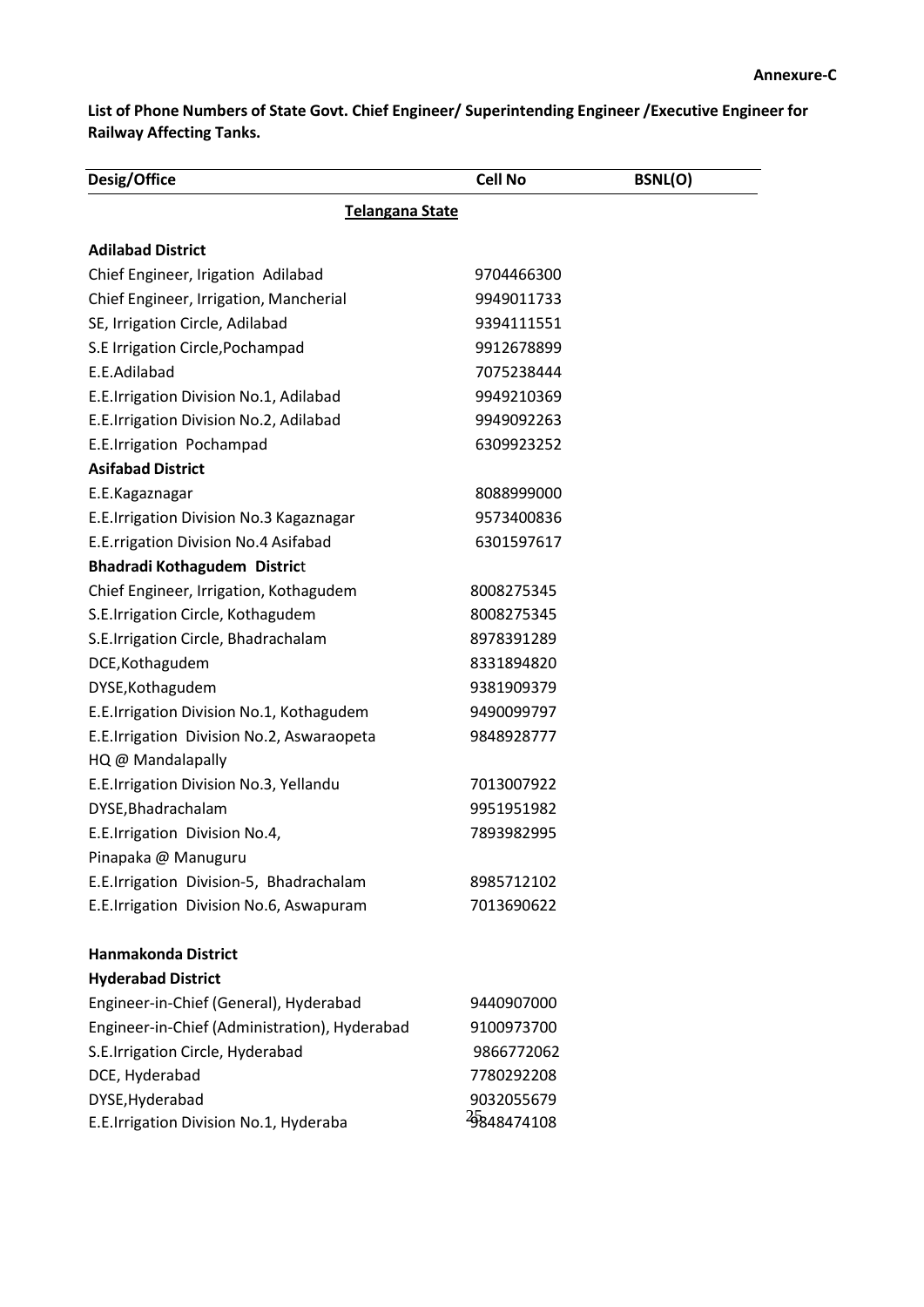| E.E.Irrigation Division No.2, Hyderabad    | 9959888575 |
|--------------------------------------------|------------|
| E.E. North Tanks Division, Hyderabad       | 9440808717 |
| E.E.Hussain sagar lake Division, Hyderabad | 9490456938 |
| <b>Jagitial District</b>                   |            |
| Chief Engineer, Irigation, Jagitiyal       | 9100902434 |
| S.E Irrigation Circle, Jagityal            | 7799818877 |
| E.E.Jagitial                               | 9603122758 |
| E.E.Irrigation Division.2 Metpalli         | 9989354466 |
| E.E.Irrigation Division No.3, Jagitial     | 9676401435 |
| E.E.Irrigation circle, Jagitial            | 9550872847 |
| Janagoan District                          |            |
| S.E.Irrigation Circle, Jangoan             | 9989997909 |
| E.E.Irrigation Division No.4, Jangoan      | 9866739035 |
| E.E.Irrigation Division No.5, Jangoan      | 9949577535 |
| E.E.Irrigation Division No.6,              | 9573796509 |
| Palakurthy, Jangaon Dist.                  |            |
| E.E.rrigation Division No.7                |            |
| R.S Ghanpur, Jangoan Dist                  | 9441654860 |
|                                            |            |
| وبالمساحين وبالتراف والمتحام والمستحقق     |            |

# **Jayashankar Bhupalpally**

| E.E.Irrigation Division No.1, Mahadevpur   | 8801803737 |
|--------------------------------------------|------------|
| E.Elrrigation Division No.2, Mahadevpur    | 7660877063 |
| E.E.Irrigation Division No.1, Bhupalapally | 8801144556 |
| Jogulamma gadwal District                  |            |
| S.E.Irrigation Circle, Gadwal              | 9989997936 |
| E.E.Irrigation Division, Gadwal            | 9494483008 |
| E.E.Irrigation Division No. 1 Gadwal       | 9494483008 |
| E.E.Irrigation Division No.2 Gadwal        | 9989964419 |
| E.E.Irrigation Division No. 3 Gadwal       | 8639977108 |
| E.E.rrigation Division No.4 Gadwal         | 9440515986 |
| <b>Kamareddy District</b>                  |            |
| Chief Engineer, Irrigation, Kamareddy      | 7382378219 |
| S.E.Irrigation Circle, Banswada            | 9949811102 |
| S.E. Irrigation Circle, Kamareddy          | 9440338086 |
| E.E.Kamareddy                              | 9704818550 |
| E.E.Banswada                               | 9848635863 |
| E.E.Irrigation Division No.1 Banswada      | 8008596191 |
| E.E.Irrigation Division No.2 Nizamsaga     | 9493174001 |
| E.E.Irrigation Division No.3 Kamareddy     | 9550463437 |
| E.E.Irrigation Division No.4 Yellareddy    | 9533887122 |
| <b>Karimnagar District</b>                 |            |
| Engineer-in-Chief, Irrigation,             |            |
| Karimnagar                                 | 9959091541 |
| S.E. Irrigation Circle No.1, Karimnagar    | 9000953372 |
| S.E. Irrigation Circle No.2, Karimnagar    | 7673905333 |
| S.E. Irrigation Circle, Karimnagar         | 9100902434 |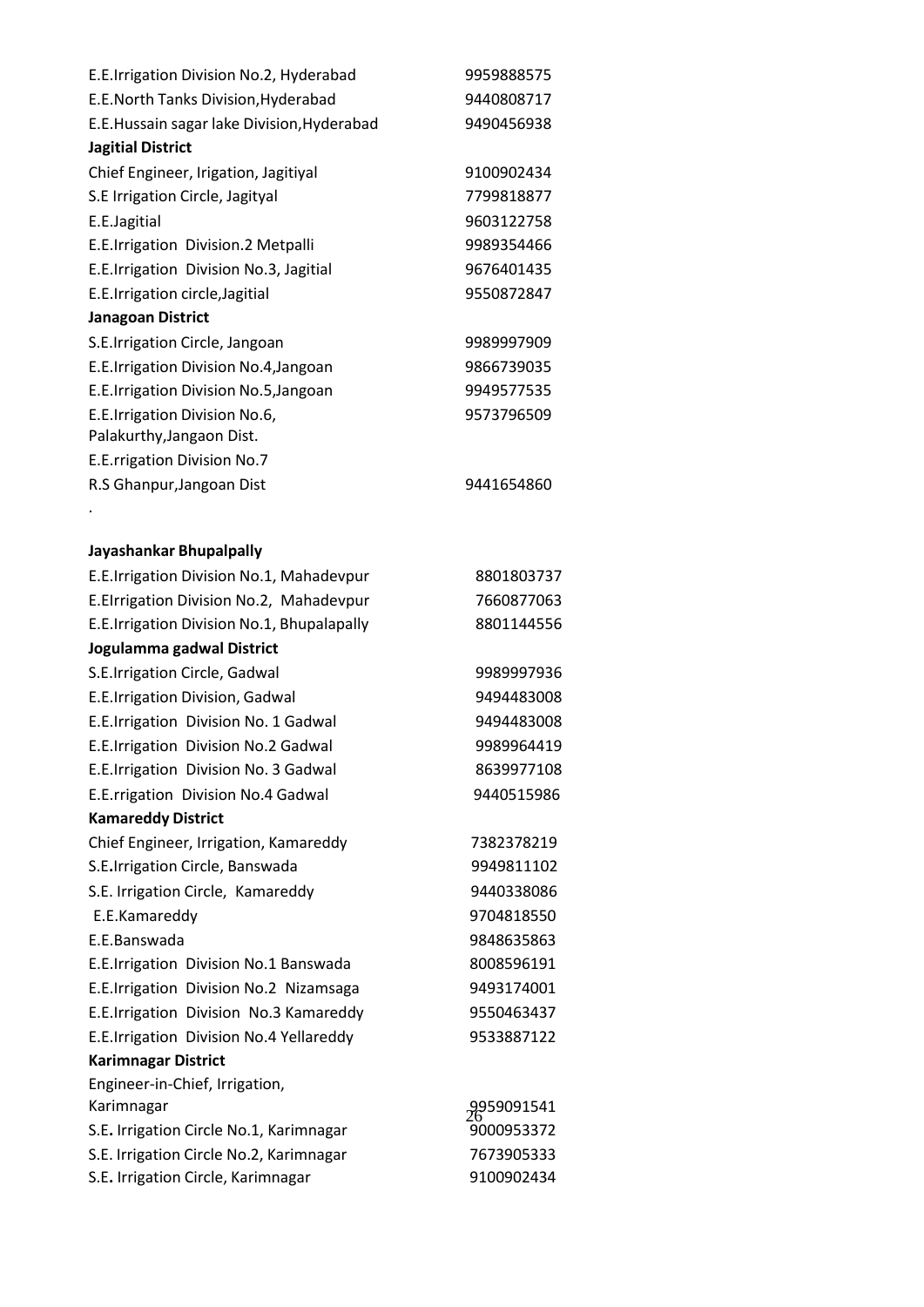| E.E.Irrigation Division No.4, Dharmapuri     | 9866711128 |
|----------------------------------------------|------------|
| E.E.Irrigation Division No.5, Karimnagar     | 9440817191 |
| E.E.Irrigation Division No.7 Kothapally      | 8790956898 |
| E.E.Irrigation Division No.1, L.M.D Colony,  | 9949099430 |
| Karimnagar                                   |            |
| E.E.Irrigation Division No.2, , L.M.D Colony | 9390120519 |
| Karimnagar.                                  |            |
| E.E.Irrigation Division No.5 L.M.D.Colony,   |            |
| Karimnagar                                   | 9177384640 |
| E.E.Irrigation Division No 6 Huzurabad       | 8686188145 |
| E.E.Irrigation Division No.7, Ramagundam     | 9949788168 |
| E.E.rrigation Division No.8, Choppadandi     | 9440077700 |
| E.E.Irrigation Division No.3 Huzurnagar      | 9989367456 |
| <b>Khammam District</b>                      |            |
| Chief Engineer, Irrigation, Khammam          | 7093704199 |
| S.E.rrigation Circle, Khammam                | 9573647195 |
| S.E.Irrigation Circle, Sattupally            | 9346455579 |
| <b>E.Elrrigation Division No.2 Chennuru</b>  | 7382024707 |
| DCE, Khammam                                 | 9505328328 |
| DYSE, Khammam                                | 9908361199 |
| E.E.Irrigation Division No.1,                |            |
| Palair Hq @Khammam                           | 9059696668 |
| E.E.Irrigation Division No.3                 |            |
| Wyra Hq@Khammam                              | 9490464087 |
| E.E.Irrigation Division No.4, Kallur         | 9440238873 |
| E.E.Irrigation Division No.5, Sattupally     | 8985712654 |
| E.E.Irrigation Division No.6, Madhira        | 9493681396 |
| <b>Kumuram Bheem District</b>                |            |
| <b>Mahabubabad District</b>                  |            |
| S.E.Irrigation Circle, Mahabubabad           | 9704002802 |
| E.E.Irrigation, division Mahabubabad         | 9951384278 |
|                                              | 9573642654 |
| E.E.Irrigation Division No.8 Mahabubabad     | 9705877963 |
| <b>E.E.Irrigation Division No.9</b>          |            |
| Maripeda, Mahabubabad Dist.                  | 9949854819 |
| E.E.Irrigation Division No.10 Nekkonda       | 6301031823 |
| Mahabubabad Dist.                            |            |
| <b>Mahabubnagar District</b>                 |            |
| Chief Engineer, Irigation, Mahabubnagar      | 9959511755 |
| S.E.Irrigation Circle No.1, Mahabubnagar     | 9393887650 |
| S.EIrrigation Circle No.2, Mahabubnagar      | 8008463518 |
| S.E.Irrigation Circle, Makthal               | 7032420120 |
| E.E.Irrigation Division, Mahabubnagar        | 9704032250 |
| E.E.rrigation Division No. 1 Mahabubnagar    | 7981987089 |
| E.E.Irrigation Division No. 2 Mahabubnagar   | 7702850746 |
|                                              |            |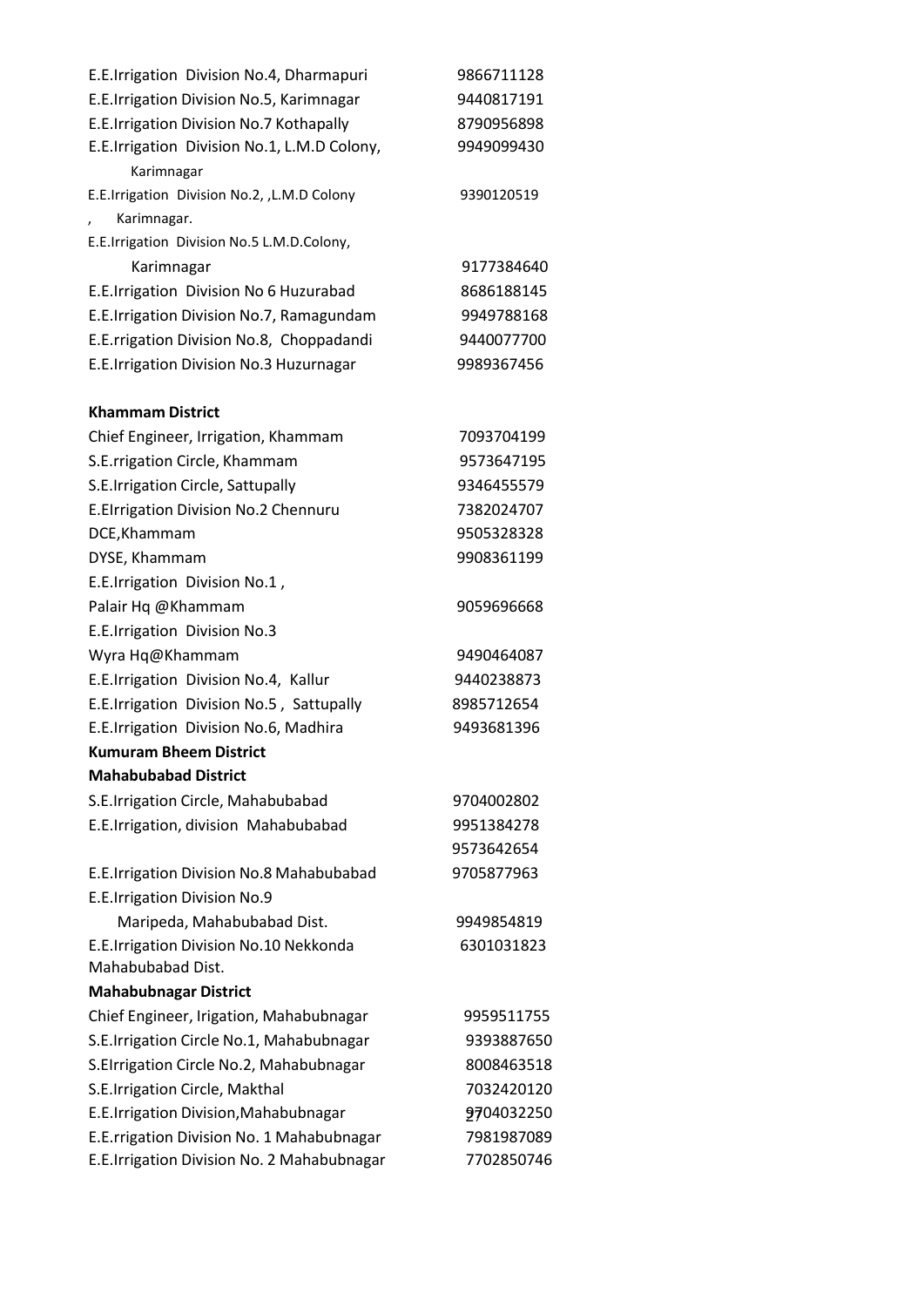| <b>DYSE Mahabubnagar</b>                   | 9701456666  |
|--------------------------------------------|-------------|
| E.E.Irrigation Division No.4 Mahabubnagar, | 9502064370  |
| E.E.Irrigation Division No.5 Jadcherla     | 8500114400  |
| E.E.Irrigation Division No.6 Jadcherla     | 9440894827  |
| DYSE, Makthal                              | 9441973331  |
| E.E.Irrigation Division No.7 Makthal       | 9963001510  |
| E.E.Irrigation Division No.8, Narayapet    | 9440148915  |
| E.E.Irrigation Division No.9, Kodangal     | 7680072594  |
| <b>Mancherial District</b>                 |             |
| Chief Engineer, Irrigation, Mancherial     | 9949011733  |
| S.E. Irrigation Circle, Bellampally        | 9949507971  |
| S.E. Irrigation Circle, Kagaznagar         | 9000282377  |
| E.E.Mancherial                             | 9440461138  |
| E.E. Bellampally                           | 9396787855  |
| E.E.Irrigation Division No.1 Mancherial    | 9440461138  |
| <b>Medak District</b>                      |             |
| Engineer-in-Chief, Irigation, Gajwel       | 8008499871  |
| S.E.Irrigation Circle, Medak               | 9000111041  |
| E.E.Irrigation Division No.2               | 9704678234  |
| Akulavari Ghanapuram                       |             |
| E.E.Irrigation Division No.4 Medak         | 7093321533  |
| E.E.Irrigation Division No.5 Narsapur      | 7660977027  |
| Medchel-Malkajgiri                         |             |
| E.E.Irrigation DivisionNo. 10 Medchal      | 8978988854  |
| <b>Mulugu District</b>                     |             |
| Chief Engineer, Irrigation, Mulugu         | 9100098456  |
| S.E.Irrigation Circle, Mulugu              | 9494567945  |
| E.E.Irrigation division, Mulugu.           | 9014900018  |
| E.E.Irrigation Division No.4 Eturunagaram  | 9963990486  |
| <b>Nagarkurnool District</b>               |             |
| Chief Engineer, Irrigation, Nagarkurnool   | 9701362416  |
| S.E.Irrigation Circle No.1, Nagarkurnool   | 9247408873  |
| S.E.Irrigation Circle No.2, Nagarkurnool   | 9441895852  |
| DCE, Nagarkurnool                          | 9701375747  |
| DYSE, Nagarkurnool                         | 9502007771  |
| E.E.Irrigation Division No.1, Kollapur     | 7331183010  |
| E.E.Irrigation Division No.2, Achampet     | 8332990685  |
| E.E.Irrigation Division.No.3, Nagarkurnool | 8179964379  |
| E.E.Irrigation Division-4 Nagarkurnool     | 7337393081  |
| E.E.Irrigation Division-5 Nagarkurnool     | 6304499871  |
| E.E.Irrigation Division-6 Kalwakurthy      | 9440817248  |
| <b>Narayanpet District</b>                 |             |
| <b>Nalgonda District</b>                   |             |
| Chief Engineer, Irrigation, Nalgonda       | 29000953372 |
| S.E. rrigation Circle, G.V. Gudem          |             |
| Nalgonda, Nalgonda                         | 8008888672  |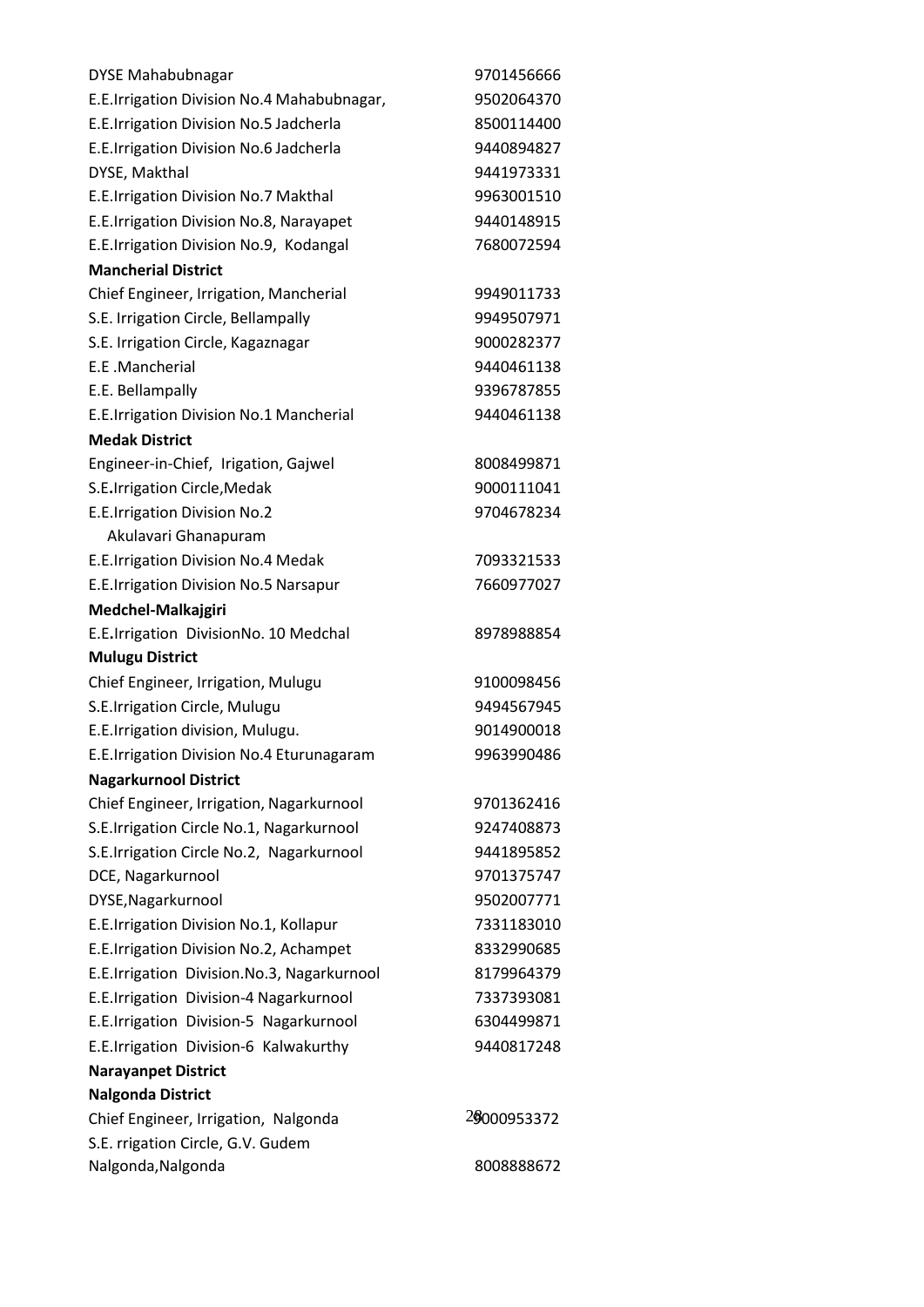| S.E. Irrigation Circle, Kondamallepally    | 9440814785  |
|--------------------------------------------|-------------|
| E.E.Irrigation Division Nalgonda           | 9441983073  |
| E.E.rrigation Division No.1, Hill Colony   | 9440340121  |
| E.E.rrigation Division No.2, Miryalguda    | 9246545118  |
| E.E.Irrigation Division<br>No.3 Miryalguda | 9866842337  |
| E.E.Irrigation Division, G.V.Gudem         | 9640290256  |
| E.E.Irrigation Division No.4, Angadiepta   | 8019293469  |
| E.E.IIrrigation Division No.5, Gurrampode  | 9493062763  |
| E.E.Irrigation Division No.6, GV Gudem     | 9493874135  |
| E.E.Irrigation Division No.7, GV Gudem,    | 9848351198  |
| Nalgonda.                                  |             |
| <b>E.E.Irrigation Division</b>             | 9848351198  |
| Kondamallepalli.                           |             |
| E.E.Irrigation Division No 8, Dindi        | 8179060837  |
| E.E.Irrigation Division No.9 Chinthapally  | 8374599542  |
| E.E.rrigation Division No.10 Mall          | 9492436906  |
| E.E.Irrigation Division No.3 Devarakadra   | 7013622427  |
| <b>Nirmal District</b>                     |             |
| S.E.Irrigation Circle, Nirmal              | 9912700146  |
| E.E.                                       | 7382182561  |
| E.E.Irrigation Division No.3 Nirmal        | 8897051510  |
| E.E.Irrigation Division No.4 Kadam         | 9494417244  |
| <b>Nizamabad District</b>                  |             |
| Chief Engineer, Irigation, Nizamabad       | 9440797308  |
| S.E.Irrigation Circle, Nizamabad           | 8919822252  |
| S.E. Irrigation Circle, Armoor             | 9989997930  |
| E.E.Nizamabad                              | 9059119378  |
| E.E.Irrigation Division No.1 Bodhan        | 9701045748  |
| E.E.Irrigation Division No.2 Nizamabad     | 9494456363  |
| E.EArmoor                                  | 9989334870  |
| E.E.Irrigation Division No.3 Armoor        | 8897723495  |
| <b>Peddapalli District</b>                 |             |
| Engineer-in-Chief, Irrigation, Ramagundam  | 9100902400  |
| S.E. Irrigation Circle, Ramagundam         |             |
| S.E.rrigation Circle, Peddapally           | 9553069089  |
| E.E.Ramagundam                             | 9676401434  |
| E.E.Irrigation Division No.3, Ramagundam   | 9676657723  |
| E.E.Irrigation Division, Peddapally        | 9440609584  |
| E.E.Irrigation Division No.4, Manthani     | 9502232769  |
| E.E.Irrigation Division No.5, Peddapally   | 9676401435  |
| E.E.Irrigation Division No.6, Sulthanabad  | 8328016336  |
| E.E.Irrigation Division No.7, Ramagundam   | 9949788168  |
| Rajanna Sircilla District                  |             |
| E.E.Irrigation Division No.6 Vemulawada    | 29618811282 |
| E.E.Irrigation Division No.7 Sircilla      | 7093890700  |
| E.E.Irrigation Division No.8 Sircilla      | 9440467936  |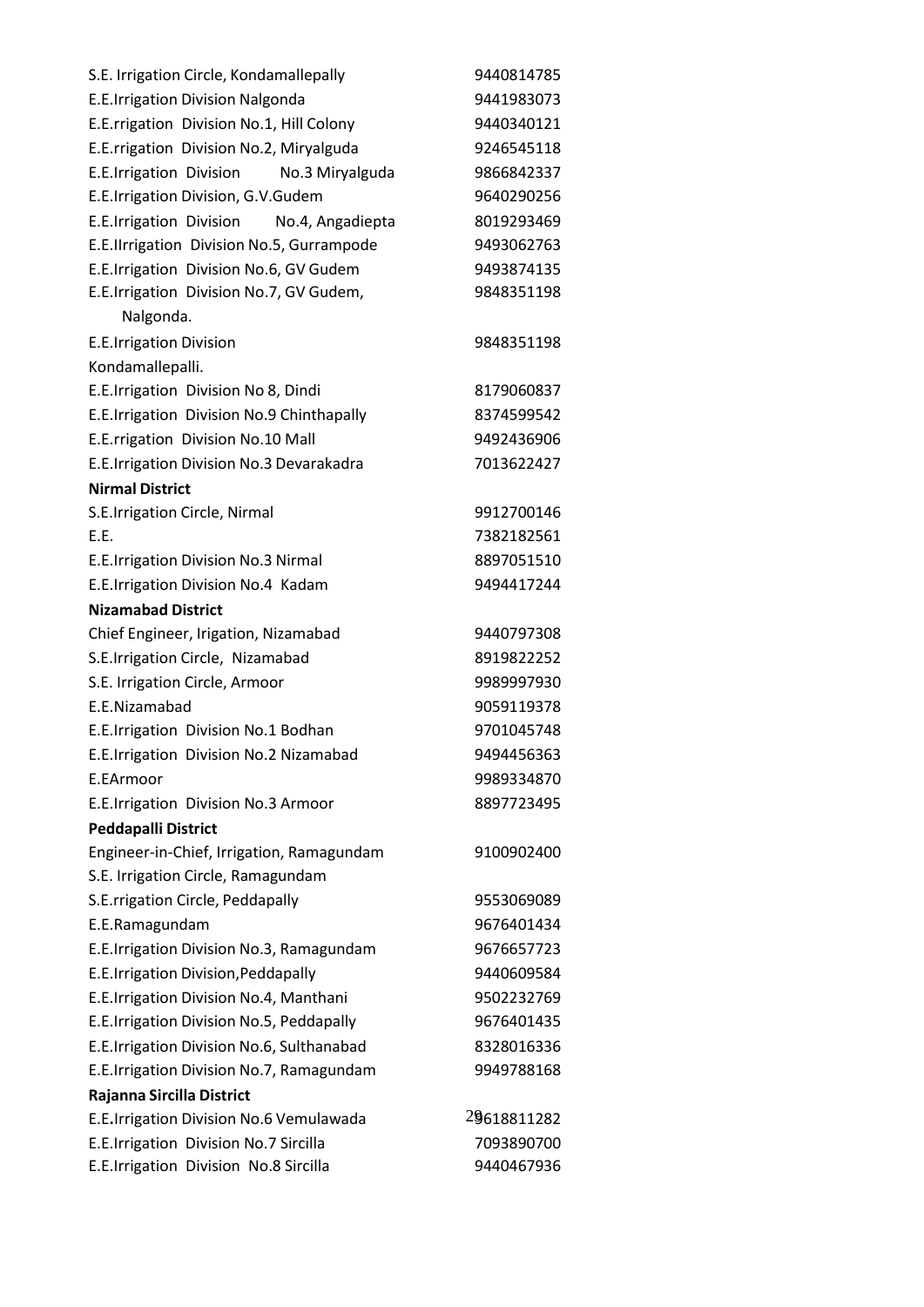# **Rangareddy District**

| S.E.Irrigation Circle, Chevalla               | 9951497899 |
|-----------------------------------------------|------------|
| DYSE, Shadnagar                               | 8019856555 |
| E.E.Irrigation Division No.3 Shadnagar        | 9989066627 |
| E.E.Irrigation Division No.5, Chevella,       | 9989997959 |
| <b>Sangareddy District</b>                    |            |
| Chief Engineer, Irigation, Sangareddy         | 7331106175 |
| S.E. Irrigation Circle, Sangareddy            | 9676725434 |
| E.E.Irrigation division, Snagareddy           | 9440815696 |
| E.E.Irrigation Division No.1 Sangareddy       | 9912089049 |
| E.E.Irrigation Division No.2 Zaheerabad       | 9989056369 |
| E.E.                                          |            |
| <b>Siddipet District</b>                      |            |
| S.E.Irrigation Circle, Siddipet 9440620234    |            |
| S.E. Irrigation Circle, Gajwel                | 9100045372 |
| E.E.Irrigation Division No.3, Husnabad        | 8985446804 |
| E.E.Irrigation Division No.4, Husnabad        | 9963849678 |
| E.E.Irrigation Division, Siddipet             | 9441779896 |
| EE.Irrigation Division No. 1, Siddipet        | 7093964468 |
| E.EIrrigation Division No. 2, Siddipet        | 9849418281 |
| E.E.Irrigation Division No. 4, Siddipet       | 8008090485 |
| E.E.Irrigation Division No.5, Gajwel          | 8008964108 |
| E.E.Irrigation Division No.6, Gajwel          | 9704986273 |
| E.E.rrigation Division No.7, Gajwel           | 9704986273 |
| <b>Suryapet District</b>                      |            |
| Chief Engineer, Irrigation, Suryapet          | 7337354003 |
| S.E. Irrigation Circle, Suryapet              | 9494928000 |
| S.E. Irrigation Circle, Kodad                 | 8019966448 |
| E.E.Irrigation Division, Suryapet             | 9490499605 |
| E.E.Irrigation Division No.1, Suryapet        | 7093890683 |
| E.E.Irrigation Division, Kodad                | 9866235001 |
| E.E.Irrigation Division No.4, Kodad           | 9849794929 |
| <b>Vikarabad District</b>                     |            |
| E.E.Irrigation Division No.4, Vikarabad       | 9381133289 |
|                                               | 8247626103 |
| <b>Wanaparthy District</b>                    |            |
| Chief Engineer, Irrigation, Wanaparthy        | 8374566255 |
| S.E.Irrigation Circle, Pebbair                | 9246871622 |
| E.E.Irrigation Division, Pebbair              | 9246290441 |
| E.E.Irrigation Division No. 5 Pebbair         | 9100809555 |
| E.E.Irrigation Division No. 6 Pebbair         | 8897693598 |
| E.E.Irrigation Division No. 7, Wanaparthy     | 9440291432 |
| <b>Warangal District</b>                      | 30         |
| Chief Engineer, Irrigation, Warangal          | 9059081222 |
| S.E.Irrigation Circle, KC Colony, Chintagattu | 9959562526 |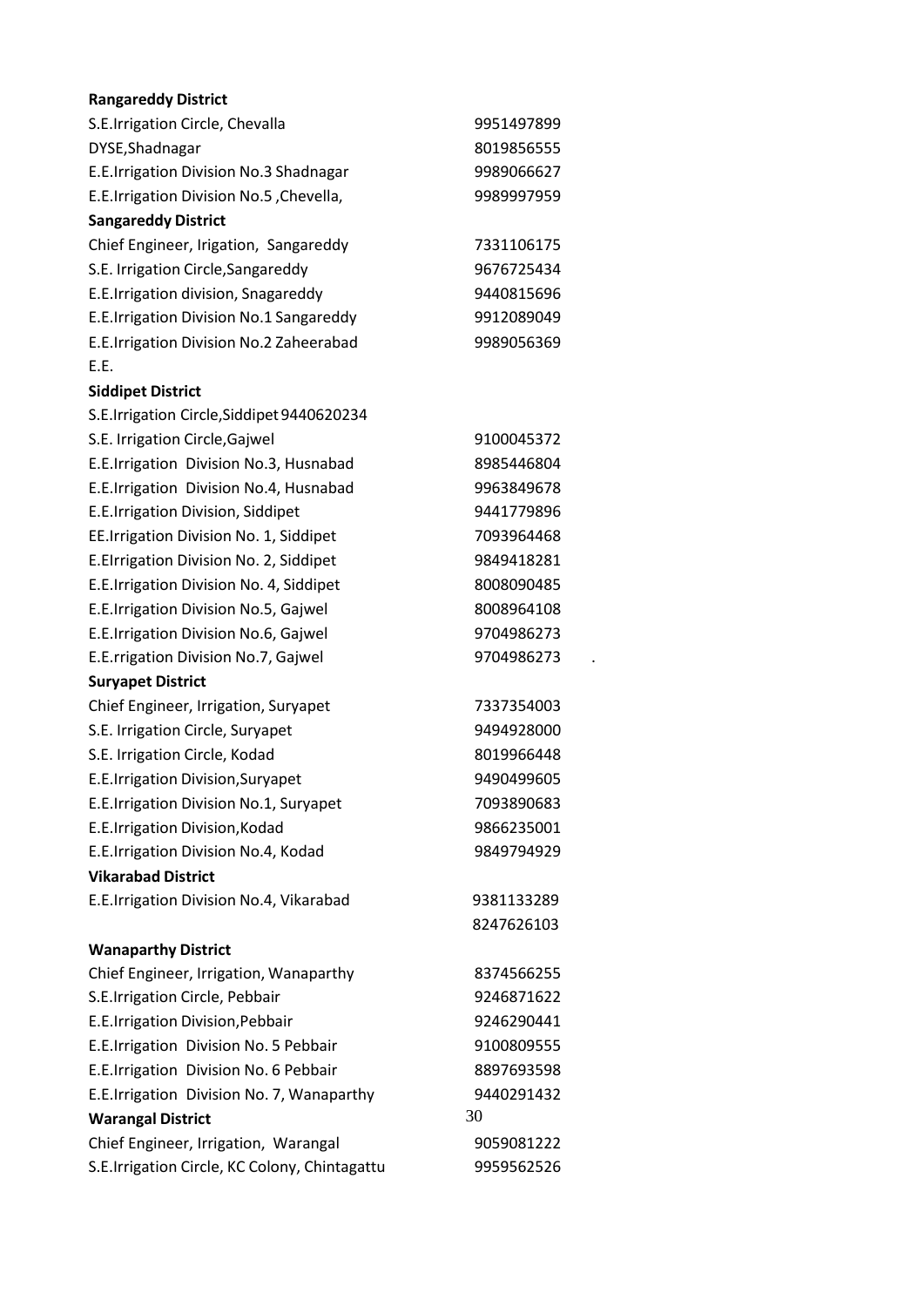| S.E.Irrigation Circle, Narsampet<br>E.E.Irrigation Division No.1,<br>Parkal(V&M), | 9490669434 |              |
|-----------------------------------------------------------------------------------|------------|--------------|
| Warangal (Rural) Dist.                                                            | 8885268139 |              |
| E.E.Irrigation Division No 2, Nakkalagutta,                                       |            |              |
| Hanamkonda, Warangal(U)                                                           | 9573907916 |              |
| E.E.rrigation Division No 3, KC Colony,                                           |            |              |
| Chinthagattu Warangal                                                             | 9000172854 |              |
| E.E.Irrigation division, Narsampet.                                               | 9704795535 |              |
| E.e.Irrigation Division No.3 Narsampet                                            | 9000416849 |              |
| Yadadri Bhuvanagiri                                                               |            |              |
| S.E. Irrigation Circle, Bhongir                                                   | 9701375867 |              |
| E.E.Irrigation Division, Bhongir                                                  | 9502280427 |              |
| E.E.Irrigation DivisionNo.9, Bhongir.                                             | 9550444985 |              |
| E.E.Irrigation Division No.11 Bhongir                                             | 7032146890 |              |
| E.E.Irrigation Division No.12 Choutuppal                                          | 9866739035 |              |
| <b>Andhra Pradesh State</b>                                                       |            |              |
| <b>Chief Engineer (Minor Irrigation)</b>                                          | 9848055014 | 040-23391127 |
| <b>Visakhapatnam District</b>                                                     |            |              |
| <b>Superintending Engineer</b>                                                    | 9440814809 | 0891-2706341 |
| Dy. Superintending Engineer                                                       | 9440816437 |              |
| Superintending Engineer, Dowleshwaram                                             | 9490741146 | 0883-2417419 |
| Executive Engineer, Peddapuram                                                    | 9491066988 | 08852-241326 |
| Superintending Engineer, Eluru                                                    | 9701375830 | 08812-220108 |
| Dy. Superintending Engineer, Eluru                                                | 9701375813 |              |
| Executive Engineer, Eluru                                                         | 9701375822 | 08812-230427 |
| Vijayawada (Krishna District)                                                     |            |              |
| Superintendent Engineer                                                           | 8142806666 | 0866-2575276 |
| Dy. Superintendent Engineer                                                       | 8142906666 |              |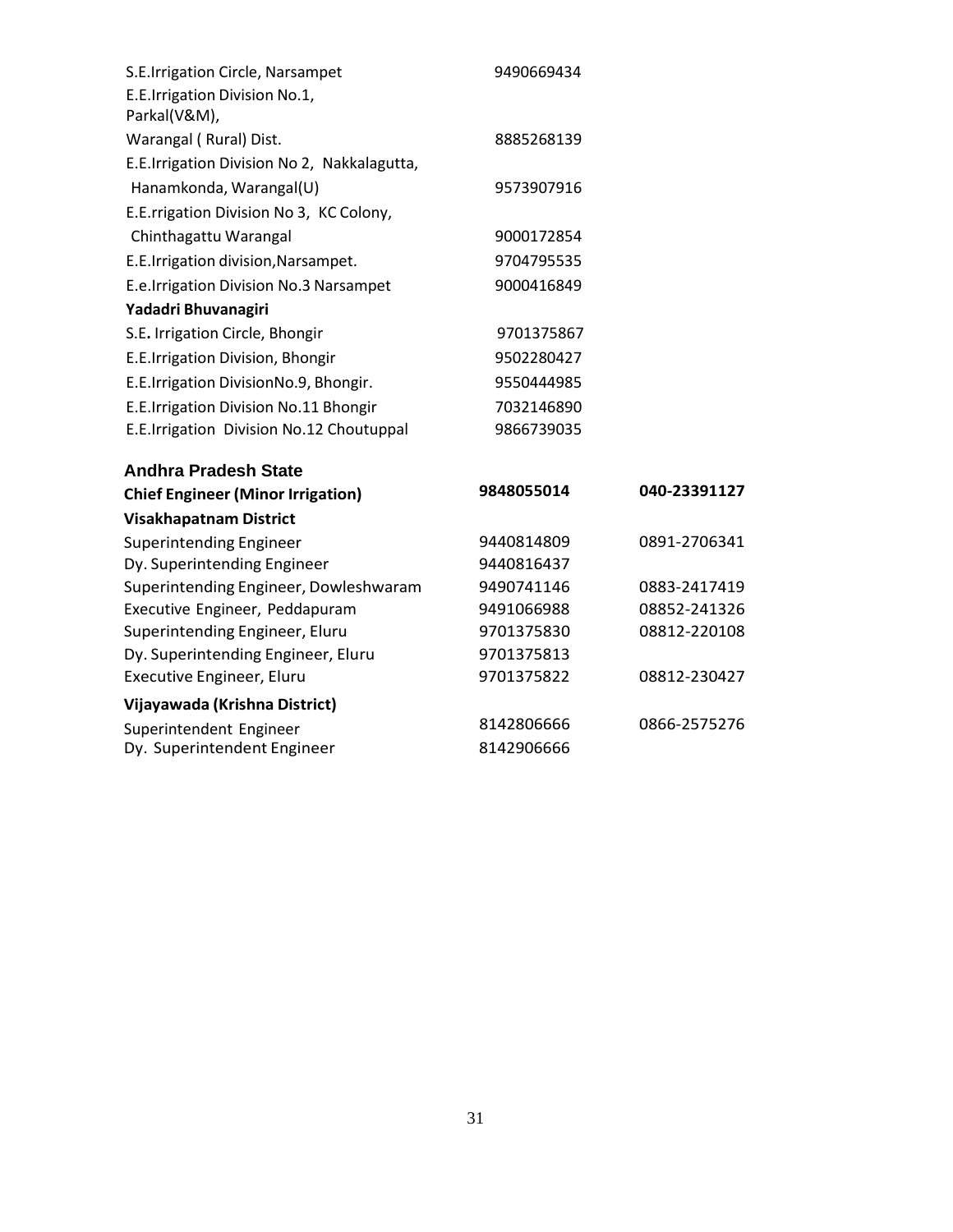| <b>Executive Engineer</b>               | 9440814789 | 0866-2573234      |
|-----------------------------------------|------------|-------------------|
| <b>Guntur District</b>                  |            |                   |
| <b>Superintending Engineer</b>          | 9440814947 | 0863-2234554      |
| Dy. Superintending Engineer             | 9440816417 |                   |
| <b>Executive Engineer</b>               | 9440814948 | 0863-2234193      |
| DEE, Narasaraopet                       | 9440816476 |                   |
| DEE, Guntur                             | 9440816477 |                   |
| <b>Prakasam District</b>                |            |                   |
| Superintending Engineer, Ongole         | 9490757800 | 08592-233139      |
| <b>Executive Engineer, Ongole</b>       | 9440814787 | 08592-233149      |
| Spl.irr Division, Markapur              | 9701375976 | 08596-222088      |
| <b>Kandukur Division</b>                | 9441065596 |                   |
| <b>Nellore District</b>                 |            |                   |
| Superintending Engineer, Nellore        | 9440903325 |                   |
| Nellore North Div, Kavali               | 9701362488 | 08626-243560      |
| South Div, Guduru                       | 9701362490 | 08624-222748      |
| Executive Engineer, Venkatagiri         | 9440814831 | 08625-257513      |
| Executive Engineer, Spl.Div. Nellore    | 9701362492 | 08612-326466      |
| <b>Chittoor District</b>                |            |                   |
| Superintending Engineer, Chittoor       | 9440814821 | 08572232932       |
| Dy. Superintending Engineer             | 9493545519 |                   |
| Executive Engineer, Tirupathy           | 9440814823 | 0877-2286335      |
| Executive Engineer, Chittoor            | 9440814822 | 08572-233567      |
| Executive Engineer, Srikalahasthi       | 9440814826 | 08578-222277      |
| Executive Engineer, Madanapalli         | 9440814824 | 08571-222048      |
| Executive Engineer, Palamaneru          | 9440814828 | 08579-252634      |
| <b>Kurnool District</b>                 |            |                   |
| Superintending Engineer, Kurnool        | 9440797457 | 08518-220469      |
| Executive Engineer, Kurnool             | 9440576253 | 08518-221250      |
| Executive Engineer, Nandyal             | 9701376001 | 08514-242922      |
| <b>Anantapur District</b>               |            |                   |
| Superintending Engineer, Ananatapur     | 7675817724 | 08554-240279      |
| Dy. Superintending Engineer, Ananatapur | 9440903447 |                   |
| Executive Engineer, Anantapur           | 9490612499 | 08554-274391      |
| Executive Engineer, Penugonda           | 9440816469 | 08555-220208      |
| Executive Engineer, Dharmavaram         | 9440907011 | 08559-226965      |
| <b>Kadapa District</b>                  |            |                   |
| Superintending Engineer, Kadapa         | 9440814821 | 08562-            |
|                                         |            | 2444871           |
| Dy. Superintending Engineer, Kadapa     | 9440816504 |                   |
| Executive Engineer, Kadapa              | 9440814802 | 08562-<br>2443680 |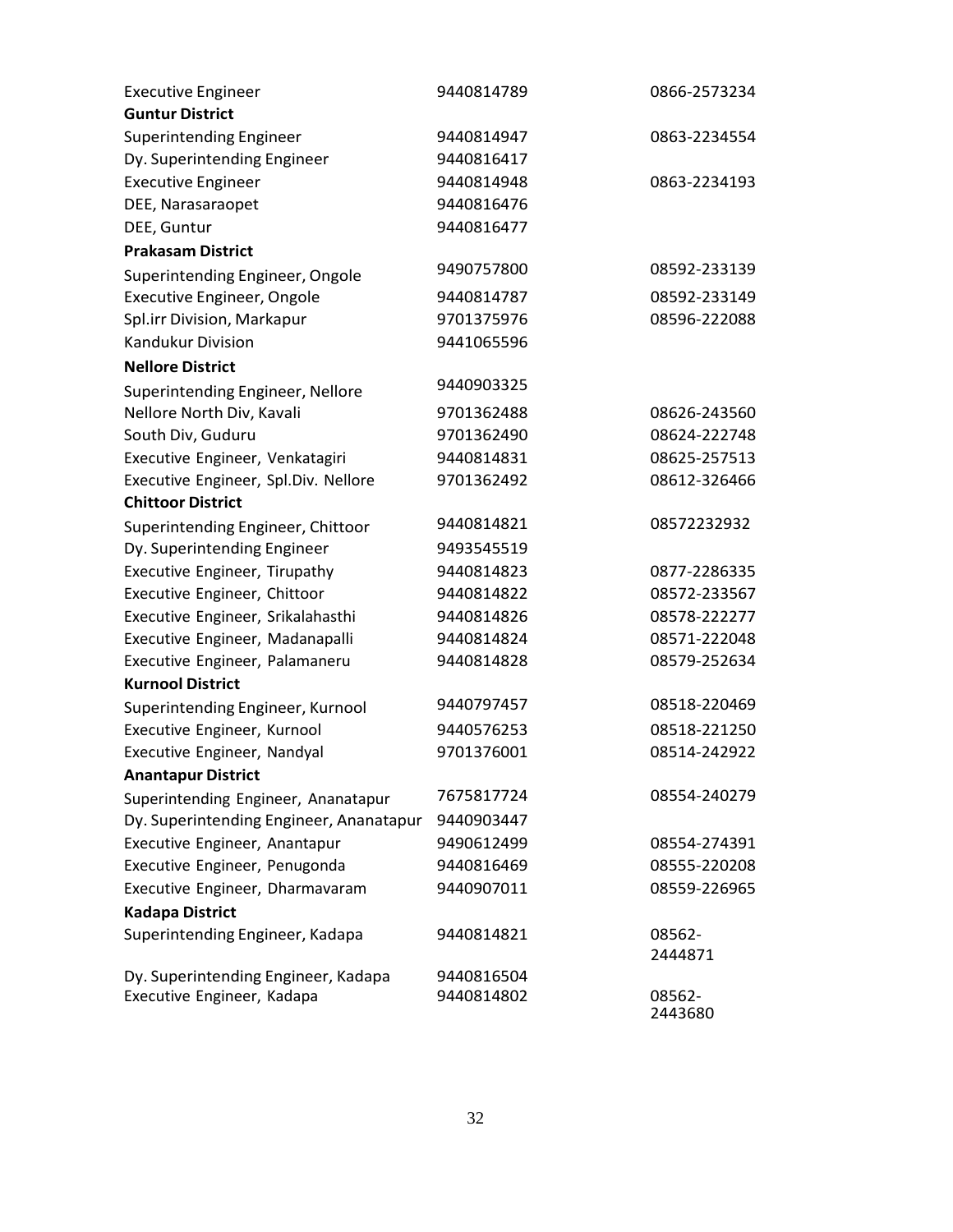## **Karnataka State**

| Desig/Office                               | <b>Cell No</b> | <b>BSNL(O)</b>               |
|--------------------------------------------|----------------|------------------------------|
| <b>Chief Engineer, Minor Irrigation</b>    | 9481716862     | 080-22274290<br>080-22211308 |
| Kalaburgi District                         |                |                              |
| Superintending Engineer, Kalaburgi         | 9901125309     | 08472-221466                 |
| Executive Engineer, Kalaburgi              | 9483519909     | 08472-220196                 |
| Asst ExcutiveEngineer, Kalaburgi           | 9845076250     |                              |
| <b>Yadgiri District</b>                    |                |                              |
| Asst executive Engineer, Yadgir            | 8884646722     |                              |
| Asst executive Engineer, Sedam             | 9441891888     |                              |
| Z.P Division Kalaburgi District            |                |                              |
| Asst executive Engineer, Chittapur         | 9449078045     |                              |
| Asst executive Engineer, Yadgir            | 9448695156     |                              |
| <b>Raichur District</b>                    |                |                              |
| Asst executive Engineer, Raichur           | 9880101931     | 08532-230214                 |
| Asst executive Engineer, Municipal council |                |                              |
| Raichur                                    | 9886678695     | 08532-226768                 |
| <b>Maharashtra State</b>                   |                |                              |
| <b>Chief Engineer</b>                      | 08007269342    | 022-22674442                 |
|                                            |                | 022-22672232                 |
| Asst Chief Engineer, Aurangabad            | 09422706281    | 0240-2334476                 |
| Asst Chief Engineer, Nasik                 | 09423093625    |                              |
| Asst Chief Engineer, Nagpur                | 09422803145    | 0712-2524980                 |
| Superintending Engineer, Aurangabad        | 09422462897    | 0240-2331230                 |
| Asst Superintending Engineer, Aurangabad   | 09422708429    | 0240-2331280                 |
| Executive Engineer, Aurangabad             | 09049329966    | 0240-2334179                 |
| Executive Engineer, Jalna                  | 09422701164    | 02482-220436                 |
| Superintending Engineer, Usmanabad         | 09561134195    |                              |
| Superintending Engineer, Beed              | 09422380480    |                              |
| Superintending Engineer, Nanded            | 09422331179    |                              |
| Superintending Engineer, Washim            | 09403359866    |                              |
| Superintending Engineer, Akola             | 09420428853    |                              |
| Executive Engineer, Khandwa                | 09425648272    |                              |
| Executive Engineer, Purna                  | 09421780472    |                              |
| Dy. Executive Engineer, Hingoli            | 09049754210    |                              |
| <b>Engineer-in-Chief</b>                   | 09425834432    | 07552552878<br>07552552646   |
| <b>Superintending Engineer</b>             | 09893243688    |                              |
| Executive Engineer, Khandwa                | 07332223112    |                              |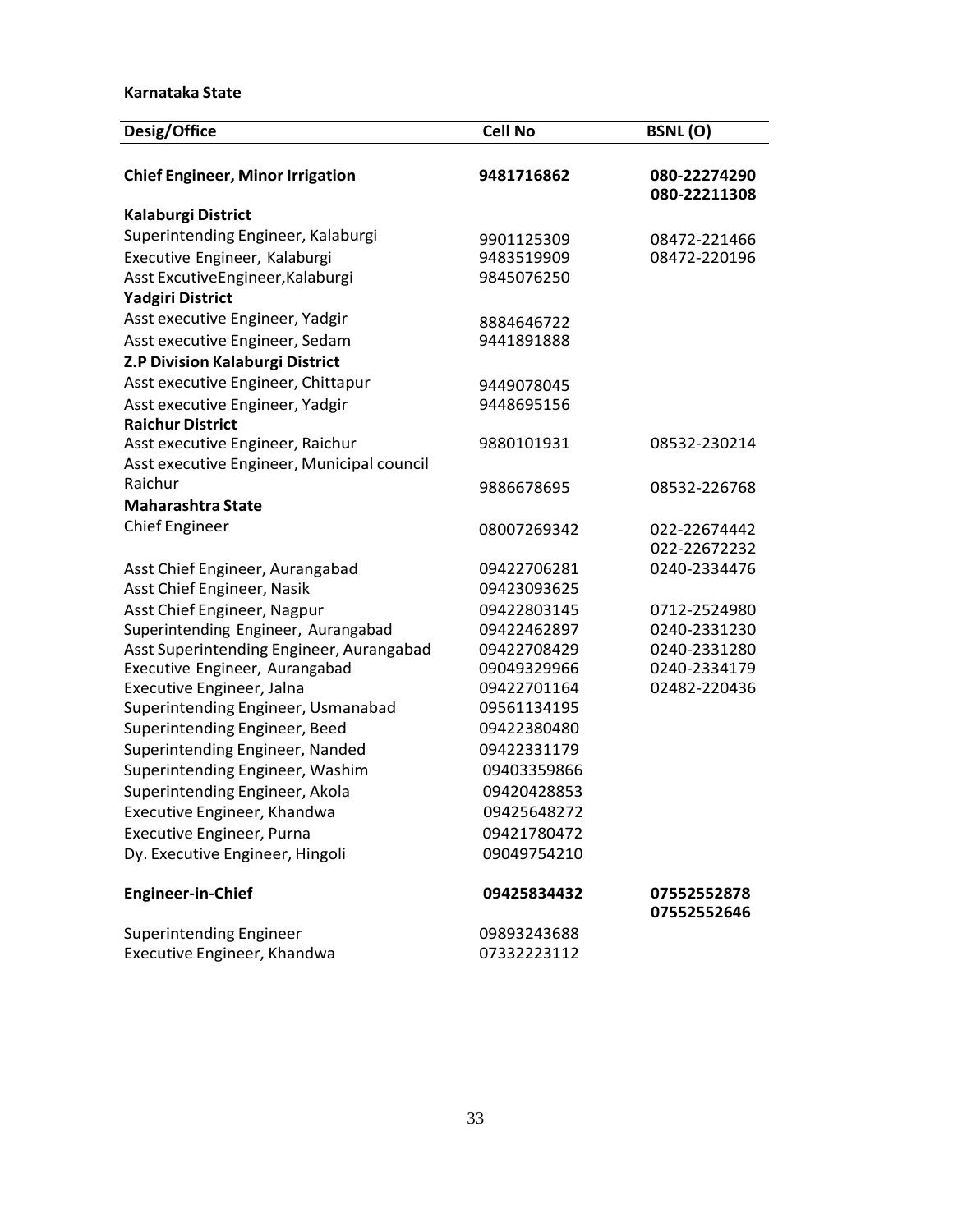|  |  | Bridges connected to Reservoirs and Dams & other important bridges. |  |  |  |  |  |
|--|--|---------------------------------------------------------------------|--|--|--|--|--|
|--|--|---------------------------------------------------------------------|--|--|--|--|--|

| $\mathsf{s}$<br>No | River / Dam                 |                    | Dist.<br>from<br><b>Br.No Dam to</b><br>Br.<br>(Kms) | Span                        | <b>Linear</b><br>Water<br>Way<br>(in m) | <b>Depth</b><br>from<br><b>BOS/BOG</b><br>to BL | Km               | <b>Section</b>       |
|--------------------|-----------------------------|--------------------|------------------------------------------------------|-----------------------------|-----------------------------------------|-------------------------------------------------|------------------|----------------------|
| 1                  | Munneru                     | 66                 | 43.87                                                | 25x18.28m GB                | 457                                     | 7.32                                            | 319/33-9         | KZJ-BPQ              |
| $\overline{2}$     | *Godavari/<br>Yeallampalli  | 142                | 8.66                                                 | 44x24.38m GB                | 1072                                    | 18.0                                            | 265/15-264/15    | KZJ-BPQ              |
| 3                  | Wardha                      | 298                | 85.3                                                 | $14x24.38 +$<br>1x12.20m GB | 353                                     | 22.86                                           | $137/13-1$       | KZJ-BPQ              |
| 4                  | Cogna                       | 53                 | 33                                                   | 15x17.22m GB                | 258                                     |                                                 | $64/12 - 65/1$   | WD-SC                |
| 5                  | Poleru                      | 135                | 24.6                                                 | 15x20.00m GB                | 300                                     | 8.60                                            | 28/6-11          | MTMI-<br><b>JPTM</b> |
| 6                  | *Kolleru/<br>Kandaleru      | 282                | 38.7                                                 | 17x12.90m GB                | 219                                     | 4.3                                             | 141/24-142/2     | GDR-BZA              |
| 7                  | * Pennar/<br>Somasila       | 357                | 81                                                   | 23x21.34+<br>10x18.30m GB   | 673                                     | 11.9                                            | 175/6-176/2      | GDR-BZA              |
| 8                  | Paleru                      | 533                | 71.7                                                 | 33x12.19m GB                | 402                                     | 6.13                                            | 269/22-270/6     | GDR-BZA              |
| 9                  | * Gundlakamma               | 594                | 24.8                                                 | 13x18.29m GB                | 237                                     | 7.7                                             | 300/12-22        | GDR-BZA              |
| 10                 | *Prakasam                   | 3<br>West<br>(New) | 0.72                                                 | 12x89.06m GB                | 1068                                    | 12.8                                            | 425/42-427/6     | GDR-BZA              |
| 11                 | Godavari                    | 248                | 175                                                  | 28x94.00m GB                | 2632                                    | 32.8                                            | 571/36-574/48    | <b>BZA-VSKP</b>      |
| 12                 | Hagari                      | 292                | 72.5                                                 | 34x19.51m GB                | 663                                     | 5.3                                             | $221/2 - 12$     | <b>BAY-GTL</b>       |
| 13                 | Cheyyar                     | 393                | 20.4                                                 | 50x19.51mGB                 | 975                                     | 5.5                                             | $218/1 - 15$     | <b>RU-GTL</b>        |
| 14                 | Papagni                     | 579                | 76                                                   | 15x39.93m GB                | 598                                     | 6.2                                             | 281/7-282/3      | <b>RU-GTL</b>        |
| 15                 | Chitravathi                 | 688                | 43                                                   | 13x39.93 m GB               | 519                                     | 7.15                                            | 340/15-341/9     | <b>RU-GTL</b>        |
| 16                 | Pennar                      | 750                | 11.8                                                 | 13x40.23m GB                | 522                                     | 5.6                                             | 375/10-376/2     | <b>RU-GTL</b>        |
| 17                 | Pennar                      | 45                 | 20.6                                                 | 11x45.7m GB                 | 502                                     | 4.5                                             | $240/4 - 5$      | DMM-GTL              |
| 18                 | * Tungabhadra               | 1017               | 143                                                  | 39x19.28+<br>48x8.84m Arch  | 694                                     | 10.8                                            | 536/7-5 to 537/5 | GTL-WD               |
| 19                 | * Narayanapur/<br>Bhima     | 1123               | 135                                                  | 36x30.50m<br>PSC Box GB     | 1098                                    | 8.6                                             | 587/1-583/3      | GTL-WD               |
| 20                 | *Nagarjunasagar/<br>Krishna | 314                | 21                                                   | 8x44.65+2x44.60m            | 446                                     | 28.0                                            | 139/6-12         | <b>BN-NDKD</b>       |
| 21                 | *Jurala/Krishna             | 398                | 10                                                   | 34x24.38m GB                | 828                                     | 13.9                                            | 181/7-182/7      | SC-DHNE              |
| 22                 | Tungabhadra/<br>Sunkesula   | 442                | 25                                                   | 45x18.29m GB                | 823                                     | 13.0                                            | 240/11-242/1     | <b>SC-DHNE</b>       |
| 23                 | *Godavari/<br>Nizamsagar    | 434                | 52                                                   | 21x18.29m<br>PSC GB         | 384                                     | 16.8                                            | 432/11-433/2     | MUE-SC               |
| 24                 | Penganga                    | 228                | 99.4                                                 | 23x20.00m<br>PSC GB         | 460                                     | 16.5                                            | 178/6-8          | <b>MUE-PMKT</b>      |
| 25                 | Purna                       | 725/1              | 16.6                                                 | 7x45.72m GB                 | 320                                     |                                                 | 725/0-5          | AK-KNW               |
| 26                 | * Godavari /<br>Jayakwadi   | 28                 | 21.6                                                 | 15x18.30m PSC               | 274                                     | 12.10                                           | 296/10           | <b>PBN-PRLI</b>      |

**\* (indicates) Reservoirs & Dams.**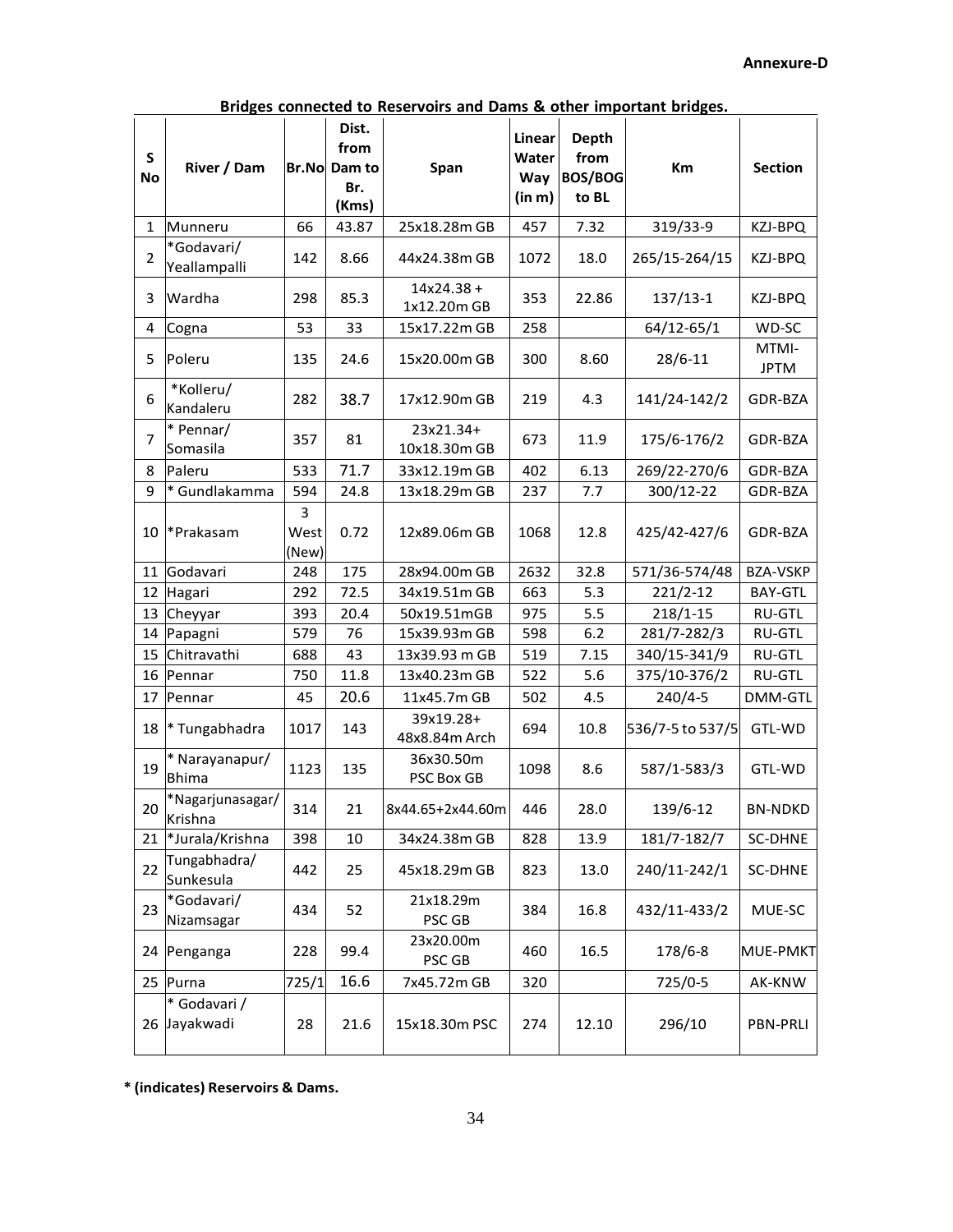## **Annexure-E**

# **List of districts and corresponding railway sections on S.C Railwayfor which weather warnings are issued.**

| <b>State &amp; District</b>         | <b>Railway Section</b>               | Postal addresses of Official to<br>whom warning telegrams<br>should be addressed. | Telephone Nos &<br><b>E.mail addresses</b> | Regional<br><b>Meteorological Centre</b><br>issuing the warning |
|-------------------------------------|--------------------------------------|-----------------------------------------------------------------------------------|--------------------------------------------|-----------------------------------------------------------------|
| Maharashtra<br><b>State</b>         | Manmad-Basar,<br>Mudkhed-            | Chief Controller, Operating                                                       | 02462-261729                               |                                                                 |
| Nasik, Aurangabad, Parbhani,        | Parbhani-Parlivaijnath,<br>Adilabad. | Control<br>Office.<br>Branch.                                                     | drmned@scr.railnet.                        |                                                                 |
| Nanded and Osmanabad Dist.          | Purna-Akola-Khandwa.                 | Nanded Division, S.C.Railway                                                      | gov.in                                     |                                                                 |
| of Maratwada region                 | Adilabad-Pimpalkuttyy                | Nanded, Maharashtra                                                               |                                            | Regional                                                        |
| Akola of Vidharbha<br><b>Region</b> | Kamalnagar-Parlivaijanth             | Chief<br>Controller,<br>Control                                                   | 040-27823156                               | Meteorological                                                  |
| pradesh<br>Madhya<br><b>State</b>   |                                      | Office,                                                                           | drmsc.railnet.gov.in                       | centre, Arera Hills, Jail                                       |
| <b>Khandwa District</b>             |                                      | Secunderabad<br>division,                                                         |                                            | Road<br>Bhopal.                                                 |
|                                     |                                      | Sanchalan<br>Bhavan,                                                              |                                            | Ph.No. 0755-2550345                                             |
|                                     |                                      | S.C.Railway,                                                                      |                                            | 2551496                                                         |
|                                     |                                      | Secunderabad-500<br>071                                                           | 040-27823905                               | Regional                                                        |
|                                     |                                      | Chief<br>Controller,<br>Control                                                   |                                            | <b>Meteorological Centre</b>                                    |
|                                     |                                      | Office                                                                            |                                            | Colaba, Mumbai-<br>400                                          |
|                                     |                                      | Hyderabad Divn, Hyderabad                                                         |                                            | 005 Tel.No. Office                                              |
|                                     |                                      | Bhavan.                                                                           |                                            | 022-22150517                                                    |
|                                     |                                      | S.C.Railway, Secunderabad-                                                        |                                            | 22174707                                                        |
|                                     |                                      | 007,                                                                              |                                            |                                                                 |
|                                     |                                      | Andhra Pradesh                                                                    |                                            |                                                                 |
| Telengana State Adilabad,           | Kazipet-Balharshah, Kazipet-         | Chief Controller, Operating                                                       | 040-27823156                               | Director Incharge,                                              |
| Kariamnagar Nizamabad,              | Dornakal, Aler-Kazipet, Sadasivpet   | Branch, Control Office,                                                           | drmsc.railnet.gov.in                       | Meteorological Centre                                           |
| <b>Warangal and Medak districts</b> | Rd-Zahirabad.                        | Secunderabad division,                                                            |                                            | Begumpet Airport,                                               |
| of North Telengana region           | Manikgharh-Gadchandur,               | Sanchalan Bhavan,                                                                 |                                            | Hyderabad-500019                                                |
|                                     | Peddapalli-Karimnagar                | S.C.Railway,                                                                      |                                            | Tel.No.Office                                                   |
|                                     |                                      | Secunderabad-500071.                                                              |                                            | 040-27904950                                                    |
|                                     |                                      | Andhra Pradesh                                                                    |                                            | 27908506                                                        |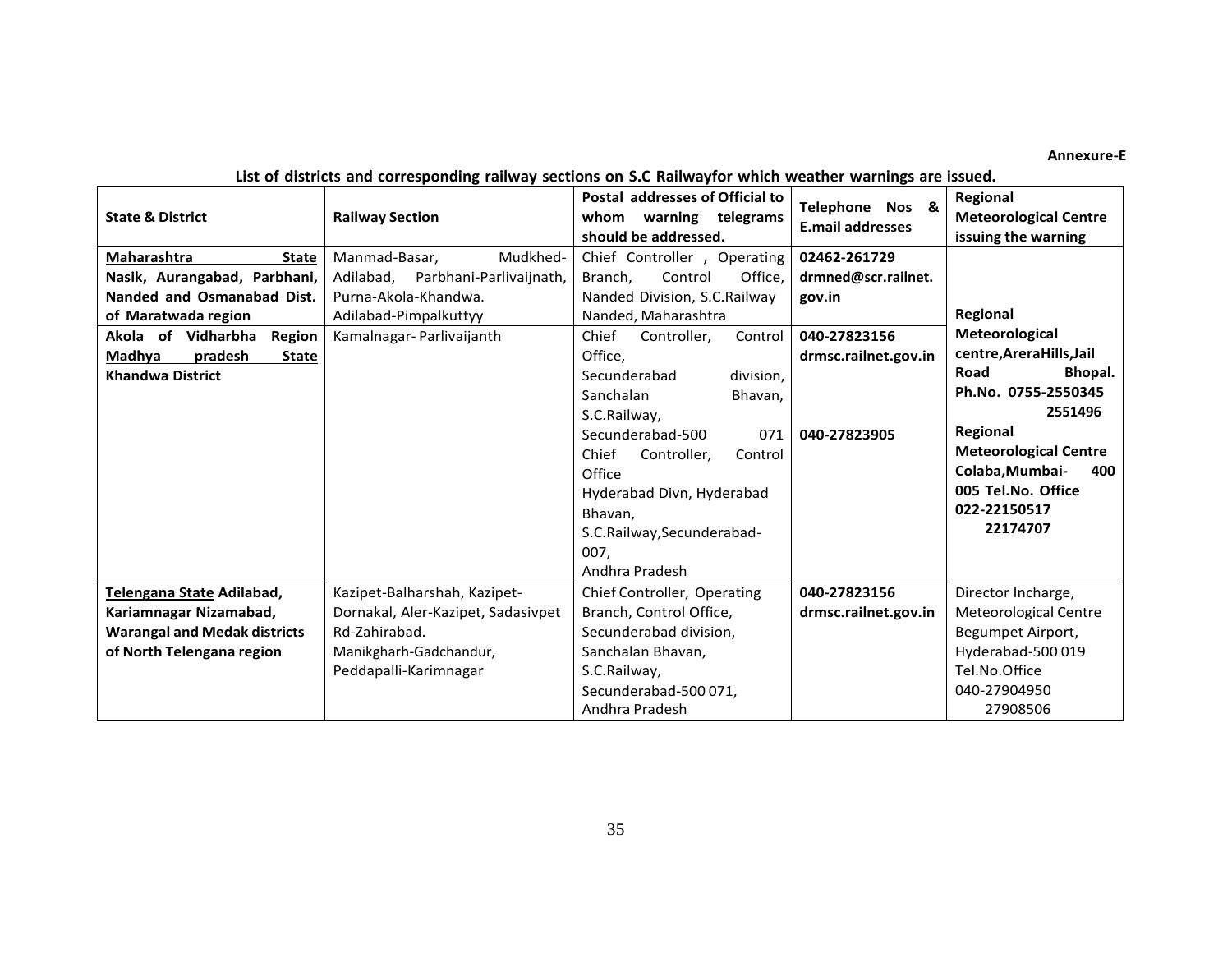| <b>State &amp; District</b>                                                                                          | <b>Railway Section</b>                                                                                                                                                                                              | Postal addresses of Official to<br>warning telegrams<br>whom<br>should be addressed.                                                                              | Telephone Nos &<br><b>E.mail addresses</b>    | Regional<br><b>Meteorological Centre</b><br>issuing the warning                                                                   |
|----------------------------------------------------------------------------------------------------------------------|---------------------------------------------------------------------------------------------------------------------------------------------------------------------------------------------------------------------|-------------------------------------------------------------------------------------------------------------------------------------------------------------------|-----------------------------------------------|-----------------------------------------------------------------------------------------------------------------------------------|
|                                                                                                                      | Masaipet-Basar                                                                                                                                                                                                      | Chief Controller, Operating<br>Branch, Control Office,<br>Hyderabad division,<br>Hyderabad Bhavan<br>S.C.Railway,<br>Secunderabad-500071,<br>Andhra Pradesh       | 040-27823905<br>drmhyb@scr.railnet.<br>gov.in |                                                                                                                                   |
| Telengana State Khammam,<br>Nalgonda<br>Hyderabad and<br><b>MahabubnagarDist of South</b><br><b>Telangana Region</b> | Dornakal-Madhira, Dornakal-<br>Bhadrachalam Rd, Bhadrachalam<br>Rd-Manuguru, Karepalli-<br>Singarenicolleries,<br>Secunderabad-Aler, Begumpet-<br>Hyderabad, Secunderabad-<br>Nawandgi, Vikarabad-Sadasivpet<br>Rd. | Chief Controller, Operating<br>Branch, Control Office,<br>Secunderabad division,<br>Sanchalan Bhavan.<br>S.C.Railway,<br>Secunderabad-500 071,<br>Andhra Pradesh. | 040-27823156<br>drmsc.railnet.gov.in          | Director Incharge,<br>Meteorological Centre<br>Begumpet Airport,<br>Hyderabad-500019<br>Tel.No.Office<br>040-27904950<br>27908506 |
|                                                                                                                      | Secunderabad-<br>MasaipetSecunderabad-Kurnool<br>Town.                                                                                                                                                              | Chief Controller, Operating<br>Branch, Control Office,<br>Hyderabad division,<br>Hyderabad Bhavan,<br>S.C.Railway,<br>Secunderabad-500 071,<br>Andhra Pradesh.    | 040-27823905<br>drmhyb@scr.railnet.<br>gov.in |                                                                                                                                   |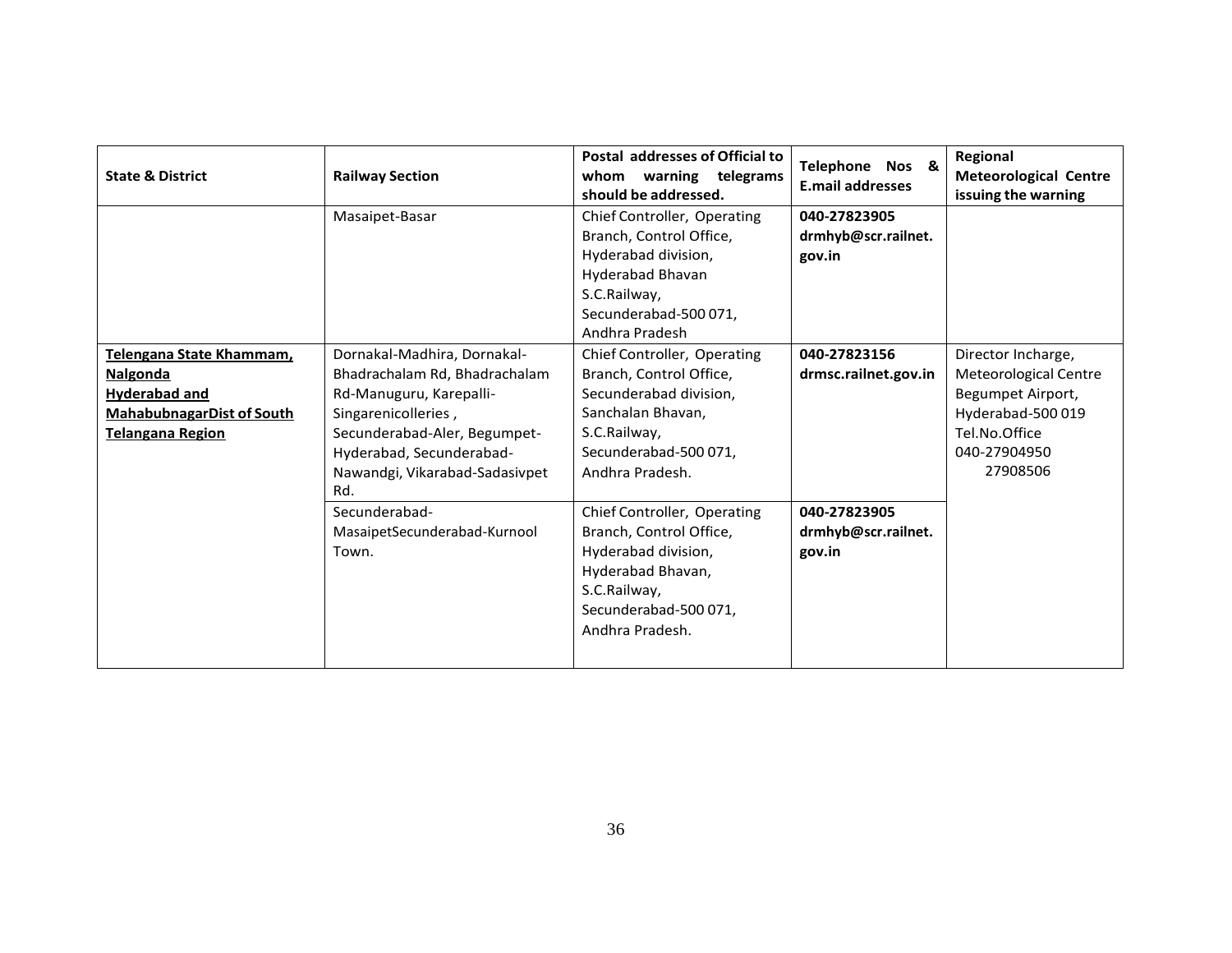| <b>State &amp; District</b>                                                                                                                                   | <b>Railway Section</b>                                                                                                                                                                                                     | Postal addresses of Official to<br>whom warning telegrams<br>should be addressed.                                                                                    | Telephone Nos &<br><b>E.mail addresses</b>    | Regional<br><b>Meteorological Centre</b><br>issuing the warning                                                                             |
|---------------------------------------------------------------------------------------------------------------------------------------------------------------|----------------------------------------------------------------------------------------------------------------------------------------------------------------------------------------------------------------------------|----------------------------------------------------------------------------------------------------------------------------------------------------------------------|-----------------------------------------------|---------------------------------------------------------------------------------------------------------------------------------------------|
| Part of Telengana State &<br><b>Andhra Pradesh State</b><br>Kurnool, Anantapur<br><b>Cuddapah and Chittoor</b><br><b>Dist.of Rayalaseema</b><br><b>Region</b> | Guntakal-Manthralayam<br>RdGuntakal-ReniguntaRenigunta-<br>Venkatagiri, Guntakal-<br>Dharmavaram, Dharmavaram-<br>Pakala, Pakala-Katpadi Pakala-<br>ReniguntaGuntakal-<br>BevinahaluGuntakal-<br>DronachellamDronachellam- | Chief Controller, Operating<br>Branch, Guntakal division,<br>S.C.Railway, Guntakal-515801,<br>Andhra Pradesh.                                                        | 08552-<br>226427drmgtl@scr.r<br>ailnet.gov.in | Director Incharge,<br>Meteorological Centre<br>Begumpet Airport,<br>Hyderabad-500 019<br>Tel.No.Office<br>040-27904950<br>27908506          |
|                                                                                                                                                               | Nandyal.<br>Kurnool Town-Dronachellam<br>Pendekallu-Gooty<br>Guntakal-Kalluru.(MG)                                                                                                                                         | <b>Chief Controller, Operating</b><br>Branch, Control Office,<br>Hyderabad division,<br>Hyderabad Bhavan,<br>S.C.Railway,<br>Secunderabad-500071,<br>Andhra Pradesh. | 040-27823905<br>drmhyb@scr.railnet.<br>gov.in |                                                                                                                                             |
| <b>Andhra Pradesh State</b><br><b>Guntur, Prakasam and Nellore</b><br><b>Districts of South Coastal</b><br><b>Andhra Region</b>                               | Vijayawada-Gudur                                                                                                                                                                                                           | Chief Controller, Operating<br>Branch,<br>Vijayawada division,<br>S.C.Railway,<br>Vijayawada-520 001,<br>Andhra Pradesh.                                             | 0866-2578860<br>drmbza@scr.railnet.<br>gov.in | Director Incharge,<br><b>Cyclone warning Centre</b><br>Andhra University<br>Campus,<br>Visakhapatnam 530 003<br>Ph:0891-2543034,<br>2543036 |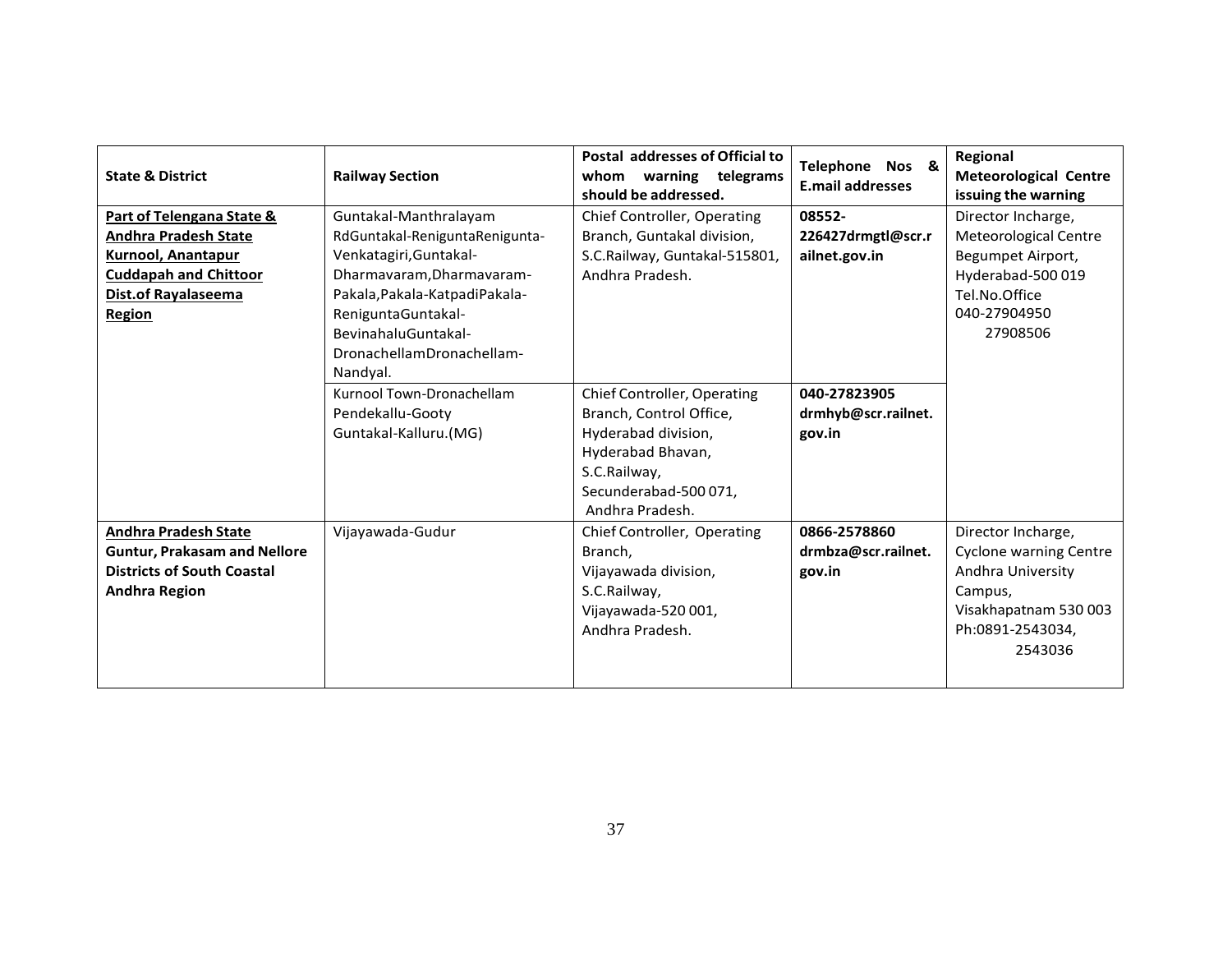| <b>State &amp; District</b>                                                                                                                                 | <b>Railway Section</b>                                                                                                                                                                                                  | Postal addresses of Official to<br>warning telegrams<br>whom<br>should be addressed.                                                                              | Telephone Nos &<br><b>E.mail addresses</b>    | Regional<br><b>Meteorological Centre</b><br>issuing the warning                                                                    |
|-------------------------------------------------------------------------------------------------------------------------------------------------------------|-------------------------------------------------------------------------------------------------------------------------------------------------------------------------------------------------------------------------|-------------------------------------------------------------------------------------------------------------------------------------------------------------------|-----------------------------------------------|------------------------------------------------------------------------------------------------------------------------------------|
| Nalgonda and Kurnool Districts.                                                                                                                             | Miryalaguda-Nadikudi Guntur-<br>Donakaonda, Guntur - Tenali,<br>Tenali-Repalle, Krishna canal Jn-<br>Guntur(excl. KCC) Donakonda-<br>Nandyal, Pagidipalli-Nalgonda-<br>Miryalguda (excl. Pagdipalli)<br>Guntur-Macherla | Chief Controller, Operating<br>Branch,<br>Guntur division,<br>S.C.Railway,<br>Guntur,<br>Andhra Pradesh.                                                          | 0863-2234613<br>drmgnt@scr.railnet.<br>gov.in |                                                                                                                                    |
| <b>Nellore District</b>                                                                                                                                     | Gudur-Venkatagiri                                                                                                                                                                                                       | Chief Controller, Operating<br>Branch,<br>Guntakal division,<br>S.C.Railway,<br>Guntakal-515801,<br>Andhra Pradesh.                                               | 08552-226427<br>drmgtl@scr.railnet.g<br>ov.in |                                                                                                                                    |
| <b>Andhra Pradesh State</b><br>Visakhapatnam East Godavari<br><b>West Godavari and Krishna</b><br><b>Districts of North Coastal</b><br><b>Andhra Region</b> | Vijayawada-Waltair, Samalkot-<br>Kakinada Port, Vijayawada-<br>Gudivada, Gudivada-<br>Machilipatnam, Gudivada-<br>Bhimavaram, Bhimavaram-<br>Narsapur, Bhimavaram-Nidadavolu<br>Kakinada Town Jn-Kotipalli.             | Chief Controller, Operating<br>Branch,<br>Vijayawada division,<br>S.C.Railway,<br>Vijayawada-520 001,<br>Andhra Pradesh.                                          | 0866-2578860<br>drmbza@scr.railnet.<br>gov.in | Director Incharge,<br>Cyclone warning Centre,<br>Visakhapatnam 530 003<br>Ph: 0891-2543034,<br>2543036                             |
|                                                                                                                                                             | Madhira-Kondapalli, Motumarri-<br>Jaggaiahpet                                                                                                                                                                           | Chief Controller, Operating<br>Branch, Control Office,<br>Secunderabad division,<br>Sanchalan Bhavan,<br>S.C.Railway,<br>Secunderabad-500 071,<br>Andhra Pradesh. | 040-27823156<br>drmsc.railnet.gov.in          | Director Incharge,<br>Meteorological Centre<br>Begumpet Airport,<br>Hyderabad-500 019<br>Tel.No.Office<br>040-27908506<br>27904950 |